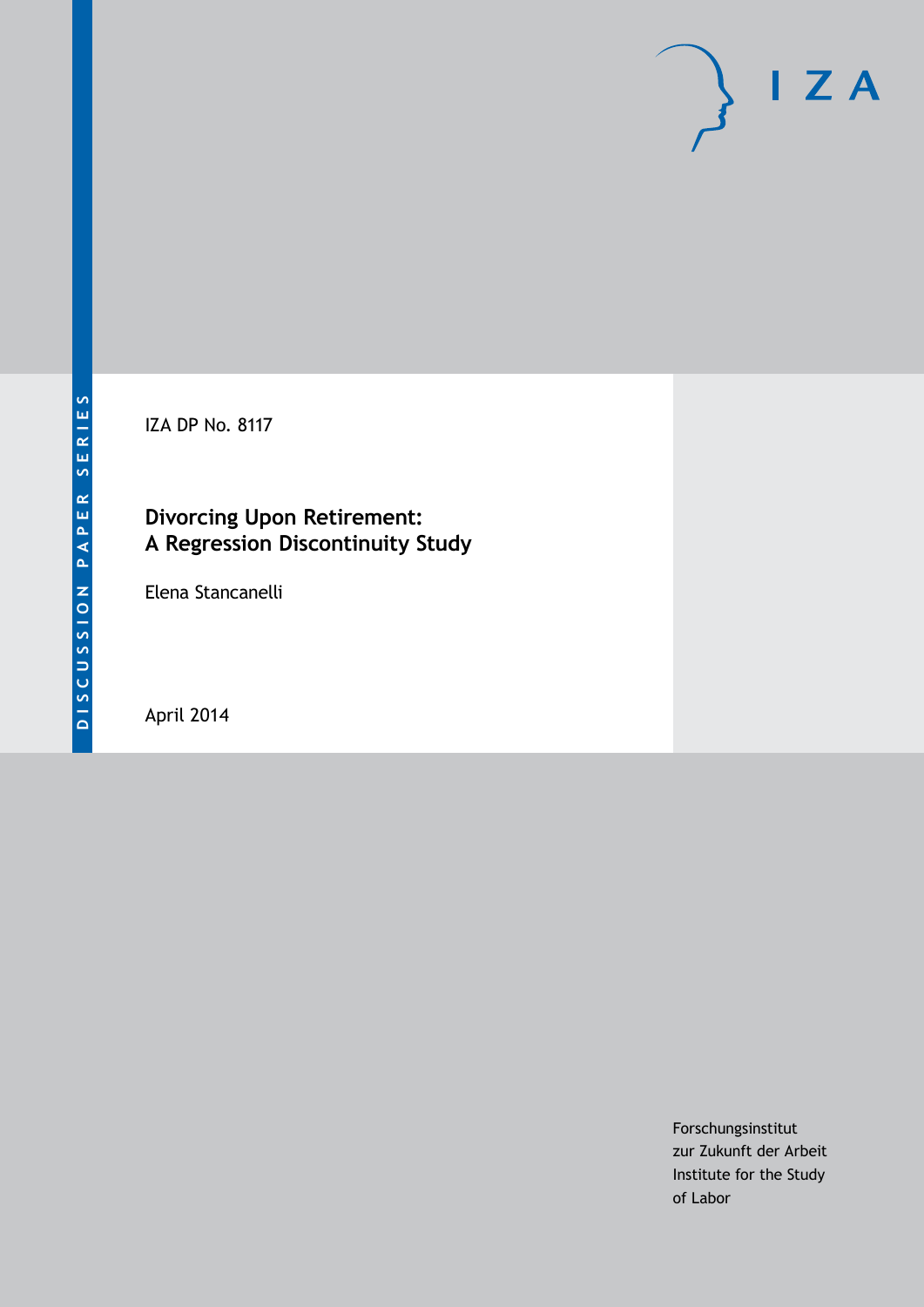# **Divorcing Upon Retirement: A Regression Discontinuity Study**

### **Elena Stancanelli**

*Paris School of Economics CNRS, Sorbonne Economics Research Center and IZA*

> Discussion Paper No. 8117 April 2014

> > IZA

P.O. Box 7240 53072 Bonn Germany

Phone: +49-228-3894-0 Fax: +49-228-3894-180 E-mail: [iza@iza.org](mailto:iza@iza.org)

Any opinions expressed here are those of the author(s) and not those of IZA. Research published in this series may include views on policy, but the institute itself takes no institutional policy positions. The IZA research network is committed to the IZA Guiding Principles of Research Integrity.

The Institute for the Study of Labor (IZA) in Bonn is a local and virtual international research center and a place of communication between science, politics and business. IZA is an independent nonprofit organization supported by Deutsche Post Foundation. The center is associated with the University of Bonn and offers a stimulating research environment through its international network, workshops and conferences, data service, project support, research visits and doctoral program. IZA engages in (i) original and internationally competitive research in all fields of labor economics, (ii) development of policy concepts, and (iii) dissemination of research results and concepts to the interested public.

IZA Discussion Papers often represent preliminary work and are circulated to encourage discussion. Citation of such a paper should account for its provisional character. A revised version may be available directly from the author.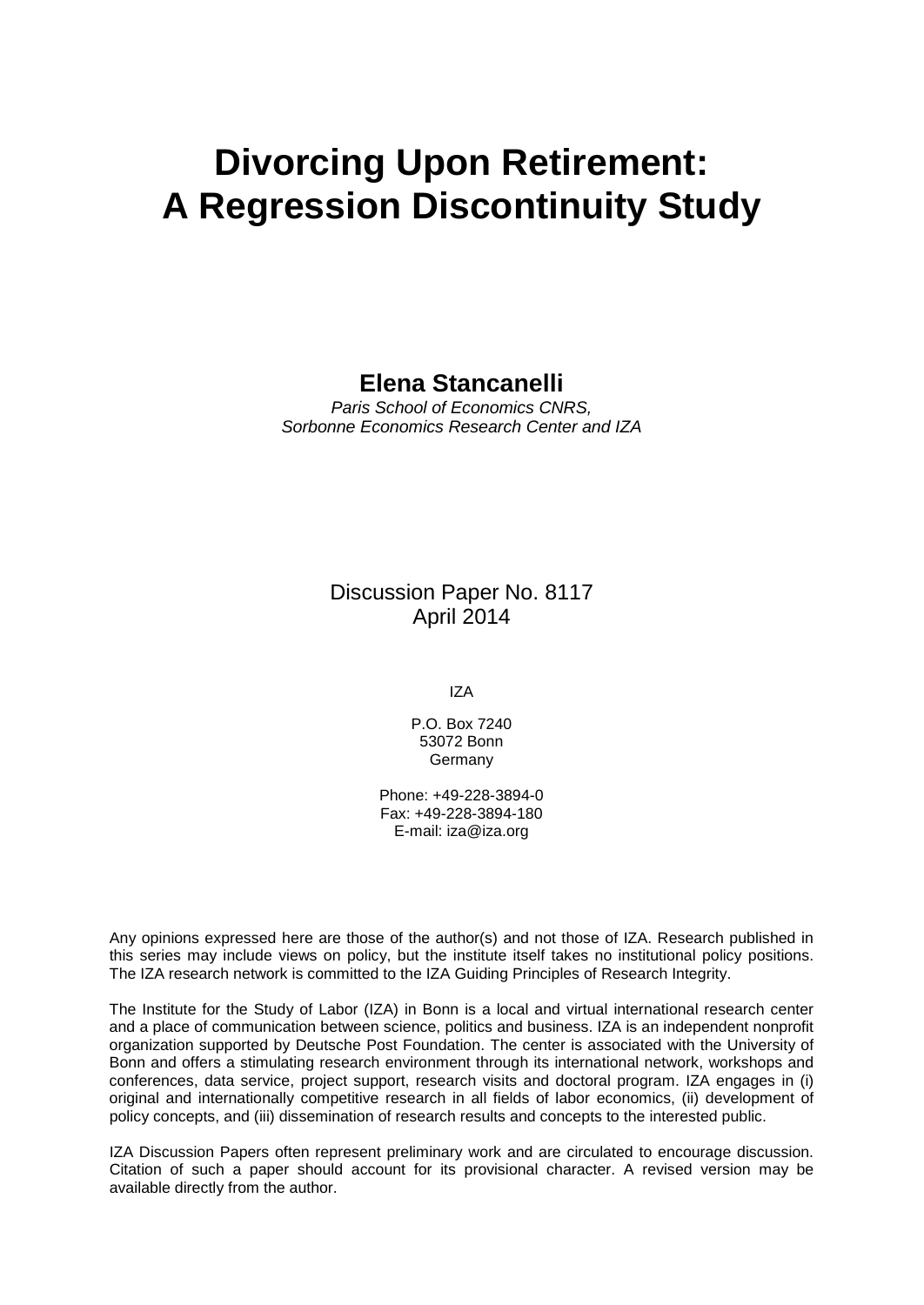IZA Discussion Paper No. 8117 April 2014

# **ABSTRACT**

# **Divorcing Upon Retirement: A Regression Discontinuity Study[\\*](#page-2-0)**

The many facets of retirement have been studied widely by economists. However, the effect of retirement on marriage stability has been ignored in the literature. Retirement represents a dramatic change in individual time allocation that may affect marriage stability. In particular, individuals that grew up in traditional households in which the father did little domestic work and both spouses worked very long hours such as farmer household may find their marriage especially proven by the transition into retirement. We study the effect of retirement on marriage outburst rates using observations on over 200 000 French men and over 166 000 French women aged 50 to 70, drawn from the French Labor Force Surveys over the period 1990 to 2002. Due to reverse causality concerns, we instrument retirement in our divorce model by exploiting legal retirement age in France and applying a regression discontinuity approach. We find a significant increase in divorce rates which soar and almost double upon retirement for individuals of either gender that grew up in a traditional family environment such as a farmer household.

JEL Classification: J14, C1, C36

Keywords: ageing, retirement, regression discontinuity

Corresponding author:

Elena Stancanelli Paris School of Economics CNRS Maison des Sciences Economiques 106-112 Boulevard de l'Hopital 75013 Paris France E-mail: [elena.stancanelli@univ-paris1.fr](mailto:elena.stancanelli@univ-paris1.fr)

<span id="page-2-0"></span>\* I am grateful for discussions and helpful advice to Robert A Pollak. Earlier versions of this paper were presented at the 2014 annual Amsterdam meeting of the Network for Studies on Pension and Retirement, the May 2014 annual conference of the Society of Labor Economists in Washington DC, and at invited seminars at Irvine UC, University of South California, Santa Barbara UC, and the Paris Economic Demography seminar. I am indebted to the participants for many great and helpful suggestions. In particular, I am grateful for comments to Rob Alessie, Marco Angrisani, Marianne Bitler, Carole Bonnet, Francois Bourguignon, Maria Casanova, Damon Clark, Gerard Cornilleau, Yingying Dong, Lorena Ferraz Gonçalves, Titus Galama, Arie Kapteyn, Anne Laferrere, Shelly Lundberg, Erik Meijer, Bruce Meyer, Ruud Muffels, David Neumark, Peter Rupert, Eva Sierminska, Arthur van Soest, Anne Solaz, Gregory Verdugo and Gema Zamarro. My children also deserve special thanks for their patience and support. The research in this paper was financially supported by a research grant from the Network for Studies on Pension Aging and Retirement (Netspar). All errors are mine.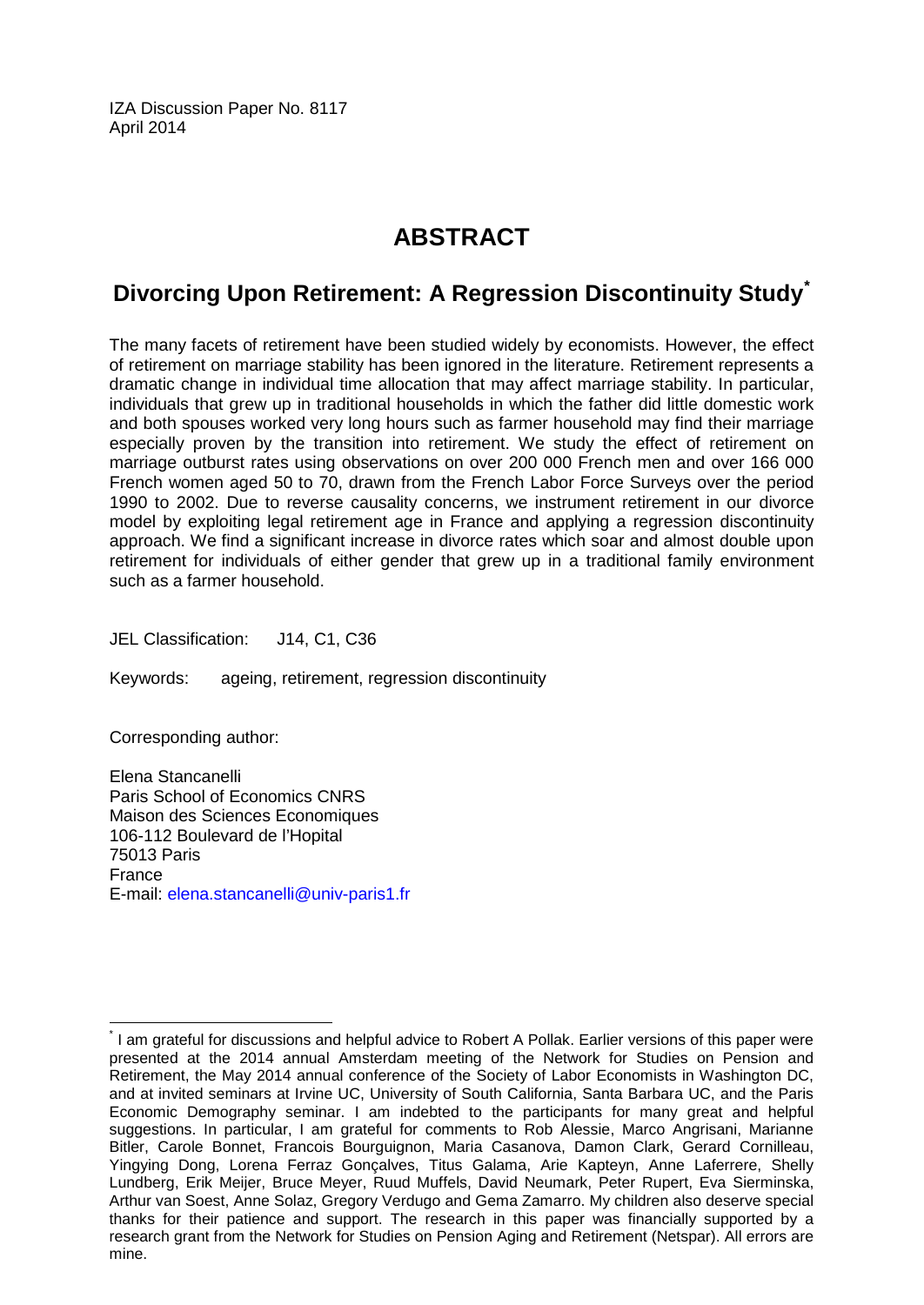#### **1. Introduction**

Since the pioneering work of Gary Becker, the instability of marriage has been the subject of numerous studies by economists. The well-being and health effects of retirement have also been widely researched. However, to date the relation between the individual retirement decision and marriage stability has been neglected in the economic literature. Here we argue that retirement represents a dramatic change in individual life that may also affect marriage stability. Since the quality of marriage may in turn affect individual productivity and the timing of retirement, to disentangle the direction of causality we exploit legal retirement age in France and use a regression discontinuity approach to study the effect of individual retirement on the probability to divorce.

The economic literature on divorce dates back to the pioneering work of Gary Becker. According to Gary Becker, Elisabeth Landes and Robert Michael (1977), marriage instability may result from a change in the expected returns from marriage or in their variance, the latter capturing the possible uncertainty surrounding the returns from marriage. In line with this prediction, for example, Bruce Meyer and Wallace (2013) find descriptive evidence of a negative effect of disability on marriage stability in the United States (2013). Retirement being entirely anticipated, one would not expect any effect of retirement on marriage outburst rates. Upon retirement though, traditional gender roles and gender stereotypes are likely to be challenged.  $\frac{1}{1}$  In particular, it is found that the amount of house work performed by men increases significantly at retirement (Aguiar and Hurst, 2005 and 2007, and Stancanelli and Van Soest, 2012) and this may lead spouses to renegotiate the household allocation of time. Gopi Shah Goda, John B. Shoven, Sita Nataraj Slavov, 2007, investigated the effect of social security on divorce in the USA to conclude that spousal pension benefits do not affect the individual decision to divorce. There are no spousal pension benefits in France. Child custody laws are also likely to be of little relevance to the older population under study in this paper since children are likely to be grown up by the time individuals retire. Because earlier literature suggests that the wife is often the one that initiates the divorce even when she loses financially from the divorce (see Margaret Brining and Douglas Allen, 2000), she may be even more likely to do so if loosing survivor pension benefits is not at stake and children are already grown up and have left home. By the time individuals retire, children that often hold couples together (see, for example, Bellido et al. 2014) are likely to have left home and this may contribute to make marriages more vulnerable. In particular, since individuals plan for

 $1$  See also Akerlof and Krant (2000) on male gender identity.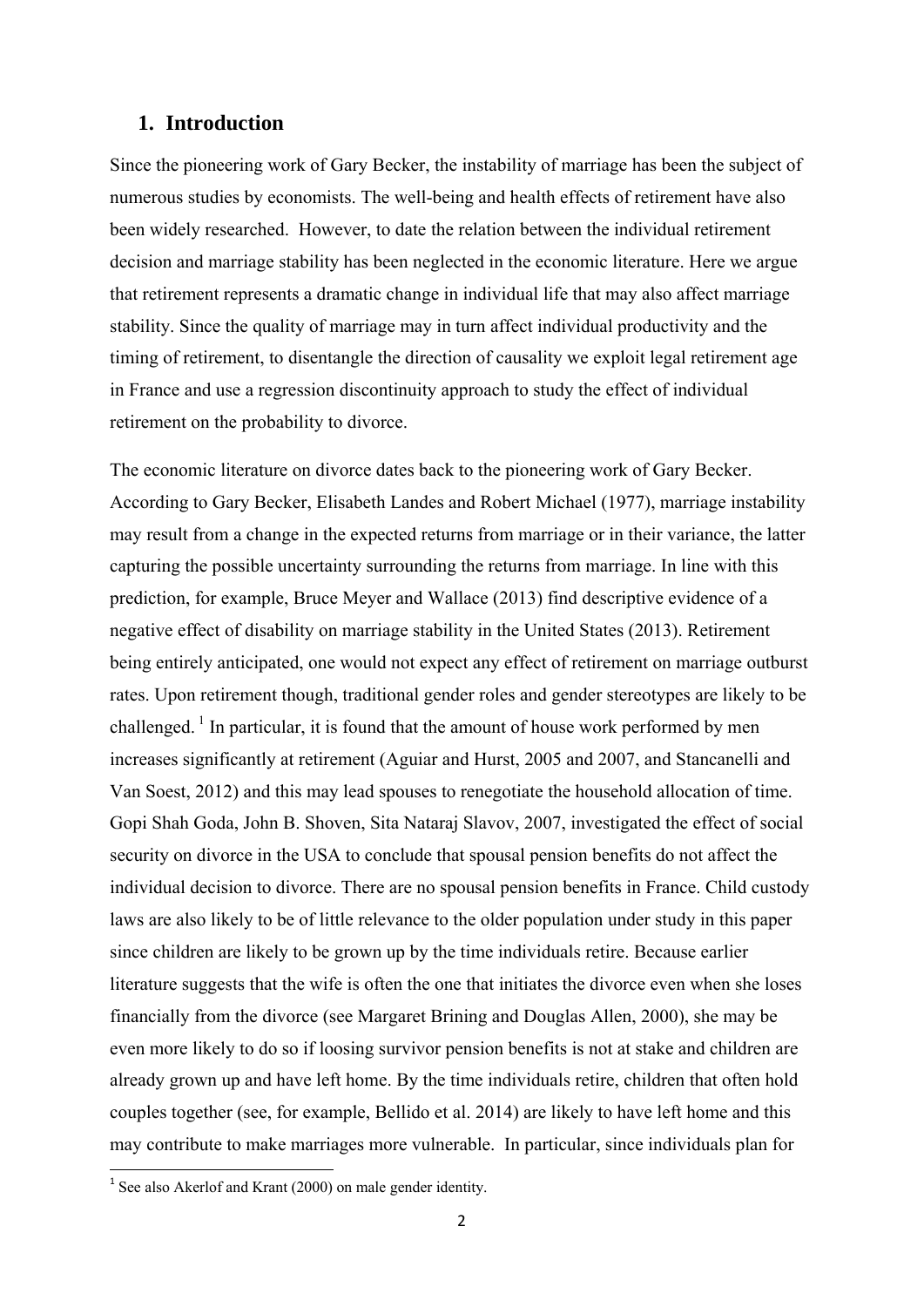their retirement well in advance, to comply with standard advance notice requirements to employers and social security offices, the prospects of retirement may upset marriage stability well before the actual retirement takes place. The actual time of retirement may simply be the last drop that spills over the (marriage) cup. This is the first economic study that attempts to pin down the effect of retirement on marriage stability.<sup>2</sup>

Increases in divorces and remarriages at older ages had been documented in earlier studies (see, for example, Betsey Stevenson and Justin Wolfers, 2007). In line with this, Chart 1 based on administrative data on divorcees (collected by the French Ministry of Justice) illustrates large increases in the proportion of divorces since the nineties, for older generations in France, before and past legal retirement  $age<sup>3</sup>$  -which was sixty years for most workers at the time of our data. There are notable spikes in divorce rates both after the introduction of consensual divorce (1975) and the recent reform (2004) that eased further divorce procedures in France. Administrative data on marriage break up rates by the duration of the marriage (see Chart 2, data collected by the French Ministry of Justice) show a steady and steep increase in the proportion of marriages that end up in divorce after having lasted for 30-34 years. By the end of the nineties, as many marriages broke up after 30-34 years of duration as after the first five years of marriage (see Chart 2). Because individuals marry on average in their late twenties/early thirties and retire in their sixties, this suggests that retirement years are likely to be increasingly critical for marriage stability. In particular, because married women's employment rates have steadily increased over the last decades, and the timing of retirement is strictly regulated in France, the husband may retire while the wife is still at work and this may lead to tensions within the household, especially in more traditional couples in which the wife still does most of the housework even when she is employed. Incidentally, anecdotal evidence for Japan indicates that over 60 per cent of older women aged 60 and above are affected by a so-called 'retired husband syndrome", with soaring divorce rates of older couples in Japan (Kenyon Paul, 2006). Recent evidence for Italy, also points to soaring divorce rates of older individuals around retirement age (Corriere della Sera, 2011, La Repubblica, 2014). Interestingly, Italy and Japan stand out as the OECD countries in which married men contribute the least to housework (see OECD, 2001, and Burda, Hamermesh and Weil, 2013).

<sup>&</sup>lt;sup>2</sup> Other social scientists provide descriptive evidence of a negative association between retirement, gender roles and the quality of marriage (Moen, Phillys, Jungmeen E. Kim, and Heather Hofmeister, 2001) using a two years panel on American couples, ignoring though the possibility of reverse causation and the potential endogeneity of the timing of retirement in their model of marriage quality changes at retirement.

<sup>&</sup>lt;sup>3</sup> The patterns are similar for the younger generation and show pronounced increases in divorce rates since the nineties. For each older age group, there are many more divorces for men than for women, which is explained by the fact that men marry (and divorce) on average younger women.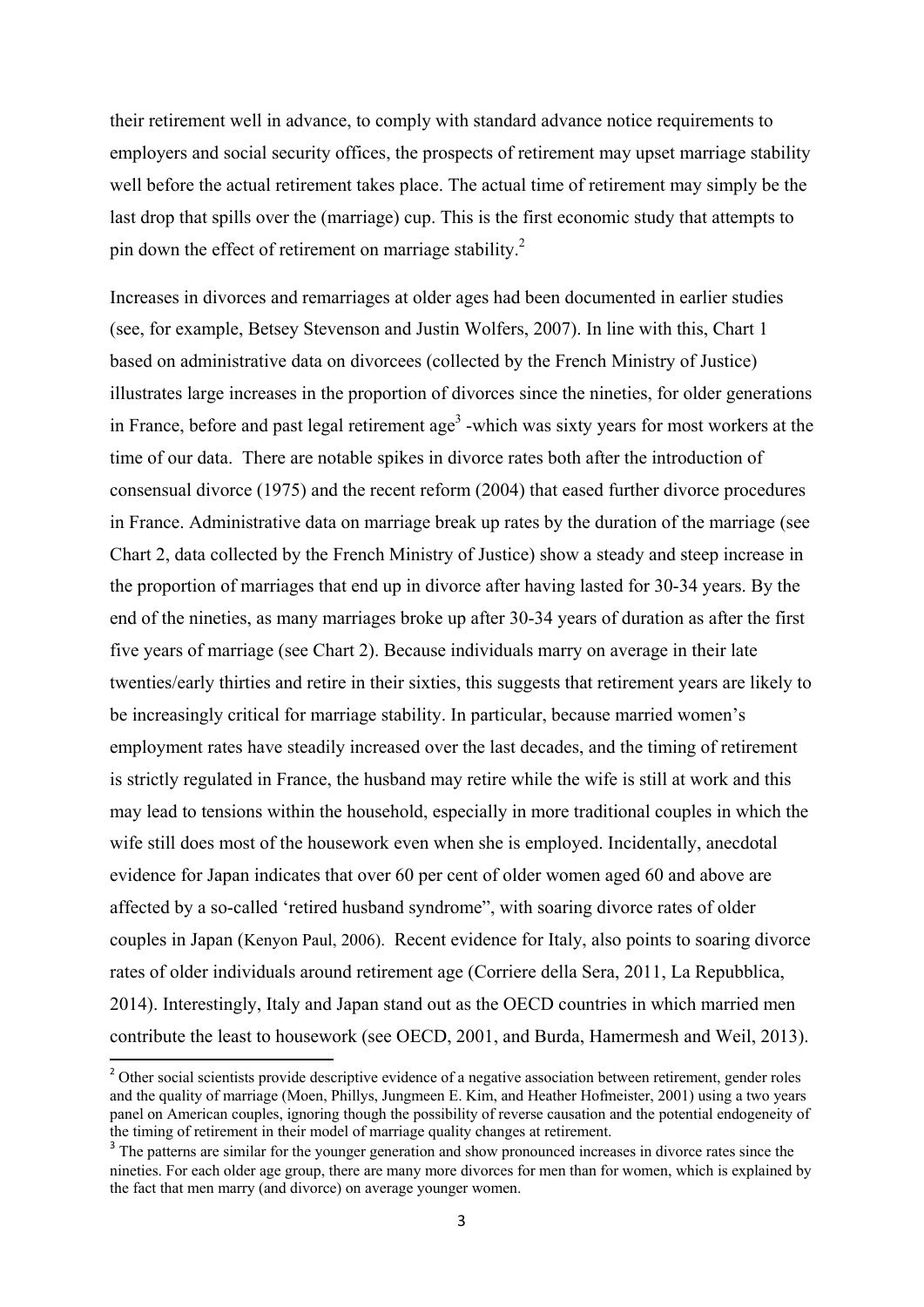The costs of divorcing at older age are likely to be large for the economy and society at large, as older people are less likely to remarry and may depend more heavily on the welfare state while family providers of unpaid care will have to split their time between two parents.

Here, we exploit information on the socio-economic status of the father of the respondent, focusing on individuals that were raised in farmer households, to capture how growing in an environment in which gender roles are likely to be very traditional, with fathers contributing little to domestic work and both spouses working very long hours,<sup>4</sup> may affect individual marital stability at the time of transiting into retirement. Over twenty per cent of the individuals in our sample come from a household in which the father was a farmer. Divorce rates increased dramatically for all socio-economic groups over the period of time covered by our data. By 2002, about five per cent of older men whose father was a farmer were divorced against almost fourteen per cent of men whose father was a University professor or a secondary school teacher. In particular, individuals whose father was a farmer have slightly more children than others, and their marriage is characterized by larger age and education differences between spouses (according to evidence we draw from data on French married couples), which may also characterize more traditional marriages (see Bloemen and Stancanelli, 2014).<sup>5</sup> Interestingly, data on time allocation in France indicate that male farmers spent on average, three hours a week on housework at the end of the nineties, against an average of eleven hours for the average married man, and both spouses in a farmer household enjoyed only twelve hours of pure leisure per week at most, against more than eighteen hours for the average French married spouses. Data drawn from the French Consumption Survey of 2000, suggest that consumption does not drop substantially in farmers' household when the head turns 60 (see also Moreau and Stancanelli, 2014). Although farms have been steadily disappearing over time, France still counted 515 000 farms in 2010 (with an average surface of over 100 hectares per farm), which represent 4.3% of the 12 million European Union farms (INSEE, 2014) while in the USA there were over 2 million farms at about the same time. This implies that the implications of our analysis may concern a non-negligeable fraction of households. Traditional gender roles are not the resort of men only but they can also be internalized by women and more generally, by both spouses. Remarkably, Fernandez, Fogli and Olivetti (2004), analyzing the determinants of the secular right of female labor force in

<sup>&</sup>lt;sup>4</sup> This argument is supported by evidence drawn from the 1998-99 French time use survey (see Table ). See also, for example, Meiners Jane E and Geraldine I. Olson (1987) on time allocation of American female farmers and Annie Rieu (2004) on the economic situation of French women in agriculture.

<sup>&</sup>lt;sup>5</sup> According to Chiappori, Pierre-André, Oreffice, Sonia and Climent Quintana-Domeque (2012), the less attractive partner may compensate the other financially.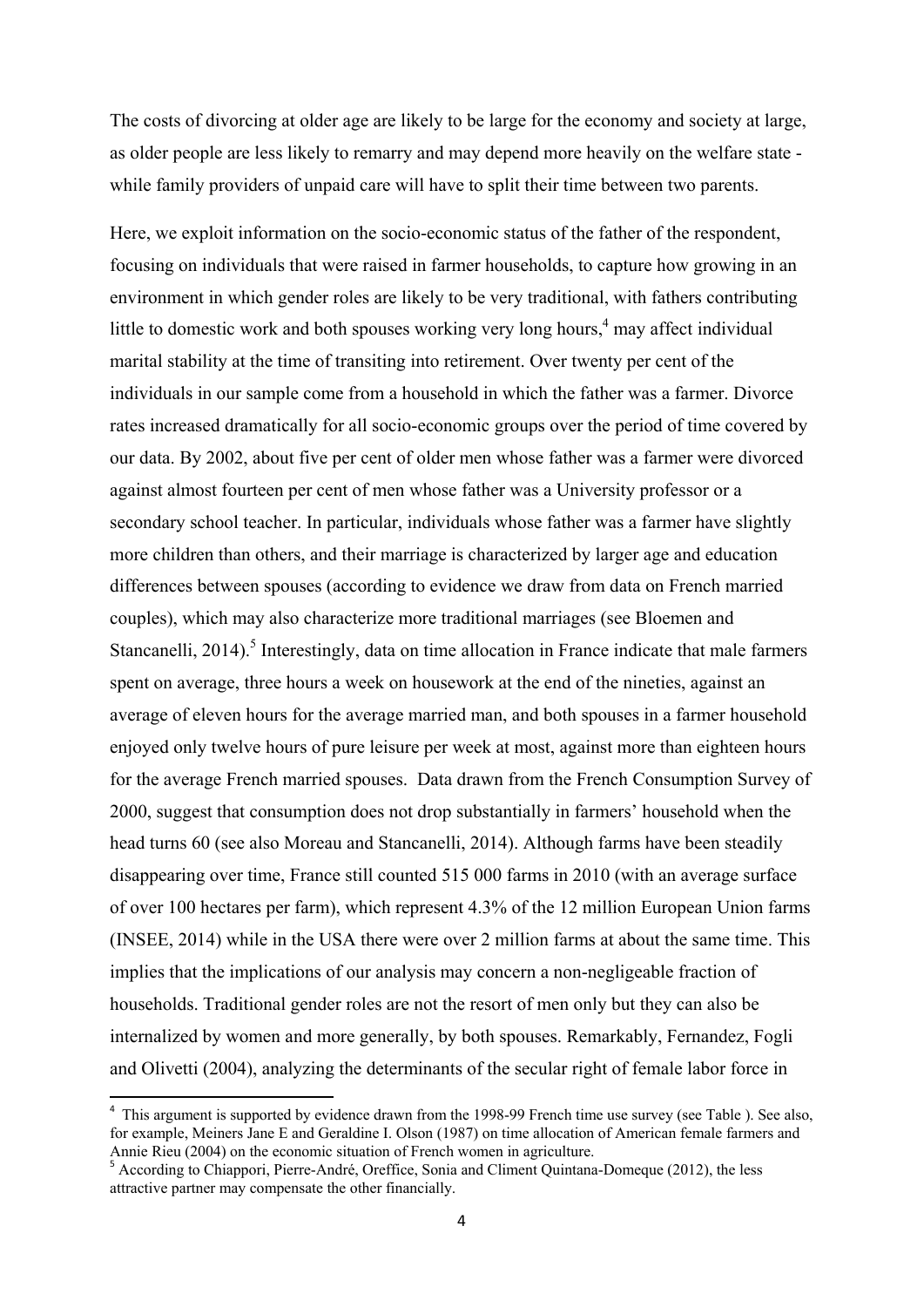the USA, find that women married to a man whose mother worked are themselves more likely to participate in the labor force. Here, we find that both men and women who grew up in a farmer household are more likely to experience marriage instability at the time of transiting into retirement and this finding is robust to various sensitivity checks.

Marital instability may not be independent from the timing of divorce –as marriage stability may, for example, also affect productivity and employment- and individuals may have incentives to time their divorce a retirement as they will have more time available to file for divorce then. To identify the effect of retirement on marital stability, we exploit legal retirement age in France to instrument the timing of individual retirement, applying a fuzzy regression discontinuity design. Using data drawn from the French Labor Force Surveys on sample of over 200 000 men and over 166 000 women aged 50 to 70 years, we conclude that the probability to retire increases significantly when individuals turn 60 and the size of the increase is equal, respectively, to about 0.19-0.23 for men and 0.25-0.29 for women, which supports our identification strategy. The probability to divorce upon retirement increases significantly and almost doubles for individuals of either gender that grew up in traditional households in which the father was a farmer, raising respectively, by 0.04 to 0.010 for men and by 0.6 to 0.08 for women. These findings are robust to various specification checks.

This paper is structured as follows. The empirical approach is described next. The data used for the analysis and the sample selection criteria are presented in Section 3. Descriptive analysis follows. The results of estimation are presented in Section 5. Conclusions are drawn in Section 6.

#### **2. The empirical model**

Because retirement is likely to be anticipated (see the pioneering work of Gary Becker, Elisabeth Landes and Robert Michael (1977), we would not expect a priori a significant effect of retirement on divorce. Upon retirement though, partners may want to renegotiate the household allocation of time which may possibly lead to marital conflict. Moreover, retirement may challenge traditional gender roles and this may also upset marital stability. Women perform traditionally more house work than men do and thus female retirement may represent less of a challenge for the household time allocation than male retirement does. Moreover, the wife is often younger than the husband and thus, the last to retire. Therefore, we do not expect to find symmetric effects of male and female retirement on divorce rates. Because earlier literature suggests that the woman is often the one that initiates the divorce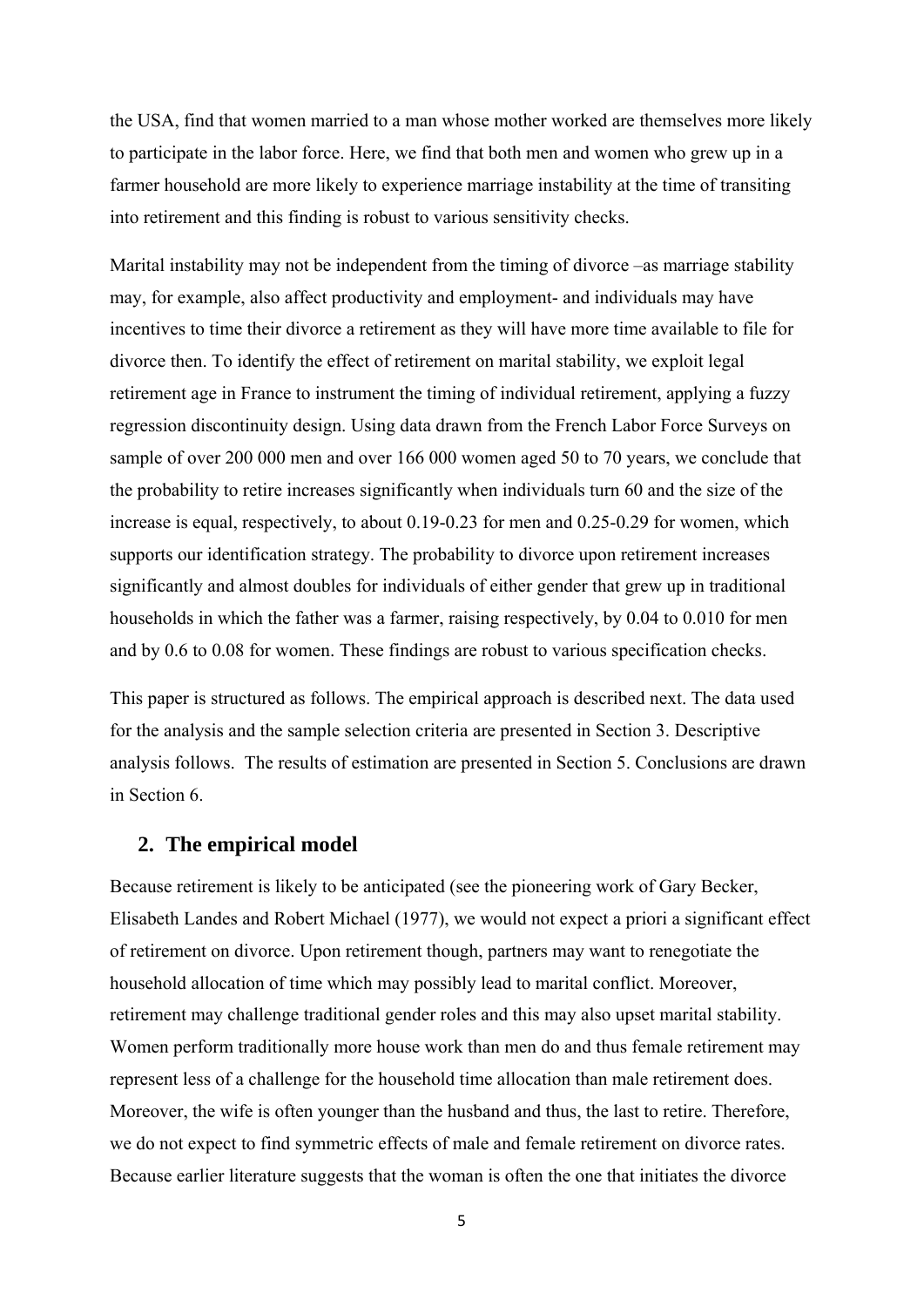even when the woman loses financially from the divorce (see Margaret Brining and Douglas Allen, 2000), she may be even more likely to do so if loosing spousal pension benefits is not at stake (there are no spousal benefits in France) and children are already grown up and have left home (which is typically the case by the time parents retire). This implies that retirement may well cause divorce which is something that has not been considered before in the economic literature. Since individuals are going plan their retirement well in advance –in France, for example, they have to notify social security officers at least four months earlier that they plan to retire at a certain date- the prospects of retirement may affect marriage stability well before actual retirement takes place. The actual retirement may just be the last drop that spills the (marriage) cup over or say, the last straw that breaks the (marriage) camel's back. Therefore, we may find an immediate positive effect of retirement on individual divorce rates. In particular, we expect that individuals that grew up in more traditional family environment may see their marital life particularly proven at the time of retirement, since they have been exposed during youth to stronger gender roles and gender specialization in household tasks (see Table 5 below; and for example, Jane Meiners and Geraldine Olson (1987) for an account of time allocation of USA female farmers or Annie Rieu (2004) on the situation of women farmers in France), which implies that they may have more difficulties to adjust to the dramatic change in time allocation at retirement, when work at the office is over and individuals are "forced" to reallocate their time between leisure and house work. This is especially true in the French context of highly regulated retirement age.

Because the individual decision to retire from work may not be independently determined from marriage (in)stability–for example, individuals in (un)stable marriages may be more (less) productive at work and this may affect the timing of their retirement- we exploit the legislation in France that sets 60 as the earliest retirement age for most workers to instrument the effect of retirement in our divorce model. The existence of a legal retirement age creates a discontinuity in the probability of retirement (as a function of age) that enables us to apply a regression discontinuity approach. Excellent literature reviews of regression discontinuity methods are provided, for example, by David Lee and Thomas Lemieux (2010), Wilbert van der Klaauw (2008), or Guido Imbens and Thomas Lemieux (2007). The main advantage of regression discontinuity over other competing approaches is that it is closer to a natural experimental design as individuals close to the discontinuity are likely to be very similar and the only thing that makes them differ is the option to retire once they reach legal retirement age. Thus, we can neatly identify the effect of retirement (instrumented with the legal

<sup>6</sup>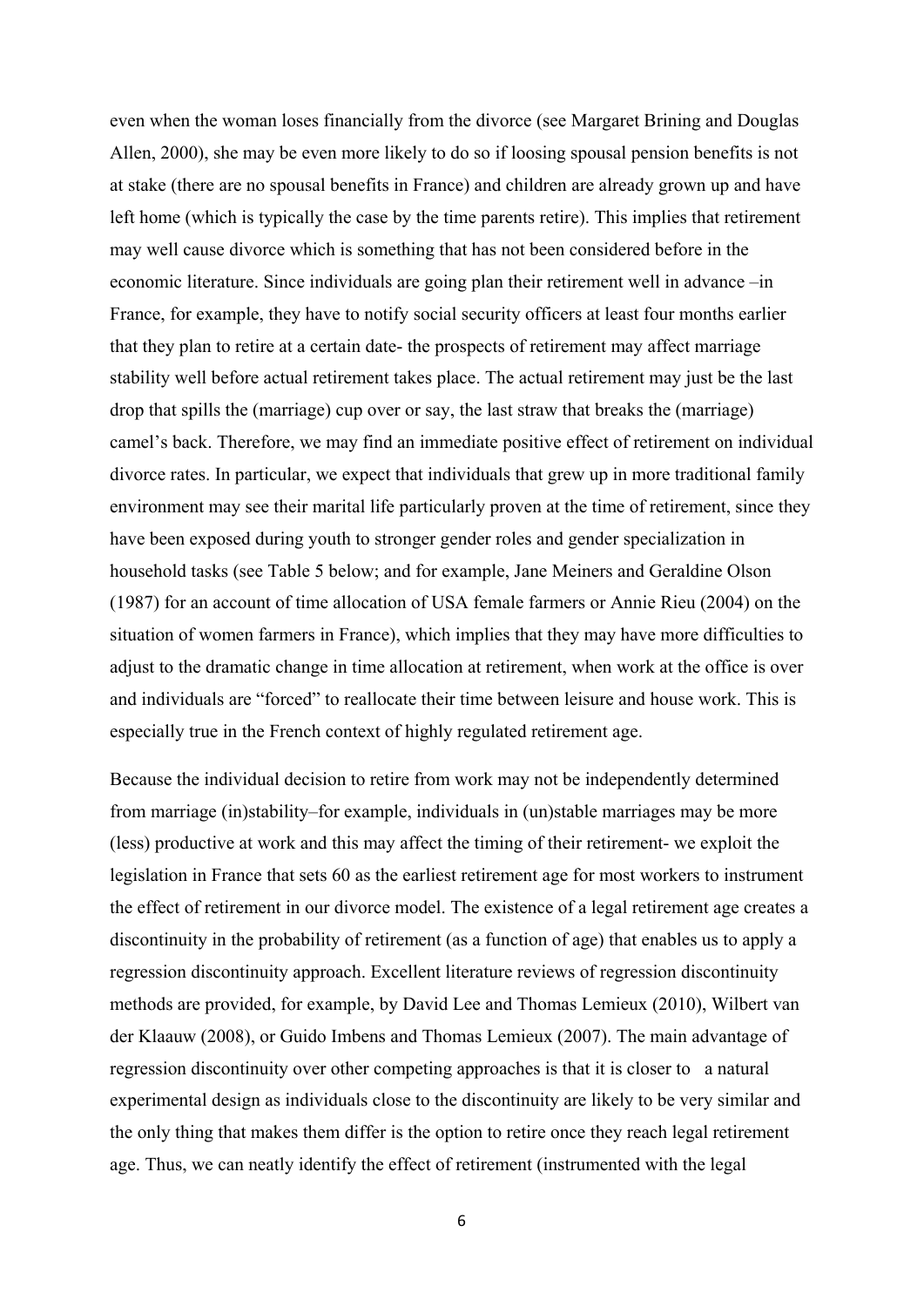retirement age) on marriage outburst. Under this set up, the identification of the effect of retirement on the individual probability to divorce (the outcome variable) is achieved thanks to the sudden and large increase in retirement (the treatment) at the point of discontinuity (age 60) in the running variable (age). Individuals cannot manipulate their age –and this is one of the requirements for using a regression discontinuity approach (see, for example, Lee and Lemieux, 2010). In our data, year and month of birth were collected, and we also know the day, month and year of the survey interview. Therefore, we assume that age is measured continuously. There are no other policy measures that affect individuals reaching age 60 in France.<sup>6</sup> Retirement is also measured at the time of the interview. However, we need to account for the fact that some people may retire earlier than  $sixty^7$  –due to special early retirement schemes or specific employment sector rules - and others later, though in France, unemployment, maternity and sick leave periods are fully covered by pension rights, so that interrupted labour market experience will not translate into smaller pension benefits or into a longer working life. $8$  We use a so-called Fuzzy Regression Discontinuity design - the jump in the probability of retirement at age 60 (or 720 months) is greater than zero but less than one.<sup>9</sup>

Let R*ij* be a dummy for retirement equal to one if individual *i* has retired from market work and zero otherwise. Let D*i* be a dummy that takes value one when individuals have reached age 60 (720 months of age) and zero otherwise, and let S*i* be the divorce outcome. The fuzzy regression discontinuity design can be estimated by specifying a two stages least square model of the effect of retirement -instrumented with a dummy for being aged at least 60 (720 months or more) and full interactions of this dummy with an individual age polynomial- on divorce (see Hahn, Jinyong; Petra Todd**;** Wilbert Van der Klaauw (2001).

1) 
$$
S_i = \alpha^c + R_i \beta^c + (Age_i - 720) \gamma^c + (Age_i - 720)^2 \gamma^{c2} + (Age_i - 720)^3 \gamma^{c3} + (Age_i - 720)^4 \gamma^{c4} + D_i(Age_i - 720) \delta^c + D_i(Age_i - 720)^2 \delta^{c2} + D_i(Age_i - 720)^3 \delta^{c3} + D_i(Age_i - 720)^4 \delta^{c4} + Z_i \beta^c + \gamma_i^c
$$

<sup>&</sup>lt;sup>6</sup> Other policies are targeted at older unemployed workers, aged 55 and above, that are allowed not to search for jobs ("dispenses the recherches d'emploi") or at employers, that have to pay some large penalty to be able to fire older workers, aged above 55 ("Contribution Delalande").

<sup>&</sup>lt;sup>7</sup> The pension benefits payable reach a maximum when individuals have cumulated a given contribution record (for example, 40 years of contributions in 1994 for people born in 1944 and working in the private sector). Once individuals have contributed enough to retire with maximum (full) pension benefits, their pension benefits will not increase if they retire later. Furthermore, periods of unemployment or sick leave, including maternity and parental leave, all lead to full (100 per cent coverage of) pension contribution records.

 $8$ See, for example, Blanchet and Pele (1997) for more details of the French pension system. In 2010, the legal early retirement age was set at 62 years, but this will become effective only in 2018.

<sup>&</sup>lt;sup>9</sup> An application of regression discontinuity to the retirement decision is given in Stancanelli and van Soest (2012) who investigate the effect of partners' retirement on time allocation and notably, house work.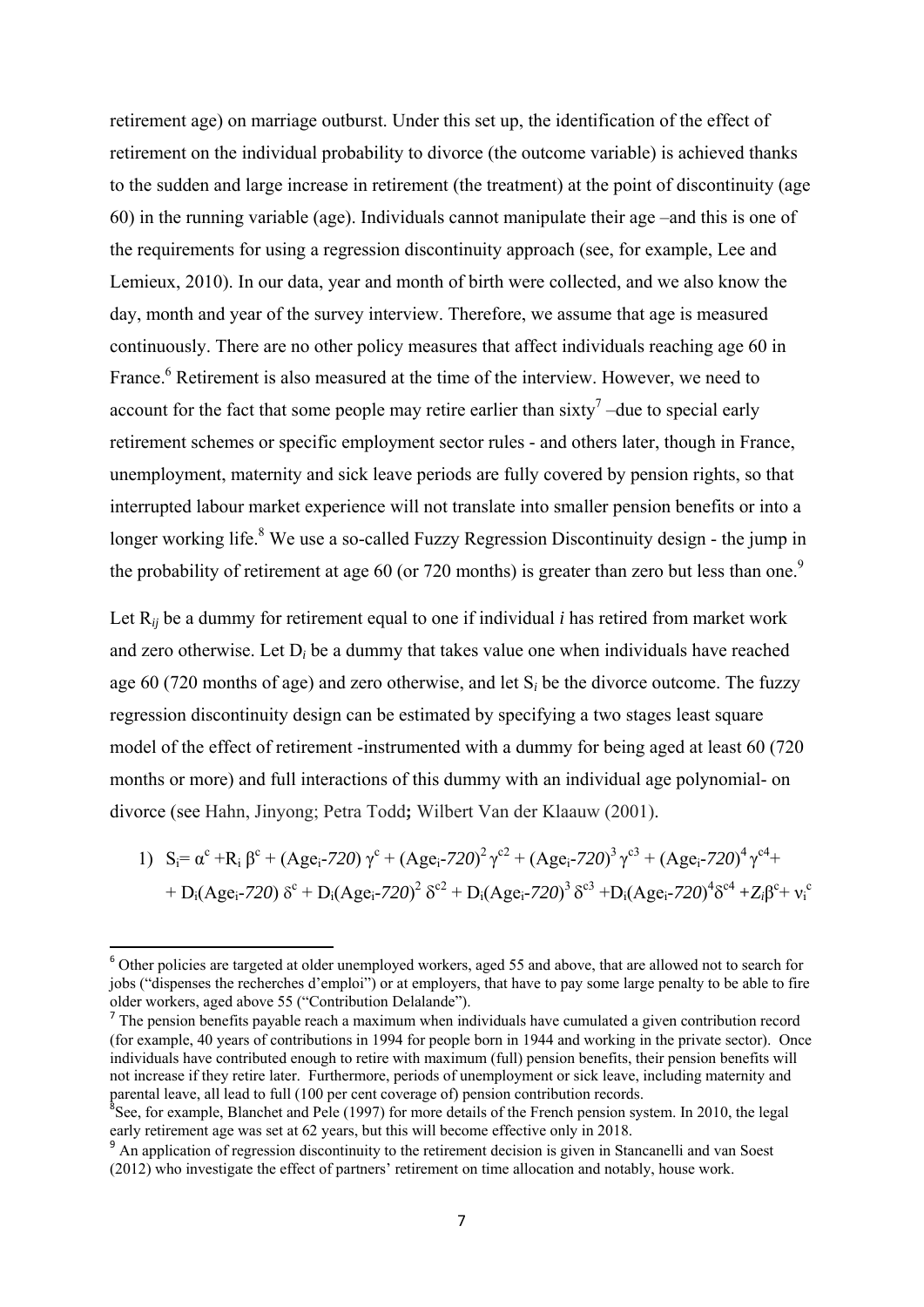2) 
$$
R_i = \alpha^r + D_i \mu^r + D_i (Age_i - 720) \delta^r + D_i (Age_i - 720)^2 \delta^{r2} + D_i (Age_i - 720)^3 \delta^{r3} + D_i (Age_i - 720)^4 \delta^{r4} + (Age_i - 720) \gamma^r + (Age_i - 720)^2 \gamma^{r2} + (Age_i - 720)^3 \gamma^{r3} + (Age_i - 720)^4 \gamma^{r4} + Z_i \beta^r + \nu_i^r
$$

Equation 1 is the outcome equation for divorcing (S) and equation 2 is the first stage equation for retirement in our Fuzzy Regression Discontinuity model. We specify a quartic flexible polynomial in age and test for the robustness of our estimates to using a different degree of the age polynomial. The threshold *720 months* corresponds to the minimum legal retirement age for most workers in France. We assume that the covariates other than age (denoted by Z here) are not discontinuous at age 60 (and we also test for this). The vector Z includes individual education dummies, the number of children still living at home, year (we cover a thirteen years period) and district (95 departments) fixed effects, the level of the district unemployment rate a year before the survey, the individual "sex-ratio", which serves as a measure of tensions in the marriage market (see Section 3 for definitions). The errors ν is assumed to be normally distributed. The two equations are estimated by two stages least squares. We also adjust the standard errors of the model as recommended in the related literature. Finally, we also run similar models for the outcomes of widowhood (placebo), marriage, or singlehood.

#### **3. The data**

The data for the analysis are drawn from the French Labour Force Surveys (LFS) 1990-2002. We use this sample cut for a number of reasons. First of all, these yearly surveys are highly comparable over time as they use the same questionnaire, the same data collection method (personal interviews at the respondent's home) and the same sample design approach. The LFS series was broken in 2003 to comply with Eurostat requirements. The recent LFS surveys (as from 2003) are carried out quarterly and most of the interviews are done by telephone; and the questionnaire and the sample design have changed dramatically relative to the earlier 1990-2002 surveys. In addition, a reform of the length of the pension contribution period took place in 2003,  $^{10}$  exactly at the time of the break in the LFS series, and divorce law was also reformed in 2004. Therefore, we select a sample of individuals from the 1990-2002 yearly LFS as follows:

1. Individuals reported as the main economic situation either employment or retirement at the interview date.

 $^{10}$  Also a substantial reform of survivor pensions took time in 2003, which is when the LFS surveys were also broken up.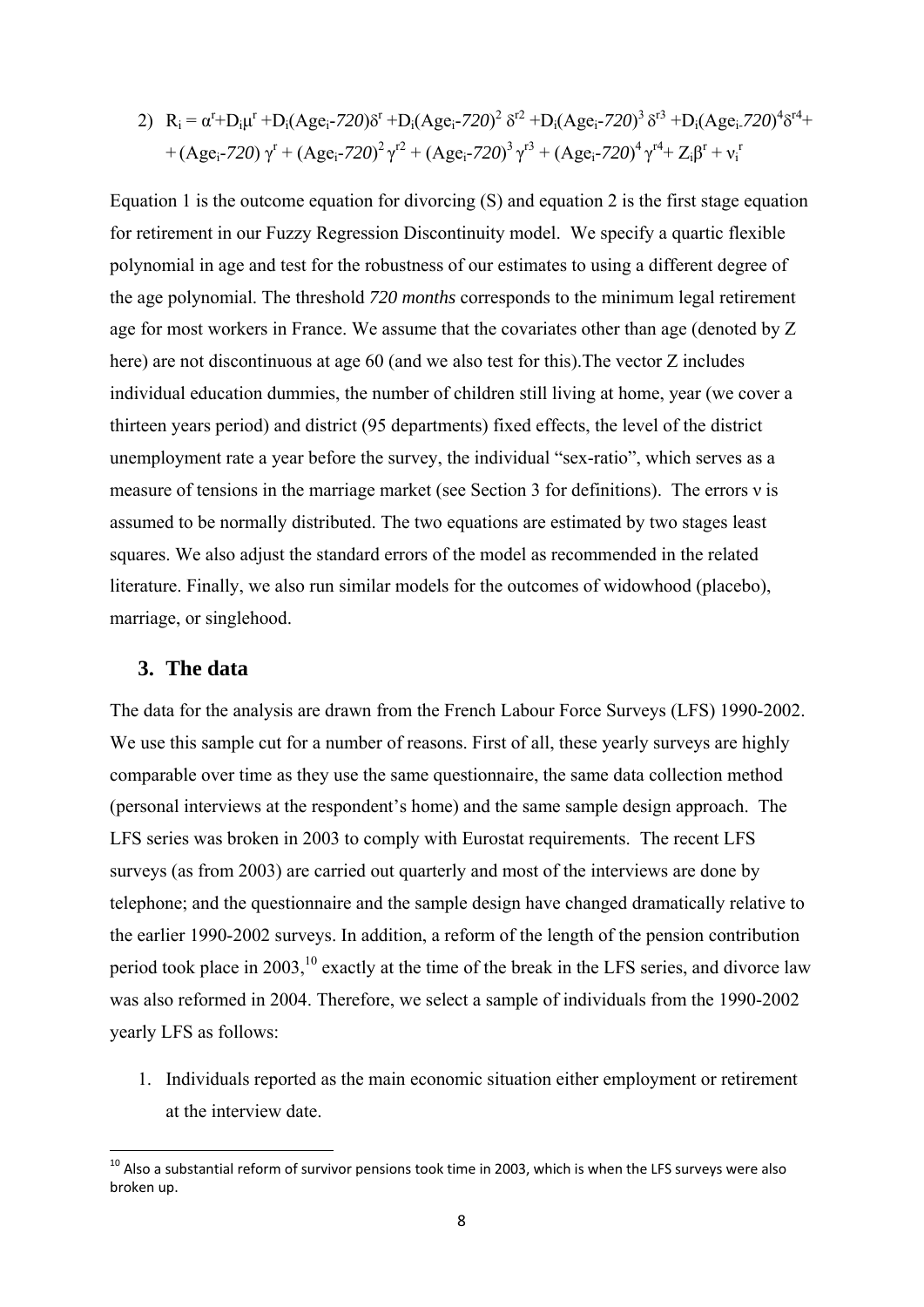2. Individuals were aged between 50 (or 600 months) and 70 (or 840 months) at the interview date to set ten year bounds on the two sides of the discontinuity at age 60 (or 720 months), which is the legal minimal retirement age for most workers in France.

This lead to selecting, respectively, a main sample of 202 606 men and 166 162 women, that were either retirees or employees, and aged 50 to 70 years at the time of the survey. The LFS collects month and year of birth together with records of the day, month and year of the interview. Therefore, we construct an approximately continuous measure of age in days, on the day of the interview, assuming that individuals were born on the  $15<sup>th</sup>$  day of the month. We also checked the robustness of the results to measuring age in months and results were not affected. The retirement status is subjectively assessed by the individual and measured on the interview date. In particular, the individual could choose among reporting that his/her main economic status was employment, or unemployment, in full-time education, a military, retirement or early retirement, being a housewife or other inactive. Marital status was also self-assessed and individuals were classified as married, cohabiting, single, divorced or widowed at the date of the interview. It follows that individuals that separated and were not (yet) formally divorced might classify themselves as any of these four possibilities, though it seems likely that they would report to be "divorced" rather than reporting to be still formally married or single and thus, we can think of our dependent (outcome) variable as encompassing either divorce or separation.

As far as the explanatory variables go, we also construct categorical dummies for the occupation of the father of the respondent (see Appendix for more details of the various occupations coded), which we expect to capture the effect of the individual socio-economic background and in particular, the type of household individual grew up in. We do not control for own occupation for a number of reasons. First of all, occupation may be endogenous as individual choose their occupation. Next, current occupation is obviously only recorded for individuals still at work while occupation in the last job is available for retirees but the code is slightly different than that for current occupation and moreover, individuals may have changed occupation over the life-cycle.

We also control for completed education dummies - the excluded group being individuals with college education. The most disaggregated area of residence or say district, available in the survey is the "department". France is divided into 22 regions that are further subdivided into 95 districts ('departments') - without considering the overseas territories (French Guyana,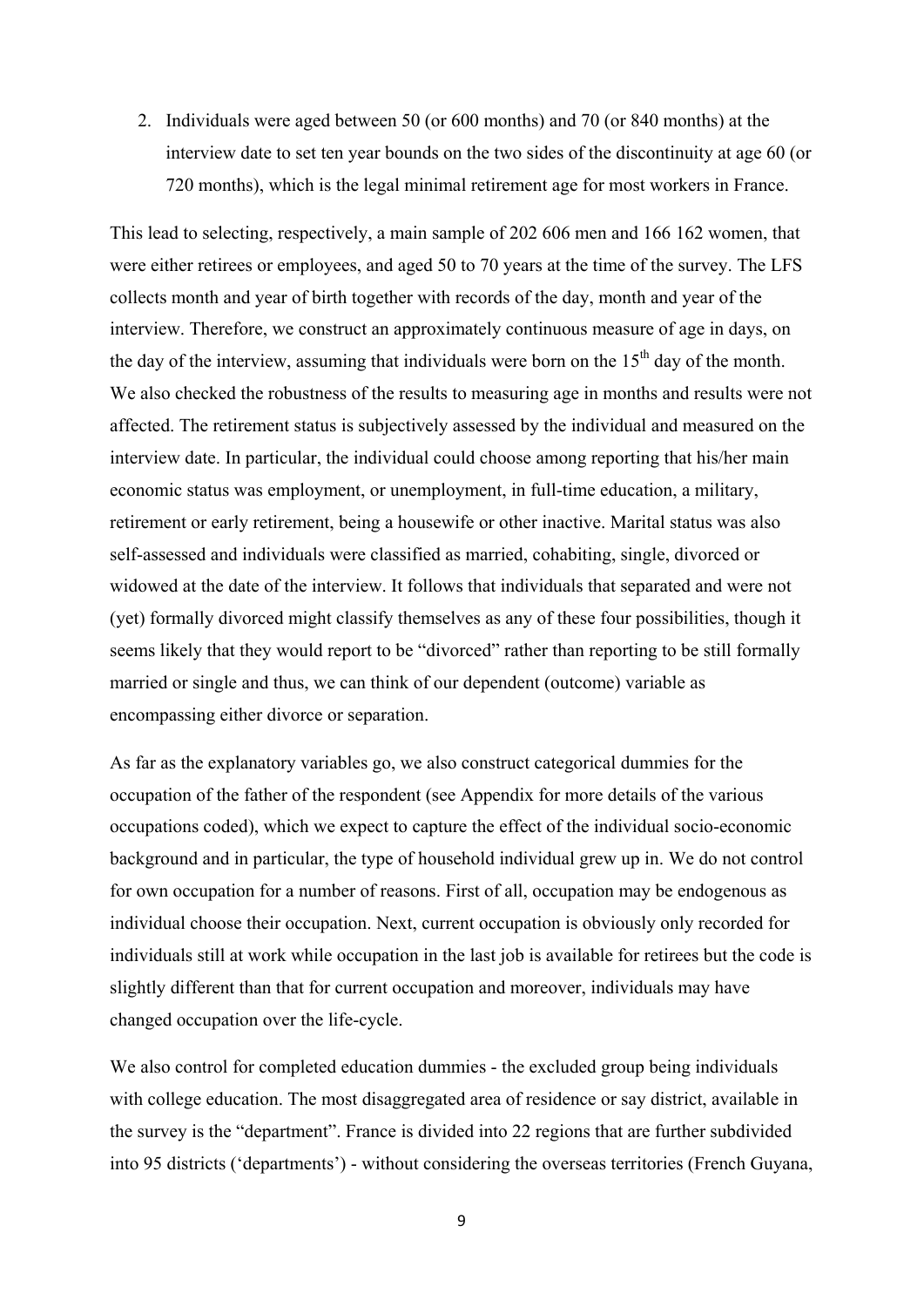Guadeloupe, Martinique, Mayotte, Ile de la Reunion) that were not covered by these surveys. The level of the unemployment rate may affect the individual retirement probability as, for example, employers may encourage older workers to retire in recessionary times. Therefore, we construct a measure of the local unemployment rate, using the level of the departmental unemployment rate in the year before each survey was carried out. We also include district ("department") fixed effects and year dummies. The latter which are meant to capture macroeconomic changes and notably the secular increase in female labour supply. Finally, we constructed a measure of tensions in the marriage market, the "sex-ratio", defined as the ratio of the number of men born in the same year as the individual under consideration to the number of women born two years later, since the average age difference between older spouses in France at the time covered by this study was two years (see for example, Hans Bloemen and Elena Stancanelli, 2014, on younger French spouses, for whom the average age difference is also two years). We also test for the robustness of the estimates to including birth cohort dummies, defining 5 years birth intervals.

#### 4. Descriptive analysis

Sample descriptive statistics are shown in Table 1. About 5.5% of the men in the sample were divorced against almost 9 % of the women, on average. Marriage was much more common among older men (remember our sample includes individuals aged 50 to 70 years) than among older women: 85 per cent of the men were married against 68% of the women. In contrast, widowhood concerned more often women than men: 16.5% of the women in the sample against only 3% of the men. This is due to longer life expectancy for women and also possibly to the fact that older (widowhood) men are perhaps more likely to remarry than older (widowhood) women. The proportion of singles was only slightly larger in the older women's sample (almost 6%) than in the older men's sample (almost 5%). The average sex ratio for the individuals in the sample was almost 0.47, indicating that there were 0.47 men on average for each two-years-younger woman. The local unemployment rate at the time was high, equal on average to 9%. As far as retirement goes, 55% of the men and almost 57% of the women in the sample were retirees.

Divorces are more frequent among college graduates and increase proportionally with the individual education level: almost 7% of male college graduates in our sample were divorced against 4.5% of individuals with less than middle school (see Table 2). Women are generally more likely to remain divorced than men are, as they are less likely to remarry, and especially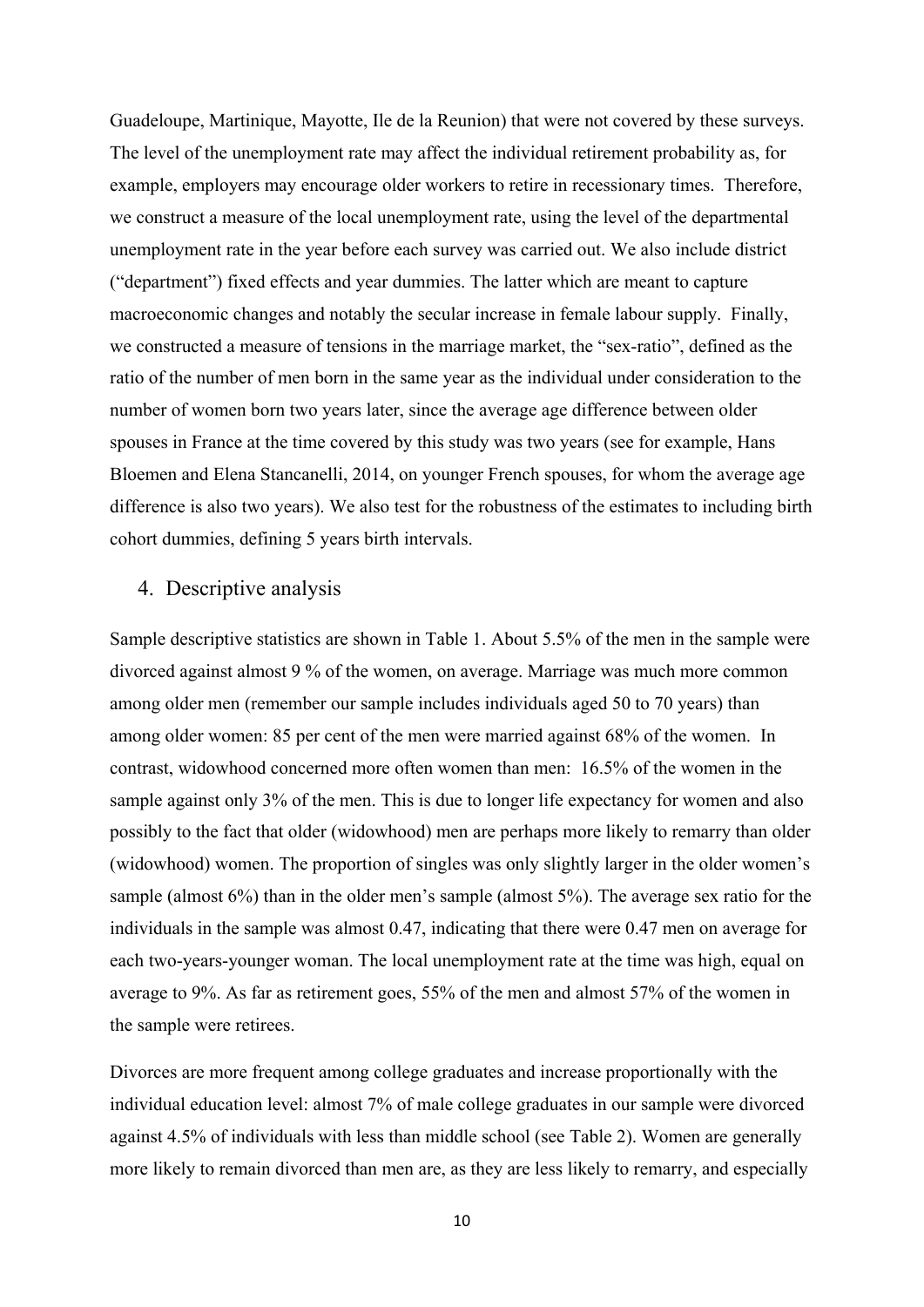so at older age. The differences are even more striking when divorcees are counted by the father's employment type (see Table 3), with older men whose father was a farmer being the least represented among divorcees (less than 2 per cent of them were divorced in 1990) and older men whose father was a secondary school or University teacher registering the highest number of divorces (9.3% of them were divorced in 1990). The trend is towards increasing divorce rates (as also shown in Figures 1 and 2) with soaring divorce rates of men whose father was a teacher, almost 14% of whom were divorced by 2002 against 5.6% of men whose father was a farmer (see Table 3).

Remarkably, over 30 per cent of the individuals in our older population sample had the same type of employment than their father, though the proportion of individuals holding the same employment type as their father is falling over time for both men and women (see Table 4). The correlation between the own and the father's employment fell over time but it was still very sizable throughout our sample period, averaging about 27 per cent for men and 31 per cent for women (see Table 4).

To gain more insights into the implications of stratifying the sample by father's employment state, we gather some descriptive information on marriage-match characteristics, consumption and time allocation of married individuals classified according to the father's employment sector (see Table 5). In particular, couples in which the father of the husband was a farmer appear to be slightly more fertile than others and the age difference between the husband and the wife is slightly larger than for other socio-economic backgrounds. The proportion of housewives in these couples is slightly lower than for other socio-economic background. In line with this, we also find that in current farmer couples, partners tend to enjoy fewer "pure" leisure hours than others -defining "pure" leisure as performing sports, socializing, reading, or watching television- and the husband contributes considerably less than the average to unpaid domestic work. This evidence tends to confirm that men in farmer household perform little domestic work and both spouses work harder on average than the average. Although, we only have a limited number of observations in each cell, which makes generalizations difficult to carry out, we compare total household consumption and wealth returns before and after retirement age for couples of farmers and couples with other employment types, to conclude that the drop in the returns from wealth upon retirement is not especially large for farmer households while the drop in consumption is smaller for farmer than for individuals in top occupations. This is in line with Nicolas Moreau and Elena Stancanelli (2014) who find no significant changes in total consumption upon spouses' retirement in France.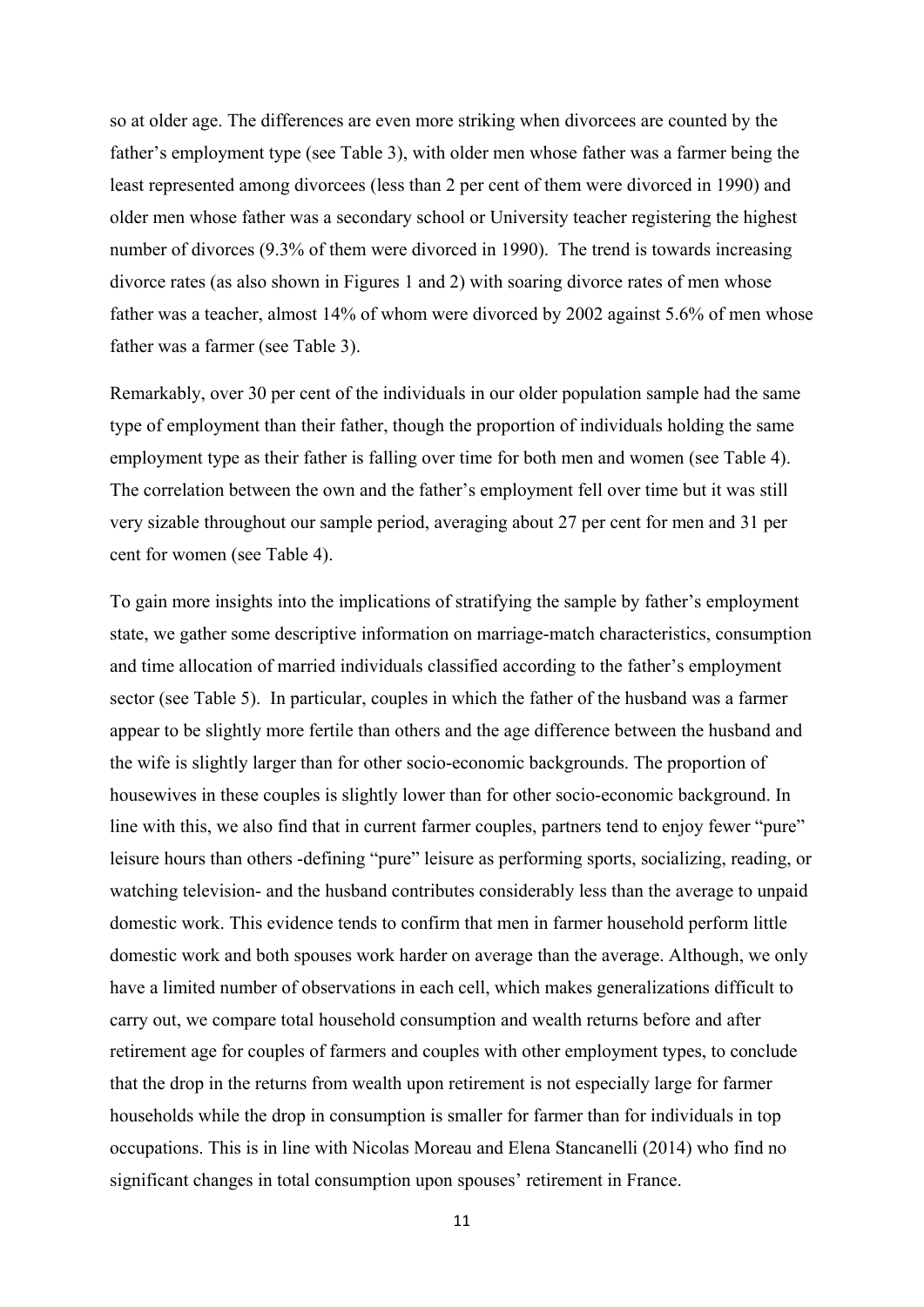Finally, to verify that we can apply a regression discontinuity approach to our sample of older individuals, we applied a Mc Crary test (see Justin McCrary, 2008) to check the continuity of the running variable (age) on the two sides of the age cut-off at 720 months of age (age 60) and plot the Mc Crary DC density function to shows no discontinuity in age, as required for the approach in this study (see Figures 3A for the sample, and 3B for the subsample of individuals whose father was a farmer). Next, we investigated that the "Z" covariates are smooth on the two sides of the age cut-off (60 years or 720 months, since we measure age in months) and by compliance status (retirement here). We find that individuals with college education are somewhat less likely to retire at age 60 than individuals with lesser education since the more educated are likely to have entered the labor market later and thus, have cumulated fewer pension contribution than the lesser educated (see Table 6, for men). We also repeat this exercize for men whose father was a farmer (see Table 7, again for men). We also test graphically that the covariates are smooth at age 60 by plotting predicted divorce rates by gender (predicted as a function of the Zs) against age (see Figure 6).

Then, as customary when applying a Regression Discontinuity approach, we present some exploratory graphical analysis of the retirement probability and the outcome variables as a function of the running variable (age) by bins of ten months of age for men and women (see Figures 4A, 4B, 4C and 4D, respectively) and also for the subsample of individuals whose father was a farmer (see Figures 5A, 5B, 5C and 5D). We detect large jumps in the retirement probability upon reaching age 60 (720 months) for both men and women in the main sample and in the subsample of individuals whose father was a farmer (see Figures 4A and 5B, respectively). Figure 5B also suggests an increase in divorce rates upon turning 60 (720 months here) for men and women whose father was a farmer. The evidence for the full sample of men and women is much less clear-cut (see Figure 4B). We find no detectable increase in the chances of widowhood upon turning 60 (see Figure 4D or 5D) while the patterns are complex for marriage (Figure 4C and Figure 5C, respectively), with a turning point slightly before age 60 for men and a steady decline for older women.

#### 5. Results of estimation

We expect that retirement may have a possibly deterrent effect on marriage stability and especially so for individuals with more traditional allocation of time and gender roles. We have estimated two-stages-least-squares models of the effect of individual retirement (instrumented with a dummy for reaching legal retirement age, 720 months of age, and full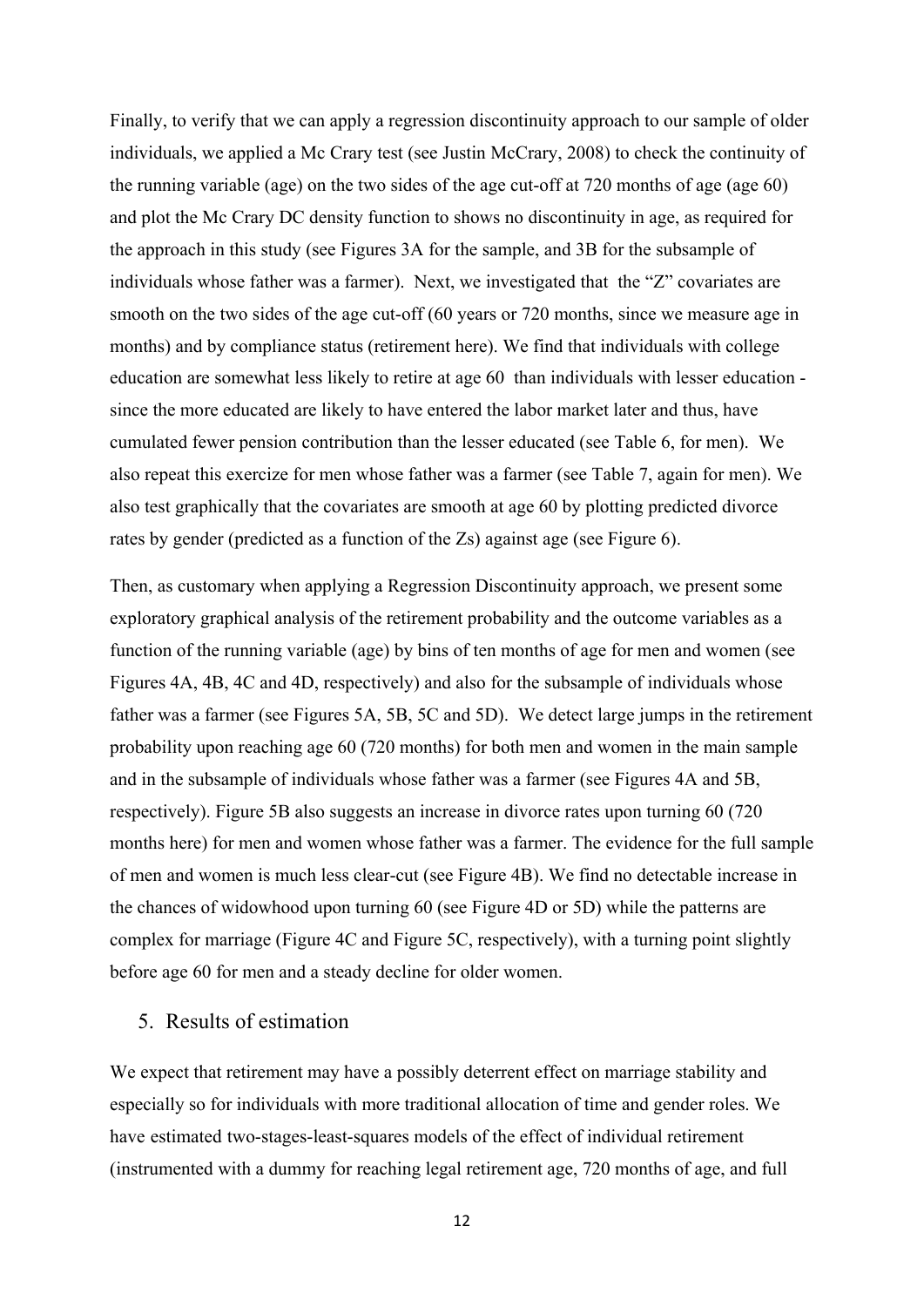interactions of this dummy with a quartic age polynomial) on the individual chances to divorce. These models were estimated separately for men and women and for subsamples of individuals by own education level and by father's socio-economic state. We tested for the robustness of the estimates to using different degree of the age polynomials as well as including and excluding covariates and narrowing the sample age boundaries on the two sides of the age cutoff. Finally, we also estimated similar models for different marriage status outcomes including marriage, singlehood and widowhood (placebo).

First of all, we find that retirement increases sharply and strongly (significant at the 1% level) upon reaching age 60 (720 months) for both men and women (see Tables 8 and 9). The estimates of the increase in retirement upon reaching legal retirement age are robust to all specification checks and, equal to 019-0.23 for men and 0.22-0.29 for women. The effect of turning 60 years on the retirement probability remains strongly significant (at the one per cent statistical significance level) and is only slightly smaller in size when narrowing the sample bounds on the two sides of the age cut-off, restricting the sample to individuals aged, respectively, 52 to 68 years or 54 to 66 years (see Tables 8 and 9, Specifications 9 to 12). Thus, we are comforted that our identification strategy is valid.

 We find no significant change in the probability to divorce for men, except when using a quadratic age polynomial (see Table 8, Specification 5, without covariates, and 6, including covariates). Under this specification, the chances to divorce increase significantly by 0.03 upon male retirement, which represents a large increase in divorce rates –the share of divorces in the sample is equal to 0.05 for men aged 59 to less than 60 years, close to the legal retirement age discontinuity. We find no effect of retirement on female divorce rates (see Table 9). However, when restricting attention to individuals whose father was a farmer, retirement is found to increase significantly divorce rates upon both male and female retirement (see Tables 10 and 11). In particular, the probability to break up increases by 0.045 to 0.11 upon male retirement and by 0.06 to 0.08 upon female retirement for individuals whose father was a farmer. These findings are robust to numerous specification checks such as using degree of the age polynomial or narrowing the sample bounds on the two sides of the age discontinuity or dropping individuals that are age 60 from the sample (see the bottom blocks of results in Tables 10 and 11, respectively). They are also robust to including birth cohort dummies grouped into five years intervals or to observations dropping the early nineties Labor Force Surveys or from the 2000s (see Table 12).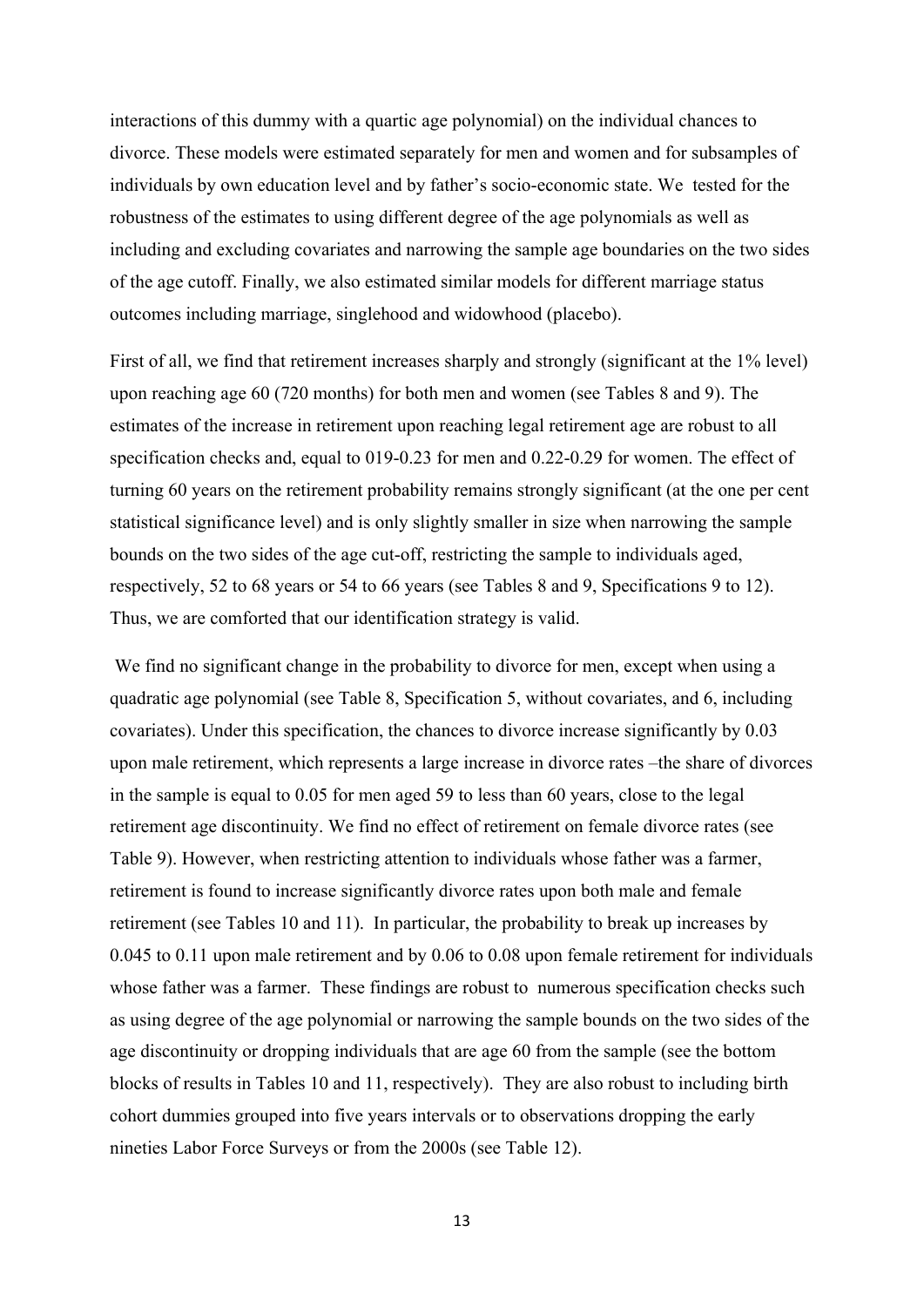In contrast, retirement does not affect divorce rates of individuals with other social-economic background (see Table 13), except for women issued the families in which the father was a blue collar (manual worker in factories or rural worker) for whom divorce rates drop significantly at retirement. Splitting the sample by education level, we do not find any significant effect of male retirement on divorce rates (see Table 14), except for female retirement that reduces significantly the chances to divorce for women that have completed middle education. These women may overlap with those issued from a family with a blue collar father. This finding could perhaps be explained by the type of men these women marry that might on average more educated and wealthier and perhaps more involved in domestic work, something we cannot test with the data to hand.

Finally, we find no significant effect of retirement on either marriage or widowhood or singlehood, as expected (see Table 15). Table 16A and Table 16B present the full-sets of results for the sample and the subsample of individuals whose father was a farmer. Interestingly, the presence of children reduces significantly the chances of marriage break up for all sample cuts.

#### **Conclusions**

This paper studies the effect of individual retirement on divorce, an issue which has received no attention in the economic literature to date. Retirement may upset marital stability as it represents a dramatic change in individual time allocation that may undermine gender identity and traditional gender roles in the household. Moreover, by the time of retirement, children that often hold the couple together are likely to have left home. Since individuals start planning their divorce well in advance -also to comply with advance notice requirements to employers and social security offices- the actual time of divorce may be the last drop that spills over the (marriage) cup.

Because the individual decision to retire from work may not be independently determined from marriage (in)stability –for example, individuals that expect to divorce may retire earlier or later than others- we exploit legal retirement age in France to identify the effect of male and female retirement on the individual probability to divorce. Using data drawn from the French Labor Force Surveys on sample of over 200 000 men and over 166 000 women aged 50 to 70 years, we conclude that the probability to retire increases significantly when individuals turn into legal retirement age, which support our identification approach. We find that the probability to divorce upon retirement increases significantly for individuals that grew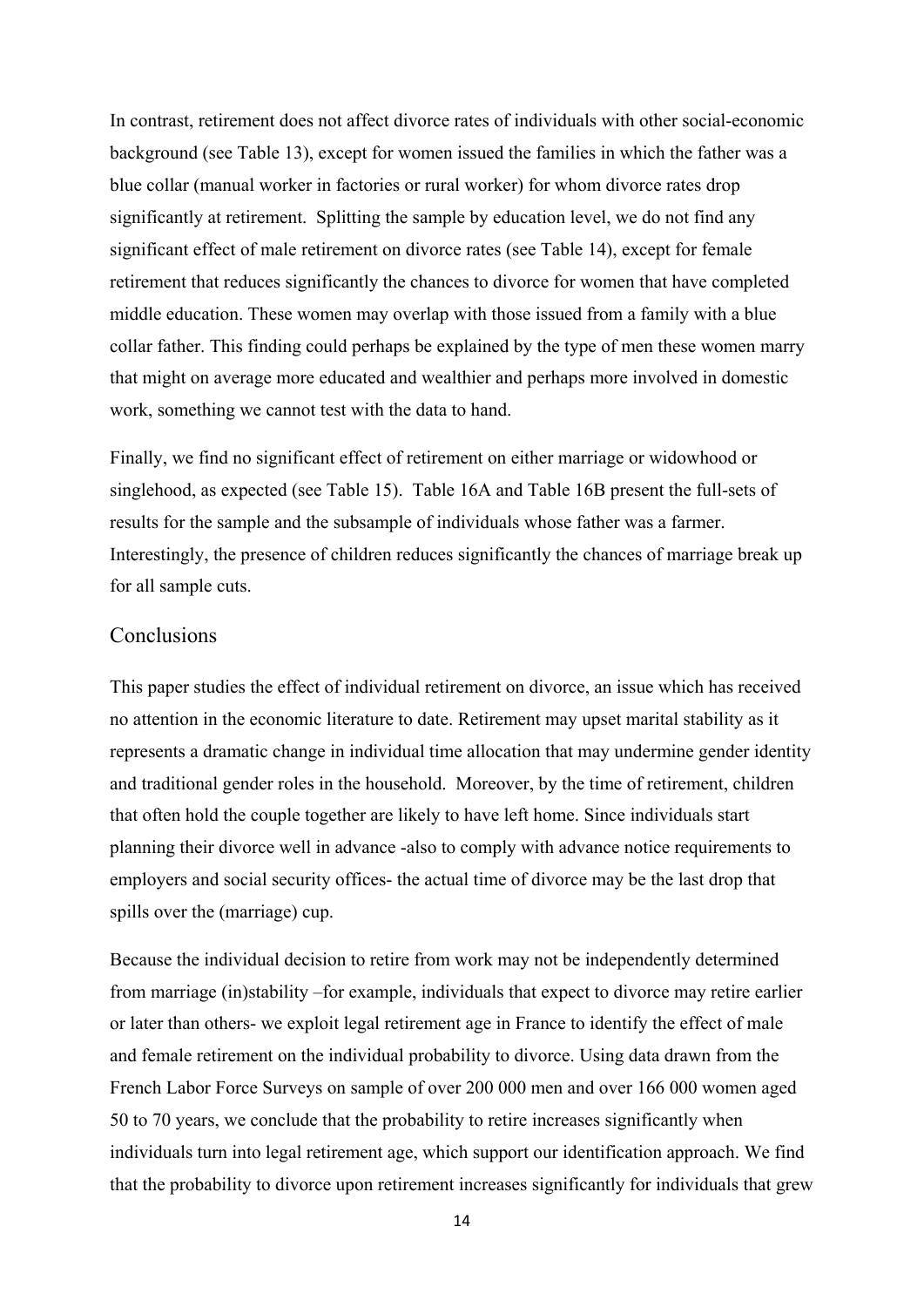up in a farmer household. Indeed, individuals that grew up in more traditional family environment may see their marital life particularly proven at the time of retirement, since they have been exposed during youth to stronger gender roles and gender specialization in household tasks, which implies that they may have more difficulties to adjust to the dramatic change in time allocation at retirement, when work at the office is over and individuals are "forced" to reallocate their time between leisure and house work. This is especially true in the French context of highly regulated retirement age.

Our findings are robust to various specification checks. In particular, the probability of marriage breaks up increases by 0.045 to 0.11 upon male retirement and by 0.06 to 0.08 upon female retirement for individuals whose father was a farmer. These represent an almost doubling of the probability to divorce for these individuals upon retirement. Finally, there is no effect of retirement on (re)marriage. (Re)-marriage prospects start falling for men before the actual time of retirement and are thinner all the way through for older women. We also conclude that retirement has no effect on singlehood or widowhood, which serves as a placebo test.

Although farms have been steadily disappearing over time, France still counted 515 000 farms in 2010, which represent 4.3% of the 12 million European Union farms while in the USA there were over 2 million farms at about the same time. It follows that the implications of our analysis may concern a non-negligeable fraction of households. Traditional gender roles are not the resort of men only but they can also be internalized by women and more generally, by both spouses. Earlier literature, analyzing the determinants of the secular right of female labor force in the USA, find that women married to a man whose mother worked are more likely to participate in the labor force. Here, we find that both men and women who grew up in a farmer household are more likely to experience marriage instability at the time of transiting into retirement and this finding is robust to various sensitivity checks.

#### Bibliography

Aguiar, Mark, and Eric Hurst (2005), "Consumption versus Expenditure." *Journal of Political Economy*, 113(5): 919-948.

Aguiar, Mark, and Eric Hurst (2007), "Life-Cycle Prices and Production." *American Economic Review,* 97(5): 1533-1559.

Akerlof, George A. and Rachel E. Kranton (2000), Economics And Identity, *The Quarterly Journal of Economics,* MIT Press, vol. 115(3), pages 715-753, August.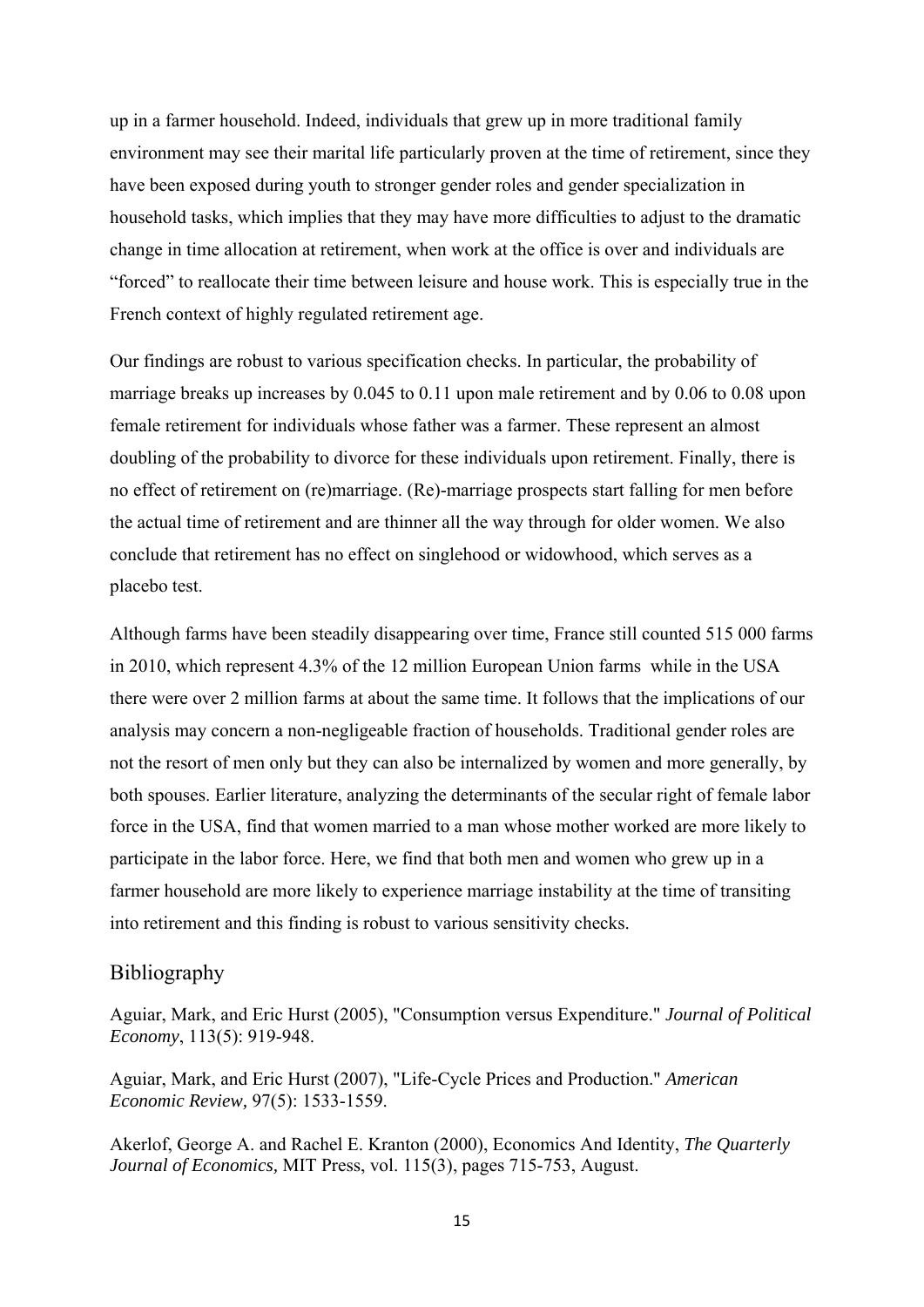Becker, Gary S., Elisabeth M. Landes and Robert T. Michael (1977), " An Economic Analysis of Marital Instability", Journal of Political Economy, Vol. 85, No. 6, pp. 1141-1187.

Blanchet, Didier and Louis-Paul Pele (1997), Social Security and Retirement in France, NBER Working Paper No. 6214.

Bloemen, Hans and Stancanelli, Elena (2014), "Toyboys or Supergirls ? An analysis of partners' employment outcomes when she outearns him", *Review of the Economics of the Household*, forthcoming.

Brining, Margaret F. and Allen, Douglas W. (2000), "These Boots are Made for Walking": Why Most Divorce Filers Are Women", *American Law and Economics Review*, pp. 126-169.

Burda, Michael, Daniel S. Hamermesh and Philippe Weil (2013), Total work and gender: facts and possible explanations, *Journal of Population Economics,* 26(2), 507-530.

Chiappori, Pierre-André, Oreffice, Sonia and Climent Quintana-Domeque (2012), "Fatter attraction: anthropometric and socioeconomic matching on the marriage market", *Journal of Political Economy,* 120(4), 659-695.

Corriere della Sera, 8 luglio, 2011 http://archiviostorico.corriere.it/2011/luglio/08/Nuova vita dopo\_anni\_Raddoppiati\_co\_8\_11 0708043.shtml

Faiola, Anthony (2005). "Sick of Their Husbands in Graying Japan". *The Washington Post*. Retrieved 2006-11-29.

Fernández, Raquel, Fogli, Alessandra and Claudia Olivetti, 2004. "Mothers and Sons: Preference Formation and Female Labor Force Dynamics", *The Quarterly Journal of Economics*, MIT Press, vol. 119(4), pages 1249-1299, November.

Gopi Shah Goda, John B. Shoven, Sita Nataraj Slavov (2007), "Social Security and the timing of divorce", NBER Working Paper 13382

Gruber, Jonathan and David Wise (2005), "Social Security Programs and Retirement around the World: Fiscal Implications, Introduction and Summary,"NBER Working Papers 11290, National Bureau of Economic Research, Inc

Hahn, Jinyong; Petra Todd; Wilbert Van der Klaauw (2001), Regression-Discontinuity Design, *Econometrica,* 69 (1), pp. 201-209.

Imbens, Guido and Thomas Lemieux (2007), Regression Discontinuity Design: a Guide to Practice, *Journal of Econometrics*, 142, 615-635.

INSEE, Exploitations Agricoles (2014), web document, http://www.insee.fr/fr/themes/document.asp?ref\_id=T13F172

Kenyon, Paul (2006), "Retired husband syndrome". BBC News, This World, November 13, 2006.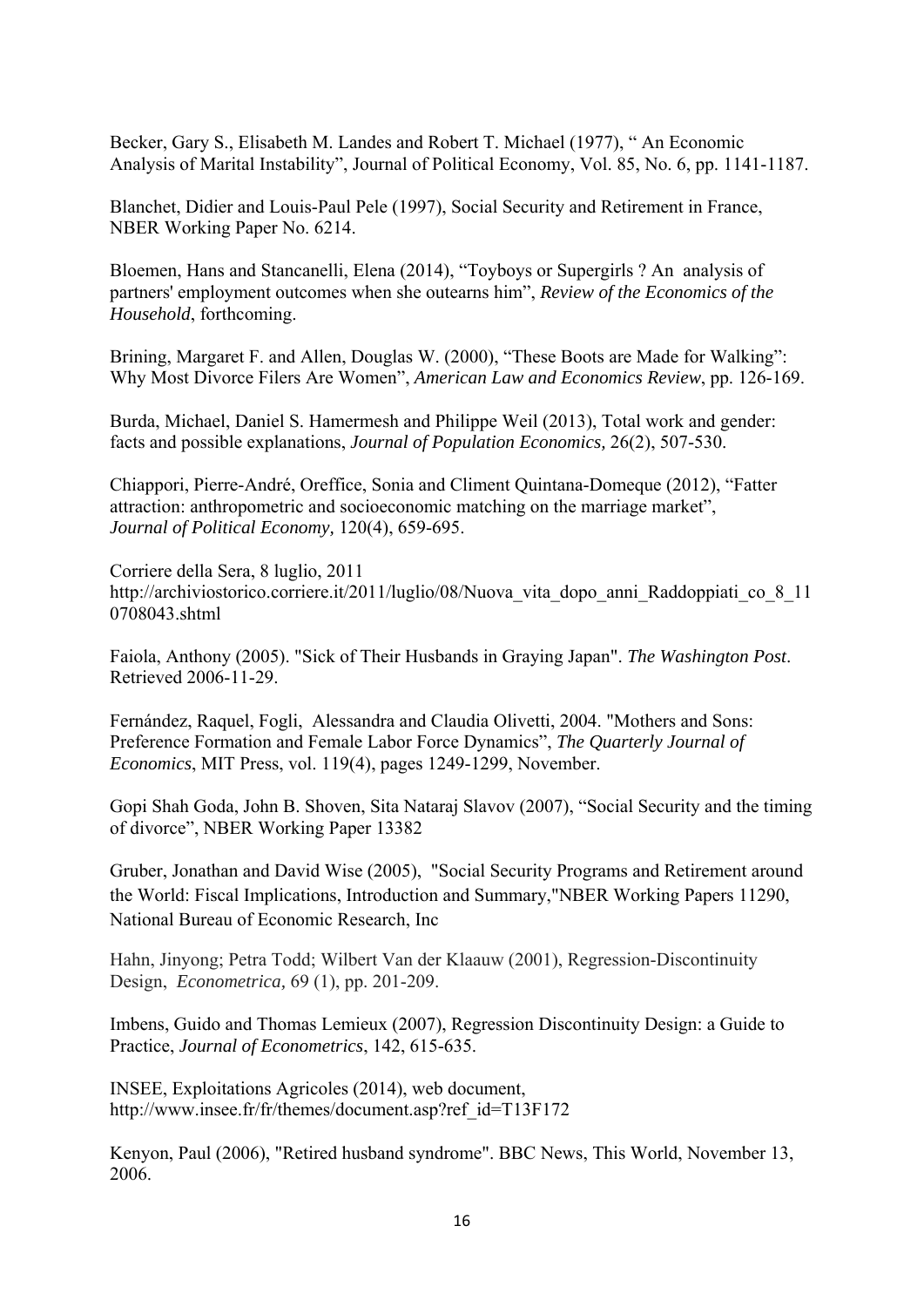La Republica, 22 marzo, 2014,

http://www.repubblica.it/cronaca/2014/03/22/news/matrimoni resistono al sud di meno al nord ma la rete fa tradire-81599012/

Lee, David S. and Thomas Lemieux (2010), Regression Discontinuity Designs in Economics, *Journal of Economic Literature,* 48(2), 281-355.

McCrary Justin, "Manipulation of the Running Variable in the Regression Discontinuity Design: A Density Test," *Journal of Econometrics*, 142 (2008), pp. 698-714.

Meiners Jane E and Geraldine I. Olson (1987), "Household Paid and Unpaid Work Time of Farm Women", Family Relations, Vol. 36, No. 4, Rural Families: Stability and Change (Oct., 1987), pp. 407-411.

Moen, Phillys, Jungmeen E. Kim, and Heather Hofmeister (2001), "Couples' Work/Retirement Transitions, Gender, and Marital Quality," *Social Psychology Quarterly,* 64 (1), pp. 55-71.

Meyer, Bruce D. and Wallace K.C. Mok (2013), "Disability, Earnings, Income and Consumption," NBER Working Papers 18869.

Moreau, Nicolas, and Elena Stancanelli (2014), "Household Consumption at Retirement: a Regression Discontinuity Study on French Data", *Annales d'Economie et Statistique,* forthcoming.

OECD (2001), "Balancing Work and Family Life: Helping Parents into Paid Employment", Chapter 4, Employment Outlook*,* June 2001, pp. 129-162*.* 

Pollak, Robert A. (2003), "Gary Becker's Contributions to Family and Household Economics," *Review of Economics of the Household*, 1 (1-2), pp.111-141.

Rieu, Annie (2004), "Agriculture et rapports sociaux de sexe. La « révolution silencieuse » des femmes en agriculture'', Cahier du genre, 37, pp. 115-130.

Stancanelli Elena and Van Soest, Arthur (2012), "Retirement and Home Production: A Regression Discontinuity approach", *American Economic Review*, Papers and Proceedings, Vol 102 (3), pp. 600-605.

Stevenson, Betsey, and Wolfers, Justin (2007), "Marriage and Divorce: Changes and their Driving Forces", *Journal of Economic Perspectives*, American Economic Association, vol. 21(2), pages 27-52.

Van der Klaauw, Wilbert (2008), Regression-Discontinuity Analysis: A Survey of Recent Developments in Economics*, Labour,* 22(2), 219-245.

Van der Klaauw, Wilbert (2002), Estimating the Effect of Financial Aid Offers on College Enrollment: A Regression-Discontinuity Approach*, International Economic Review,* 43(4), 1249-1287.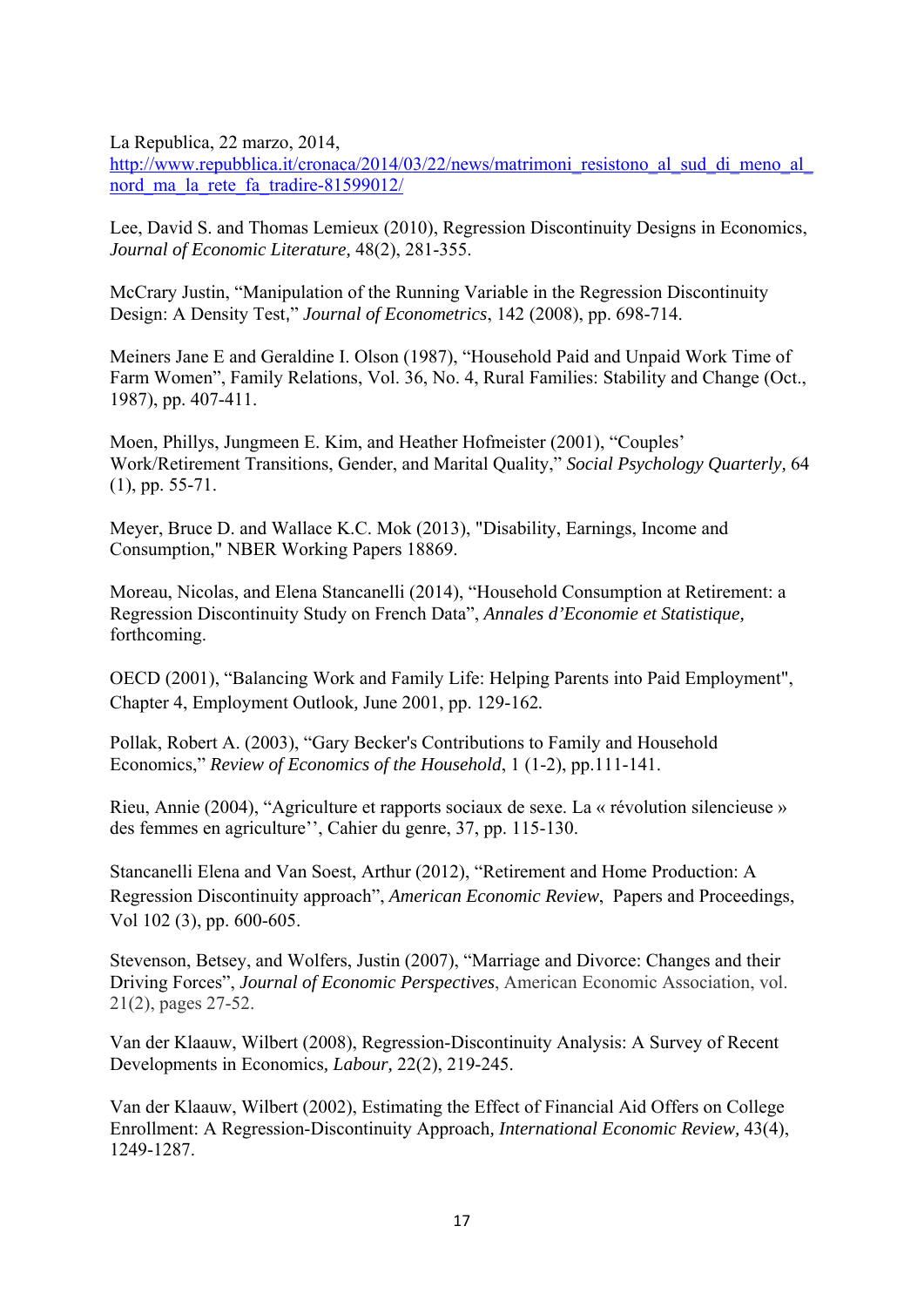

Figure 1. Divorced persons by year of the divorce and age of the divorcee. (As a proportion of the married population by gender in the same year). Source. French Ministry of Justice.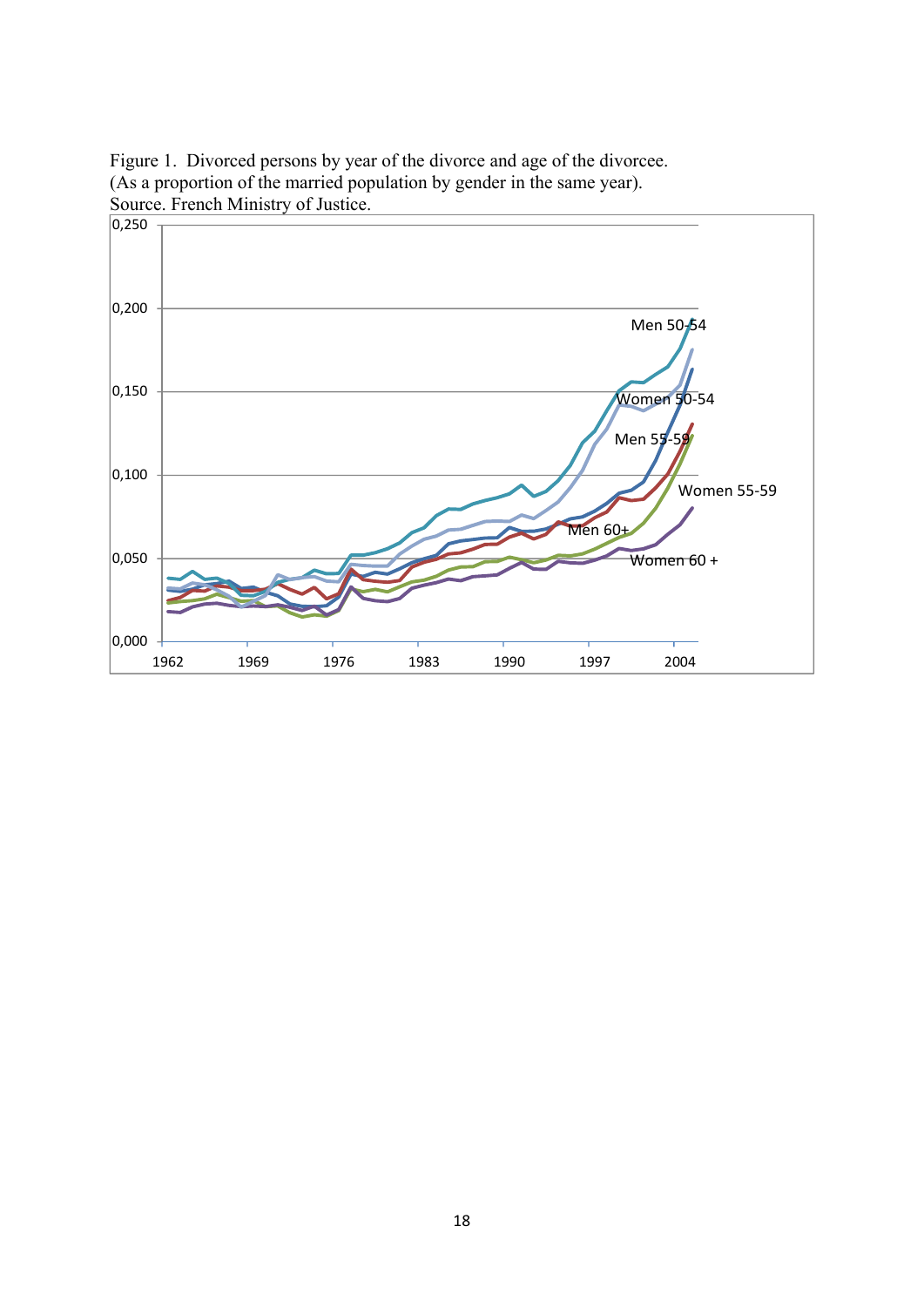Figure 2. Divorced persons by year of the divorce and duration of the marriage (as a percentage of the married population in the same year) Source. French Ministry of Justice.

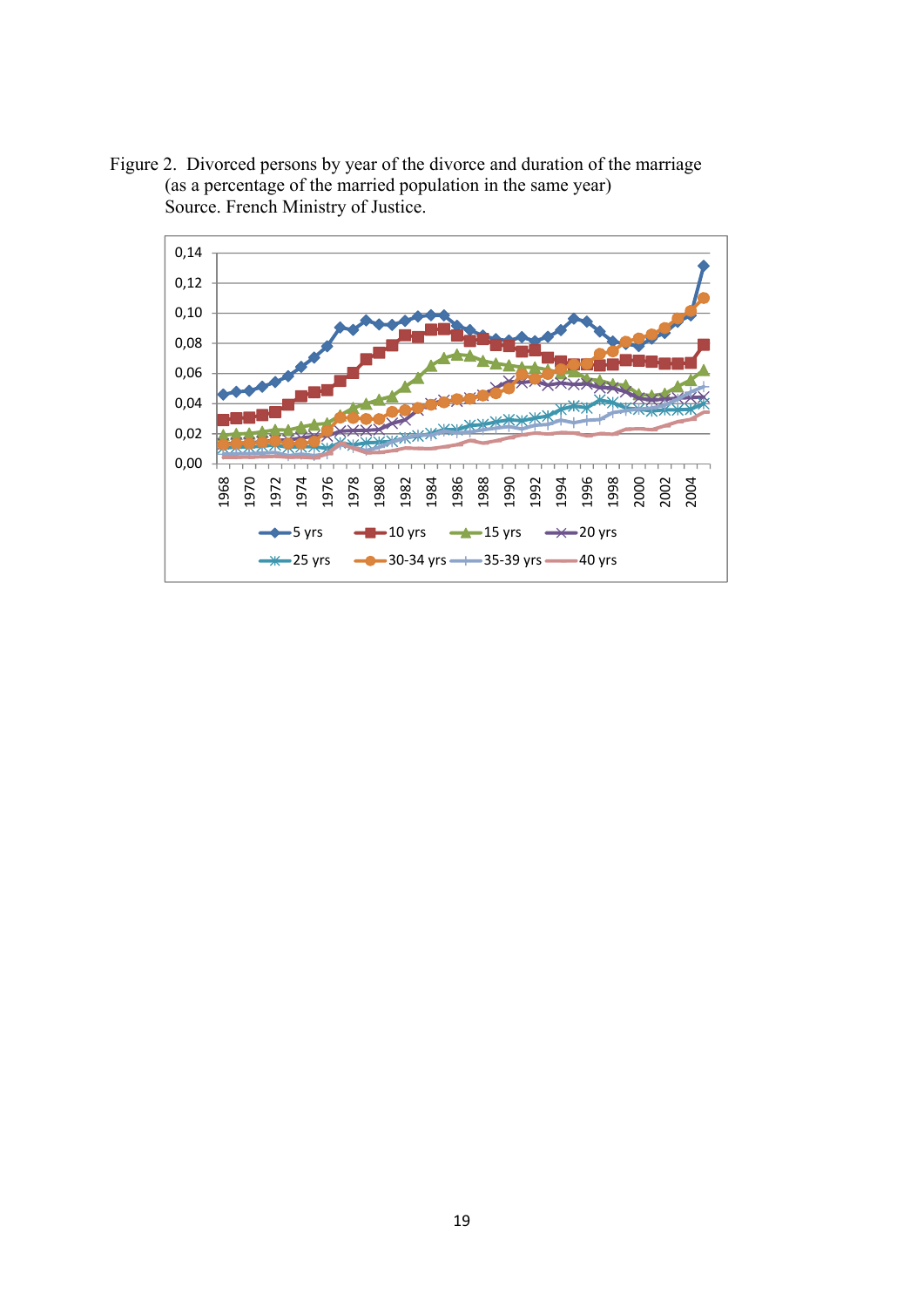| Table 1. Sample descriptives. |               |           |                 |           |  |  |  |  |  |
|-------------------------------|---------------|-----------|-----------------|-----------|--|--|--|--|--|
|                               | Sample of Men |           | Sample of Women |           |  |  |  |  |  |
|                               | Mean          | Std. Dev. | Mean            | Std. Dev. |  |  |  |  |  |
| <b>Divorced</b>               | 0.055         | 0.227     | 0.089           | 0.284     |  |  |  |  |  |
| Married                       | 0.852         | 0.354     | 0.681           | 0.466     |  |  |  |  |  |
| Cohabitant                    | 0.034         | 0.182     | 0.031           | 0.173     |  |  |  |  |  |
| Single                        | 0.047         | 0.213     | 0.057           | 0.232     |  |  |  |  |  |
| Widow                         | 0.034         | 0.181     | 0.165           | 0.371     |  |  |  |  |  |
| Retired                       | 0.552         | 0.497     | 0.568           | 0.495     |  |  |  |  |  |
| aged >=720 months             | 0.505         | 0.497     | 0.553           | 0.497     |  |  |  |  |  |
| junior college                | 0.037         | 0.19      | 0.061           | 0.239     |  |  |  |  |  |
| high school                   | 0.078         | 0.269     | 0.073           | 0.260     |  |  |  |  |  |
| middle school technical       | 0.225         | 0.418     | 0.155           | 0.362     |  |  |  |  |  |
| middle school                 | 0.051         | 0.221     | 0.083           | 0.276     |  |  |  |  |  |
| less than middle school       | 0.520         | 0.499     | 0.582           | 0.493     |  |  |  |  |  |
| local U rate                  | 9.361         | 2.429     | 9.307           | 2.381     |  |  |  |  |  |
| sex-ratio in birth year       | 0.469         | 0.016     | 0.469           | 0.017     |  |  |  |  |  |
| <i><b>Observations</b></i>    | 202 606       |           | 166 162         |           |  |  |  |  |  |

Note: The reference category for the completed education dummies is having a college degree. The sex ratio is the proportion of men born in the individual year of birth over the proportion of women born two years later (as the average age difference between partners is two years in France at the time covered by the survey).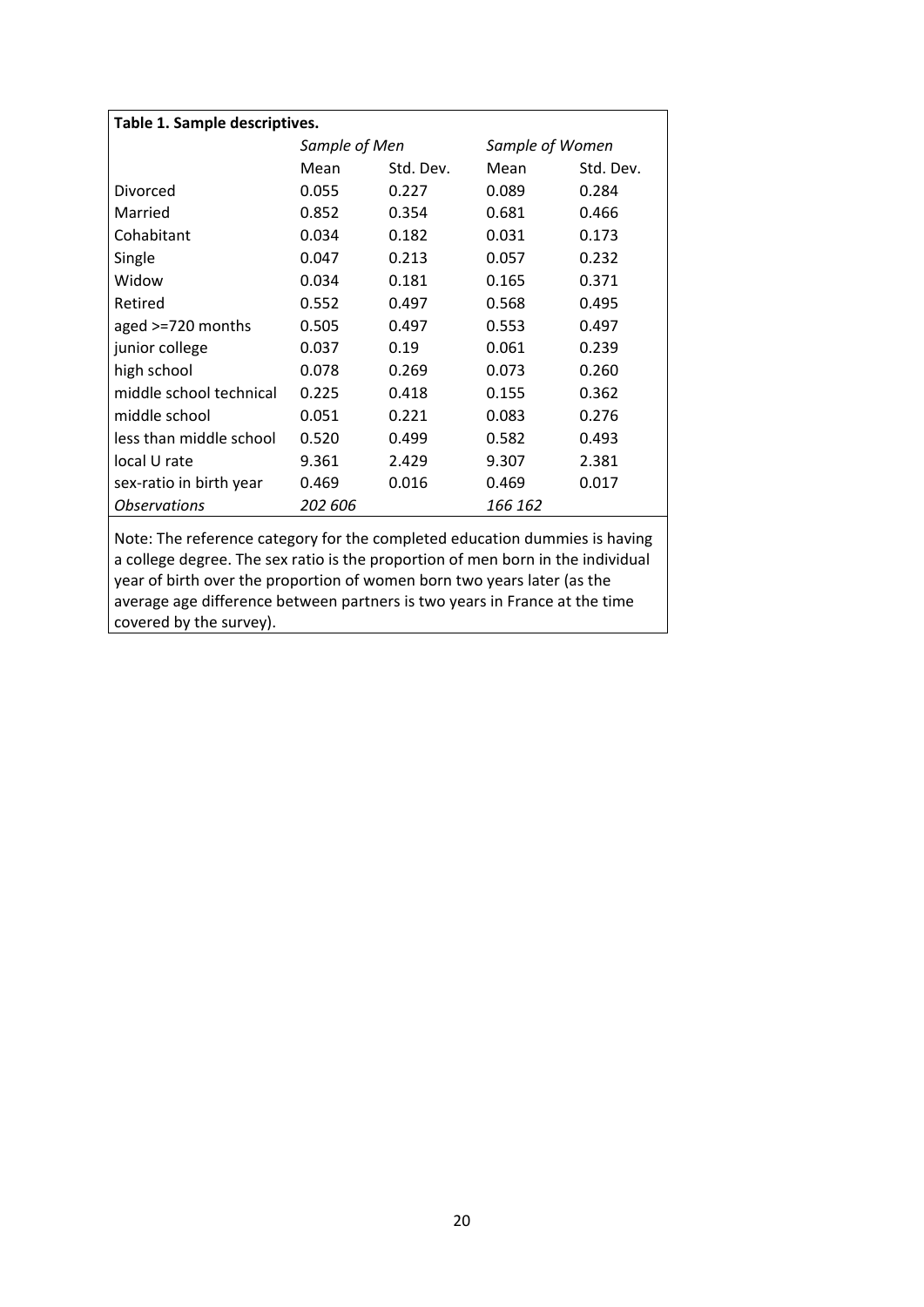| Table 2.                |       | Divorcees by education level and gender. |          |       |               |          |
|-------------------------|-------|------------------------------------------|----------|-------|---------------|----------|
|                         | Men   |                                          |          | Women |               |          |
|                         | Mean  | St. Deviation                            | Obs. no. | Mean  | St. Deviation | Obs. no. |
| College (University)    | 0.068 | 0.252                                    | 17520    | 0.145 | 0.352         | 7686     |
| junior college          | 0.080 | 0.271                                    | 7680     | 0.134 | 0.341         | 10144    |
| high school             | 0.074 | 0.262                                    | 15884    | 0.125 | 0.331         | 12134    |
| middle school technical | 0.059 | 0.236                                    | 45679    | 0.101 | 0.302         | 25682    |
| middle school           | 0.065 | 0.247                                    | 10464    | 0.105 | 0.307         | 13763    |
| less than middle school | 0.045 | 0.207                                    | 105379   | 0.070 | 0.254         | 96498    |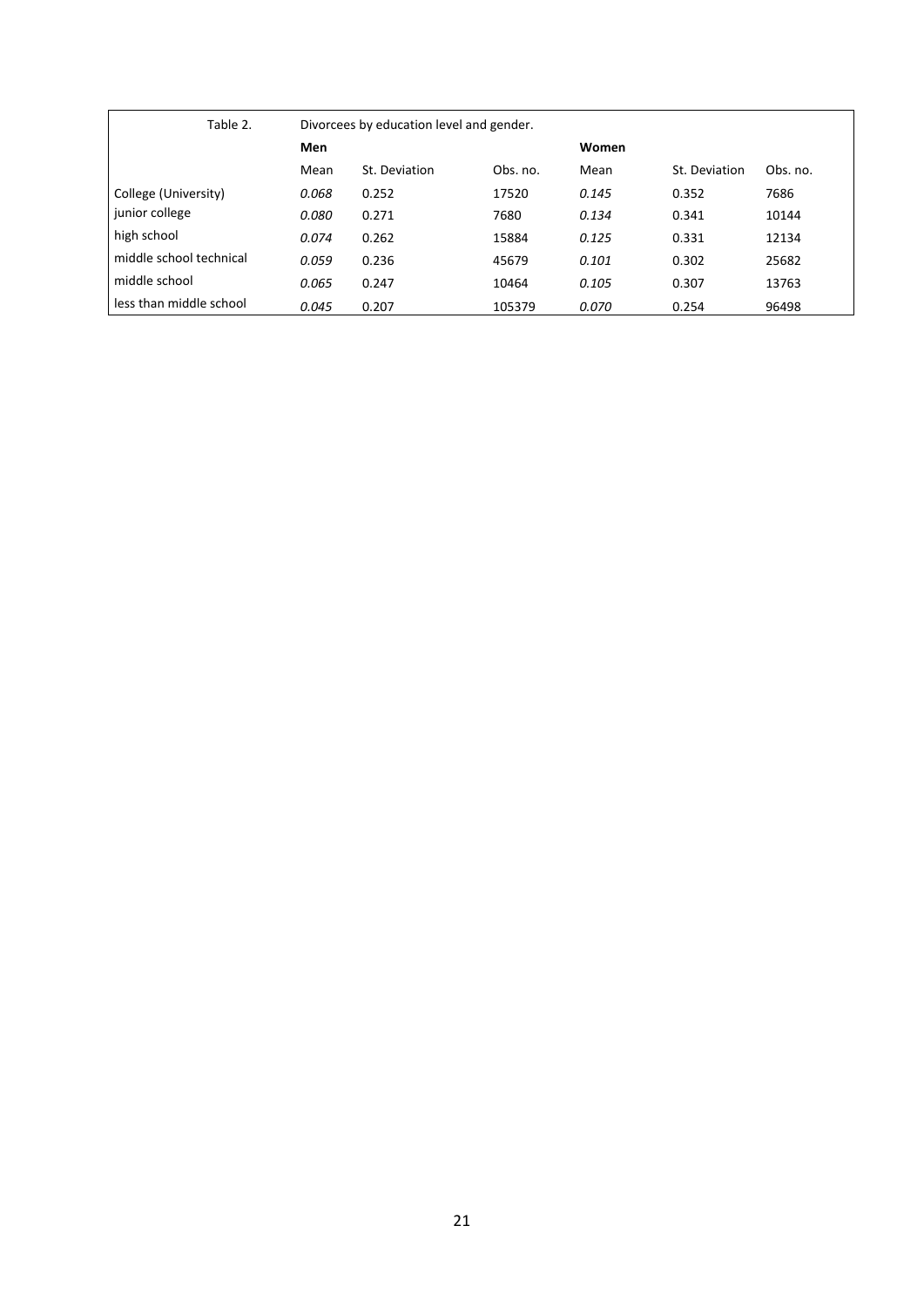| Table 3. Divorcees by respondent 's father occupation |       |          |       |            |       |          |       |            |  |  |
|-------------------------------------------------------|-------|----------|-------|------------|-------|----------|-------|------------|--|--|
|                                                       | 1990  |          |       |            |       |          |       |            |  |  |
|                                                       | Mean  | St. Dev. | Obs.  | Percentage | Mean  | St. Dev. | Obs.  | Percentage |  |  |
| Farmers                                               | 0.018 | 0.134    | 3642  | 24.63      | 0.056 | 0.229    | 3369  | 20.84      |  |  |
| Craftmen                                              | 0.034 | 0.180    | 1246  | 8.43       | 0.060 | 0.238    | 1141  | 7.06       |  |  |
| shop keepers                                          | 0.043 | 0.204    | 778   | 5.26       | 0.090 | 0.287    | 708   | 4.38       |  |  |
| Business owners of $>=$ 10 persons                    | 0.104 | 0.307    | 134   | 0.90       | 0.088 | 0.284    | 171   | 1.06       |  |  |
| Lawyers, consultants                                  | 0.034 | 0.182    | 118   | 0.80       | 0.074 | 0.263    | 175   | 1.08       |  |  |
| Public sector managers                                | 0.050 | 0.219    | 219   | 1.48       | 0.083 | 0.276    | 277   | 1.71       |  |  |
| Teachers above primary school                         | 0.093 | 0.294    | 43    | 0.29       | 0.138 | 0.348    | 58    | 0.36       |  |  |
| IT, Web, artists                                      | 0.067 | 0.254    | 30    | 0.20       | 0.086 | 0.284    | 35    | 0.22       |  |  |
| firm managers                                         | 0.041 | 0.199    | 170   | 1.15       | 0.096 | 0.296    | 228   | 1.41       |  |  |
| firm ingeneers and tech                               | 0.065 | 0.248    | 138   | 0.93       | 0.067 | 0.250    | 195   | 1.21       |  |  |
| primary school teachers                               | 0.023 | 0.152    | 86    | 0.58       | 0.077 | 0.267    | 208   | 1.29       |  |  |
| health and welfare workers                            | 0.049 | 0.218    | 41    | 0.28       | 0.088 | 0.285    | 57    | 0.35       |  |  |
| Public sector supervisors                             | 0.030 | 0.173    | 131   | 0.88       | 0.086 | 0.281    | 163   | 1.01       |  |  |
| private sector supervisors                            | 0.047 | 0.211    | 257   | 1.74       | 0.091 | 0.287    | 298   | 1.84       |  |  |
| technical<br>workers                                  | 0.038 | 0.194    | 52    | 0.35       | 0.095 | 0.295    | 105   | 0.65       |  |  |
| supervisors manufacture                               | 0.046 | 0.211    | 304   | 2.05       | 0.063 | 0.244    | 347   | 2.15       |  |  |
| public sector workers                                 | 0.032 | 0.175    | 411   | 2.78       | 0.076 | 0.266    | 509   | 3.15       |  |  |
| military forces                                       | 0.024 | 0.153    | 335   | 2.26       | 0.097 | 0.296    | 576   | 3.56       |  |  |
| firm administrative workers                           | 0.039 | 0.193    | 618   | 4.18       | 0.080 | 0.272    | 833   | 5.15       |  |  |
| sale assistants                                       | 0.026 | 0.161    | 76    | 0.51       | 0.059 | 0.238    | 84    | 0.52       |  |  |
| help sector workers                                   | 0.053 | 0.224    | 171   | 1.15       | 0.081 | 0.273    | 173   | 1.07       |  |  |
| skilled workers manufacture                           | 0.029 | 0.167    | 1075  | 7.27       | 0.082 | 0.275    | 1177  | 7.28       |  |  |
| skilled workers craftmen                              | 0.034 | 0.182    | 991   | 6.70       | 0.078 | 0.269    | 1200  | 7.42       |  |  |
| drivers                                               | 0.050 | 0.220    | 237   | 1.60       | 0.087 | 0.282    | 357   | 2.21       |  |  |
| transport and storage workers                         | 0.030 | 0.172    | 264   | 1.78       | 0.084 | 0.277    | 251   | 1.55       |  |  |
| unskilled firm workers                                | 0.031 | 0.174    | 1415  | 9.57       | 0.076 | 0.265    | 2006  | 12.41      |  |  |
| unskilled craf worker                                 | 0.20  | 0.140    | 202   | 1.36       | 0.143 | 0.352    | 84    | 0.52       |  |  |
| rural workers                                         | 0.026 | 0.161    | 942   | 6.37       | 0.059 | 0.236    | 925   | 5.72       |  |  |
| Missing                                               | 0.032 | 0.175    | 662   | 4.48       | 0.096 | 0.294    | 459   | 2.84       |  |  |
|                                                       |       |          | 14788 | 100        |       |          | 16169 | 100        |  |  |

| Table 4. Raw correlation between individual occupation and their father's occupation. |
|---------------------------------------------------------------------------------------|
|---------------------------------------------------------------------------------------|

|                   | Men's main sample |        |        | Women's main sample |        |        |  |  |
|-------------------|-------------------|--------|--------|---------------------|--------|--------|--|--|
|                   | Father's job      |        |        |                     |        |        |  |  |
|                   | 1990              | 1996   | 2002   | 1990                | 1996   | 2002   |  |  |
| Last job occupied | 0.3685            | 0.3321 | 0.2678 | 0.3948              | 0.3765 | 0.3193 |  |  |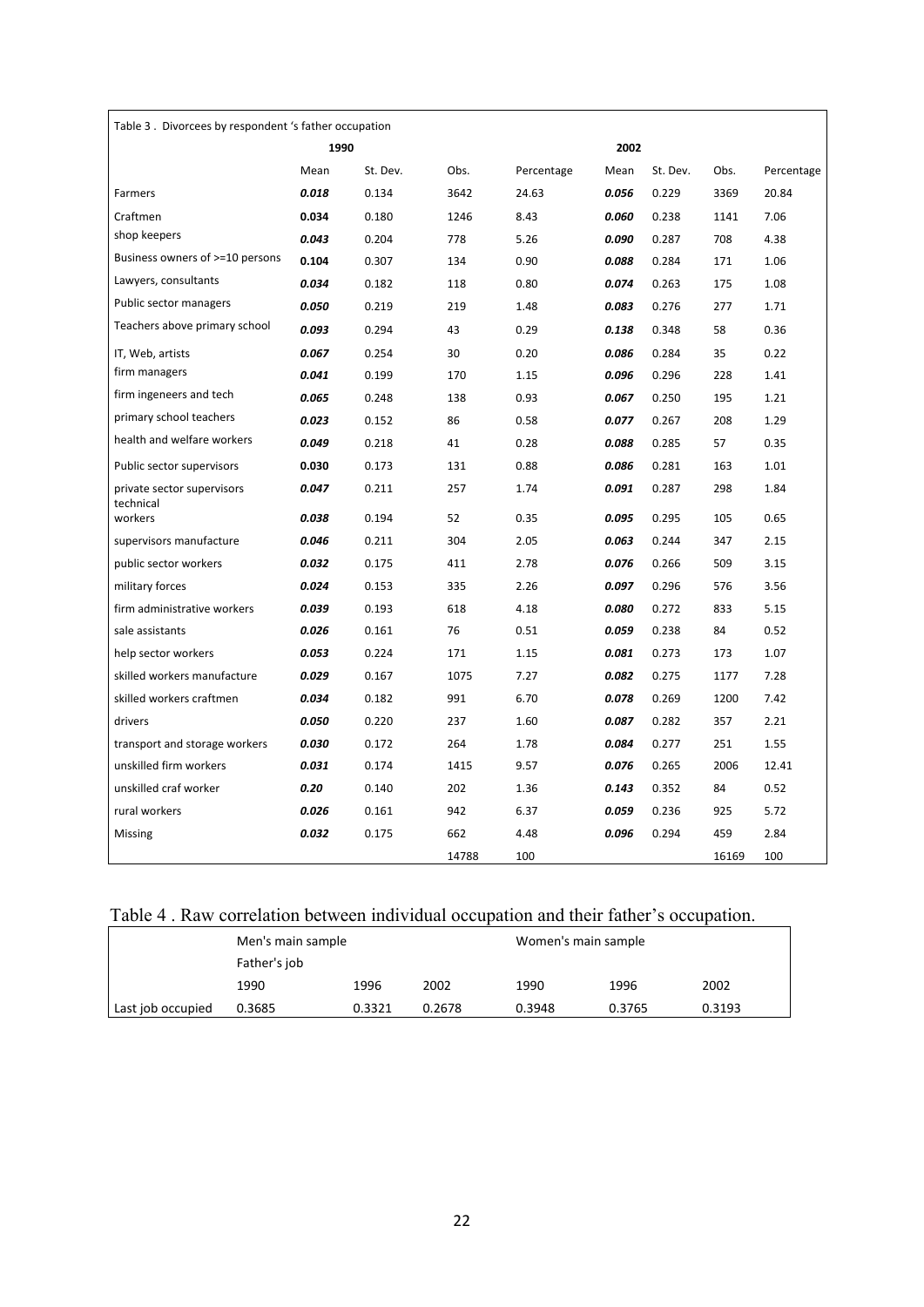**Table 5. Descriptive information on spouses, consumption and time allocation from other data sources.** 

| Labor force surveys 1990-2002: sample of married couples in which the husband was aged 45 to 55 years. |                         |                                 |                               |                              |               |  |  |  |  |
|--------------------------------------------------------------------------------------------------------|-------------------------|---------------------------------|-------------------------------|------------------------------|---------------|--|--|--|--|
|                                                                                                        | <b>Father</b><br>farmer | <b>Father top</b><br>occupation | <b>Father white</b><br>collar | <b>Father blue</b><br>collar | <b>Sample</b> |  |  |  |  |
| Wife is a housewife                                                                                    | 0.238                   | 0.255                           | 0.22                          | 0.258                        | 0.245         |  |  |  |  |
|                                                                                                        | (0.426)                 | (0.436)                         | (0.41)                        | (0.437)                      | (0.432)       |  |  |  |  |
| Children at home number                                                                                | 1.57                    | 1.44                            | 1.30                          | 1.35                         | 1.41          |  |  |  |  |
|                                                                                                        | (1.41)                  | (1.22)                          | (1.12)                        | (1.22)                       | (1.26)        |  |  |  |  |
| Contractual hours husband                                                                              | 44.12                   | 44.91                           | 41.22                         | 40.35                        | 41.93         |  |  |  |  |
|                                                                                                        | (12.02)                 | (11.68)                         | (9.65)                        | (8.09)                       | (10.09)       |  |  |  |  |
| Contractual hours wife                                                                                 | 34.67                   | 34.46                           | 34.60                         | 33.84                        | 34.30         |  |  |  |  |
|                                                                                                        | (13.38)                 | (12.14)                         | (10.90)                       | (11.45)                      | (11.86)       |  |  |  |  |
| Husband' age minus wife's                                                                              | 3.12                    | 2.65                            | 2.51                          | 2.60                         | 2.71          |  |  |  |  |
|                                                                                                        | (4.12)                  | (4.37)                          | (4.25)                        | (4.23)                       | (4.28)        |  |  |  |  |
| He less educated than she                                                                              | 0.13                    | 0.11                            | 0.12                          | 0.125                        | 0.120         |  |  |  |  |
|                                                                                                        | (0.34)                  | (0.31)                          | (0.33)                        | (0.330)                      | (0.325)       |  |  |  |  |
| She less educated than him                                                                             | 0.21                    | 0.18                            | 0.22                          | 0.24                         | 0.219         |  |  |  |  |
|                                                                                                        | (0.41)                  | (0.39)                          | (0.41)                        | (0.43)                       | (0.414)       |  |  |  |  |
| Wife same father's background                                                                          | 8.66%                   | 1.98%                           | 0.45%                         | 1.26                         | 12.35%        |  |  |  |  |
| Observations                                                                                           | 20077                   | 21020                           | 23054                         | 41542                        | 110096        |  |  |  |  |
| $\frac{6}{6}$                                                                                          | 18.25%                  | 19.09%                          | 20.94%                        | 37.73%                       | 100           |  |  |  |  |

| French consumption survey 2000-2001 : sample of married couples in which the husband was aged 45 to 55 years. |                          |                            |                         |                        |               |  |  |  |  |
|---------------------------------------------------------------------------------------------------------------|--------------------------|----------------------------|-------------------------|------------------------|---------------|--|--|--|--|
|                                                                                                               | <b>Husband</b><br>farmer | Husband top<br>occupations | Husband<br>White collar | Husband<br>blue collar | <b>Sample</b> |  |  |  |  |
| Expenditure, Euro year                                                                                        | 3220                     | 4812                       | 3909                    | 2869                   | 1516          |  |  |  |  |
| Wealth revenue, Euro year                                                                                     | 3824                     | 2304                       | 1442                    | 518                    | 3807          |  |  |  |  |
| <b>Observations</b>                                                                                           | 61                       | 420                        | 467                     | 456                    | 1418          |  |  |  |  |
| $\frac{0}{0}$                                                                                                 | $4.3\%$                  | 29.7%                      | 32.9%                   | 32.2%                  | 100%          |  |  |  |  |

| French consumption survey 2000-2001 : sample of married couples in which the husband was aged 60 to 70 years |                |             |                          |             |               |  |  |  |  |
|--------------------------------------------------------------------------------------------------------------|----------------|-------------|--------------------------|-------------|---------------|--|--|--|--|
|                                                                                                              | <b>Husband</b> | Husband top | <b>Husband</b>           |             |               |  |  |  |  |
|                                                                                                              | farmer         | occupations | White collar             | blue collar | <b>Sample</b> |  |  |  |  |
| Expenditure, Euro year                                                                                       | 2177           | 2989        |                          | 2709        | 2541          |  |  |  |  |
| Wealth revenue, Euro year                                                                                    | 3122           | 6862        | $\overline{\phantom{a}}$ | 670         | 2634          |  |  |  |  |
| <b>Observations</b>                                                                                          | 79             | 118         |                          | 361         | 882           |  |  |  |  |
| $\frac{0}{0}$                                                                                                | 8.9%           | 13.38%      | $\overline{\phantom{0}}$ | 40.93%      | 100%          |  |  |  |  |

**French Time Use Survey 1998-99: sample of working age couples with both partners aged between 20 and 59 years.** 

|                      | <b>Husband</b> | Husband top | Husband      | <b>Husband</b> | <b>Sample</b> | <b>Wife</b>   |
|----------------------|----------------|-------------|--------------|----------------|---------------|---------------|
|                      | farmer         | occupations | White collar | blue collar    |               | <b>Farmer</b> |
| His house work hours | 3.52           | 9.06        | 12.07        | 12.16          | 10.99         | 6.45          |
|                      | (5.89)         | (11.28)     | (12.30)      | (12.23)        | (12.00)       | (11.60)       |
| Her house work hours | 26.32          | 13.63       | 23.96        | 26.57          | 24.88         | 28.48         |
|                      | (12.94)        | (14.85)     | (14.57)      | (13.93)        | (14.42)       | (12.16)       |
| His Leisure hours    | 12.24          | 15.32       | 19.02        | 19.67          | 18.00         | 10.18         |
|                      | (12.64)        | (11.94)     | (13.06)      | (13.39)        | (13.02)       | (11.67)       |
| Her leisure hours    | 11.65          | 14.67       | 15.97        | 16.44          | 15.64         | 8.74          |
|                      | (9.77)         | (10.17)     | (10.60)      | (10.87)        | (10.60)       | (8.62)        |
| <b>Observations</b>  | 98             | 812         | 955          | 1052           | 2919          | 51            |
| $\frac{0}{0}$        | 3.36%          | 27.82%      | 32.72%       | 36.04%         | 100%          | 1.75%         |

Source : author's calculations from the raw survey data as specified above. Unweighted statistics.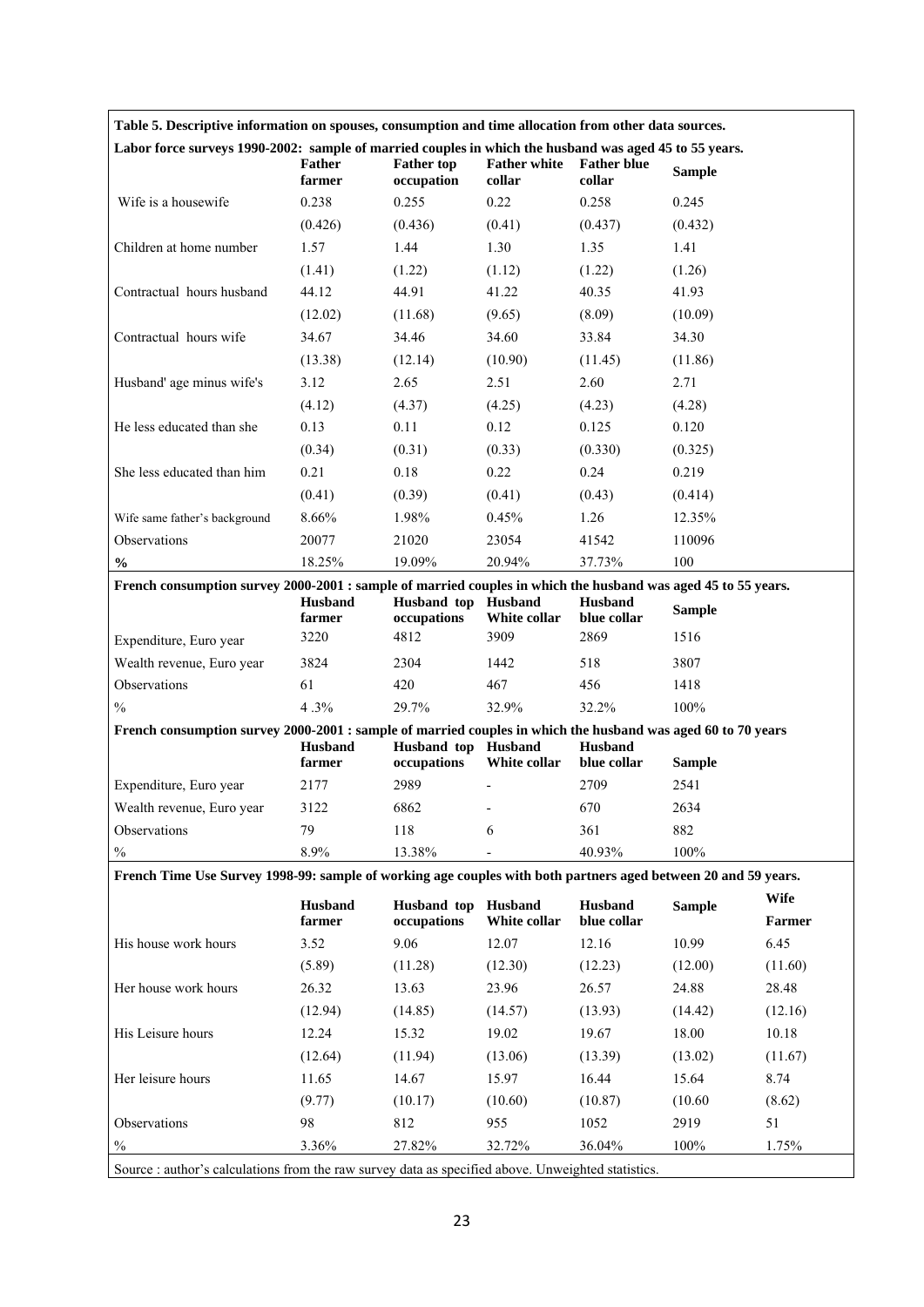| Table 6              | Sample descriptives by retirement status on the two sides of the age discontinuity. Men. |                       |       |                        |       |                   |                    |           |  |  |
|----------------------|------------------------------------------------------------------------------------------|-----------------------|-------|------------------------|-------|-------------------|--------------------|-----------|--|--|
|                      |                                                                                          | Not Retired & Aged<60 |       | Not Retired & Aged>=60 |       | Retired & Aged<60 | Retired & Aged>=60 |           |  |  |
|                      | Mean                                                                                     | Std. Dev.             | Mean  | Std. Dev.              | Mean  | Std. Dev.         | Mean               | Std. Dev. |  |  |
| <b>Divorce</b>       | 0.068                                                                                    | 0.252                 | 0.052 | 0.223                  | 0.061 | 0.239             | 0.042              | 0.200     |  |  |
| married              | 0.857                                                                                    | 0.350                 | 0.814 | 0.389                  | 0.860 | 0.347             | 0.850              | 0.357     |  |  |
| Single               | 0.044                                                                                    | 0.205                 | 0.093 | 0.290                  | 0.047 | 0.213             | 0.048              | 0.215     |  |  |
| Widow                | 0.015                                                                                    | 0.123                 | 0.029 | 0.169                  | 0.040 | 0.197             | 0.051              | 0.221     |  |  |
| junior college       | 0.052                                                                                    | 0.223                 | 0.048 | 0.213                  | 0.041 | 0.199             | 0.023              | 0.152     |  |  |
| high school          | 0.091                                                                                    | 0.287                 | 0.095 | 0.294                  | 0.084 | 0.277             | 0.065              | 0.247     |  |  |
| middle tech          | 0.282                                                                                    | 0.450                 | 0.119 | 0.324                  | 0.274 | 0.446             | 0.175              | 0.379     |  |  |
| middle school        | 0.054                                                                                    | 0.227                 | 0.043 | 0.203                  | 0.063 | 0.243             | 0.047              | 0.213     |  |  |
| < middle             |                                                                                          |                       |       |                        |       |                   |                    |           |  |  |
| school               | 0.399                                                                                    | 0.489                 | 0.432 | 0.495                  | 0.503 | 0.500             | 0.635              | 0.481     |  |  |
| <b>Children home</b> | 0.851                                                                                    | 1.121                 | 0.462 | 0.907                  | 0.469 | 0.932             | 0.221              | 0.625     |  |  |
| local U Rate         | 9.240                                                                                    | 2.427                 | 9.239 | 2.369                  | 9.519 | 2.429             | 9.445              | 2.429     |  |  |
| sex-ratio            | 0.482                                                                                    | 0.011                 | 0.462 | 0.013                  | 0.475 | 0.011             | 0.458              | 0.013     |  |  |
| Obs.                 | 84 351                                                                                   |                       | 6520  |                        | 16140 |                   | 95 920             |           |  |  |

Note: The reference category for the completed education dummies is a college degree. The sex ratio is the proportion of men in the year of birth over the proportion of women born two years later (as the average age difference between partners is two years in in France).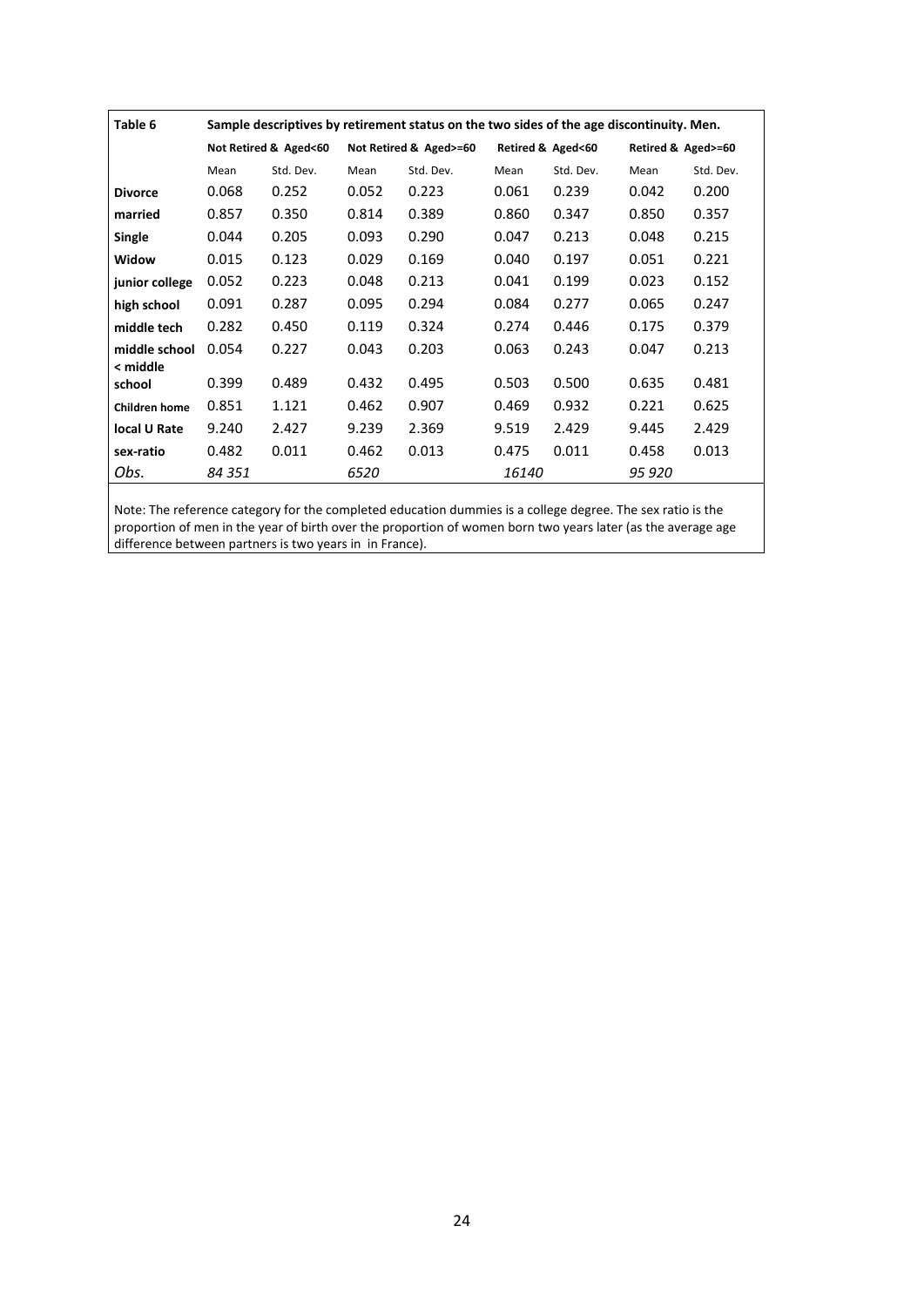| Sample descriptives by retirement status on the two sides of the age discontinuity. |           |                        |           |                                             |           |                   |                    |  |  |
|-------------------------------------------------------------------------------------|-----------|------------------------|-----------|---------------------------------------------|-----------|-------------------|--------------------|--|--|
|                                                                                     |           | Not Retired & Aged>=60 |           |                                             |           |                   | Std.               |  |  |
| Mean                                                                                | Std. Dev. | Mean                   | Std. Dev. | Mean                                        | Std. Dev. | Mean              | Dev.               |  |  |
| 0.040                                                                               | 0.196     | 0.029                  | 0.168     | 0.035                                       | 0.185     | 0.028             | 0.165              |  |  |
| 0.867                                                                               | 0.339     | 0.758                  | 0.428     | 0.868                                       | 0.338     | 0.843             | 0.364              |  |  |
| 0.065                                                                               | 0.246     | 0.168                  | 0.374     | 0.059                                       | 0.236     | 0.076             | 0.266              |  |  |
| 0.015                                                                               | 0.122     | 0.033                  | 0.179     | 0.025                                       | 0.157     | 0.046             | 0.210              |  |  |
| 0.960                                                                               | 1.253     | 0.559                  | 1.038     | 0.580                                       | 1.164     | 0.269             | 0.702              |  |  |
| 0.024                                                                               | 0.155     | 0.018                  | 0.133     | 0.024                                       | 0.154     | 0.009             | 0.096              |  |  |
| 0.052                                                                               | 0.221     | 0.040                  | 0.196     | 0.042                                       | 0.201     | 0.024             | 0.152              |  |  |
| 0.261                                                                               | 0.439     | 0.092                  | 0.289     | 0.176                                       | 0.381     | 0.095             | 0.294              |  |  |
| 0.036                                                                               | 0.186     | 0.030                  | 0.170     | 0.042                                       | 0.200     | 0.022             | 0.147              |  |  |
| 0.588                                                                               | 0.492     | 0.741                  | 0.438     | 0.704                                       | 0.456     | 0.834             | 0.372              |  |  |
| 8.951                                                                               | 2.195     | 9.034                  | 2.248     | 9.068                                       | 2.082     | 9.055             | 2.132              |  |  |
| 0.481                                                                               | 0.011     | 0.461                  | 0.012     | 0.474                                       | 0.011     | 0.458             | 0.013              |  |  |
| 17958                                                                               |           | 1547                   |           | 3019                                        |           | 23 689            |                    |  |  |
|                                                                                     |           | Not Retired & Aged<60  |           | Male sample. Men whose father was a farmer. |           | Retired & Aged<60 | Retired & Aged>=60 |  |  |

Note: The reference category for the completed education dummies is a college degree. The sex ratio is the proportion of men in the year of birth over the proportion of women born two years later (as the average age difference between partners is two years in in France).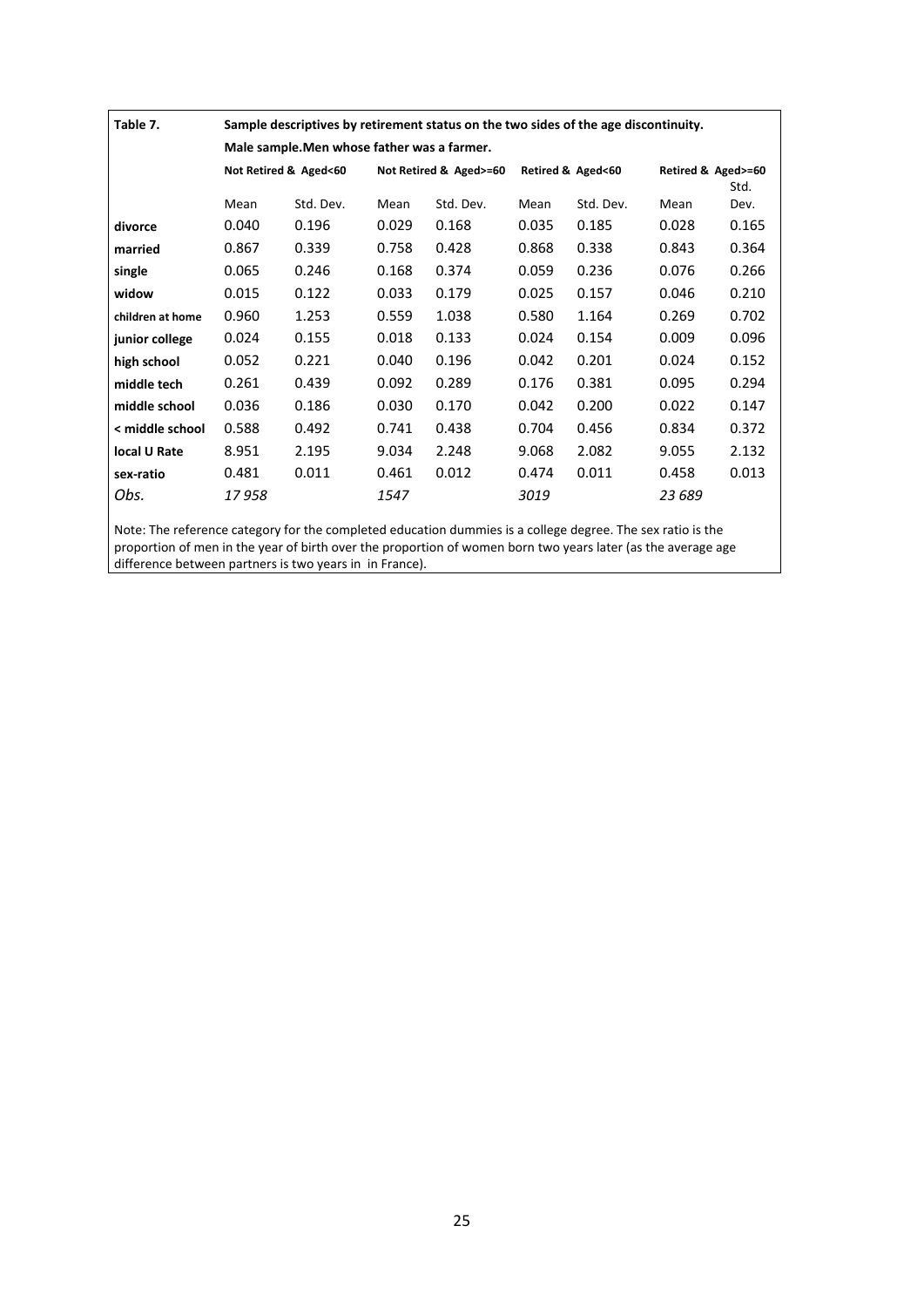

Figure 3 A. McCrary density distribution of the running variable (age)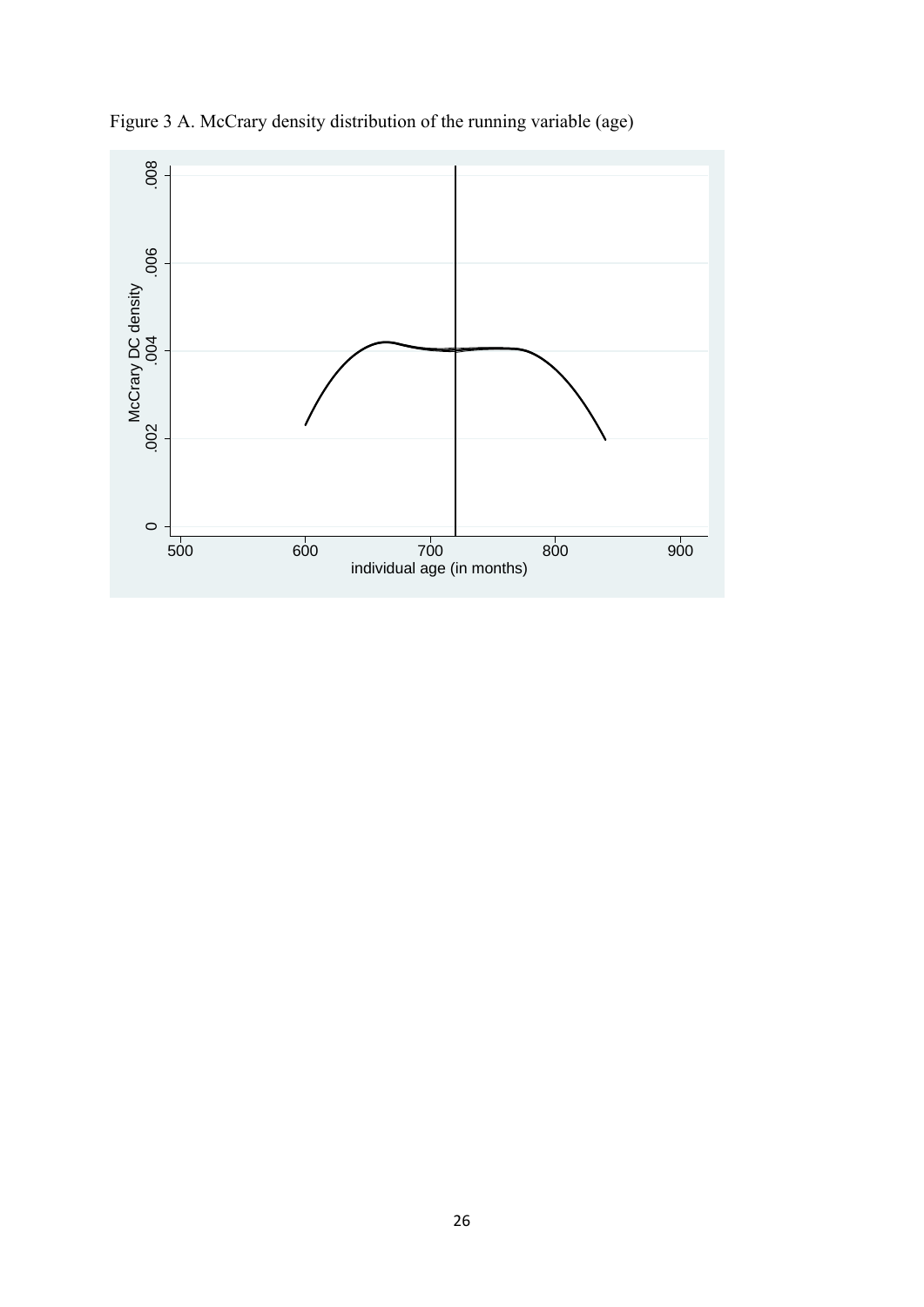

Figure 3 B. McCrary density distribution of the running variable (age). Subsample of individuals whose father was a farmer.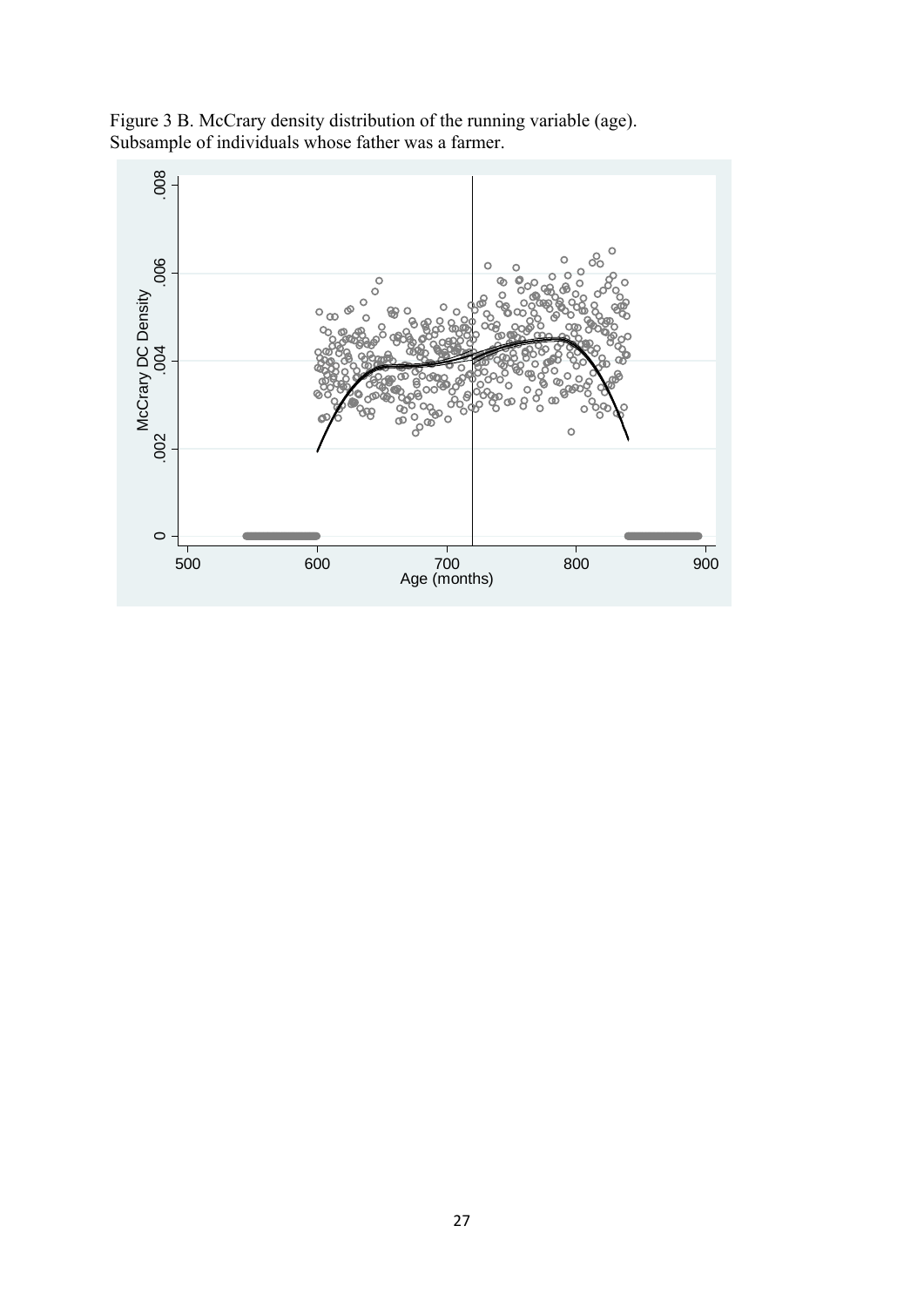

Figure 4A. Individual retirement probability: means by bins of ten months of age.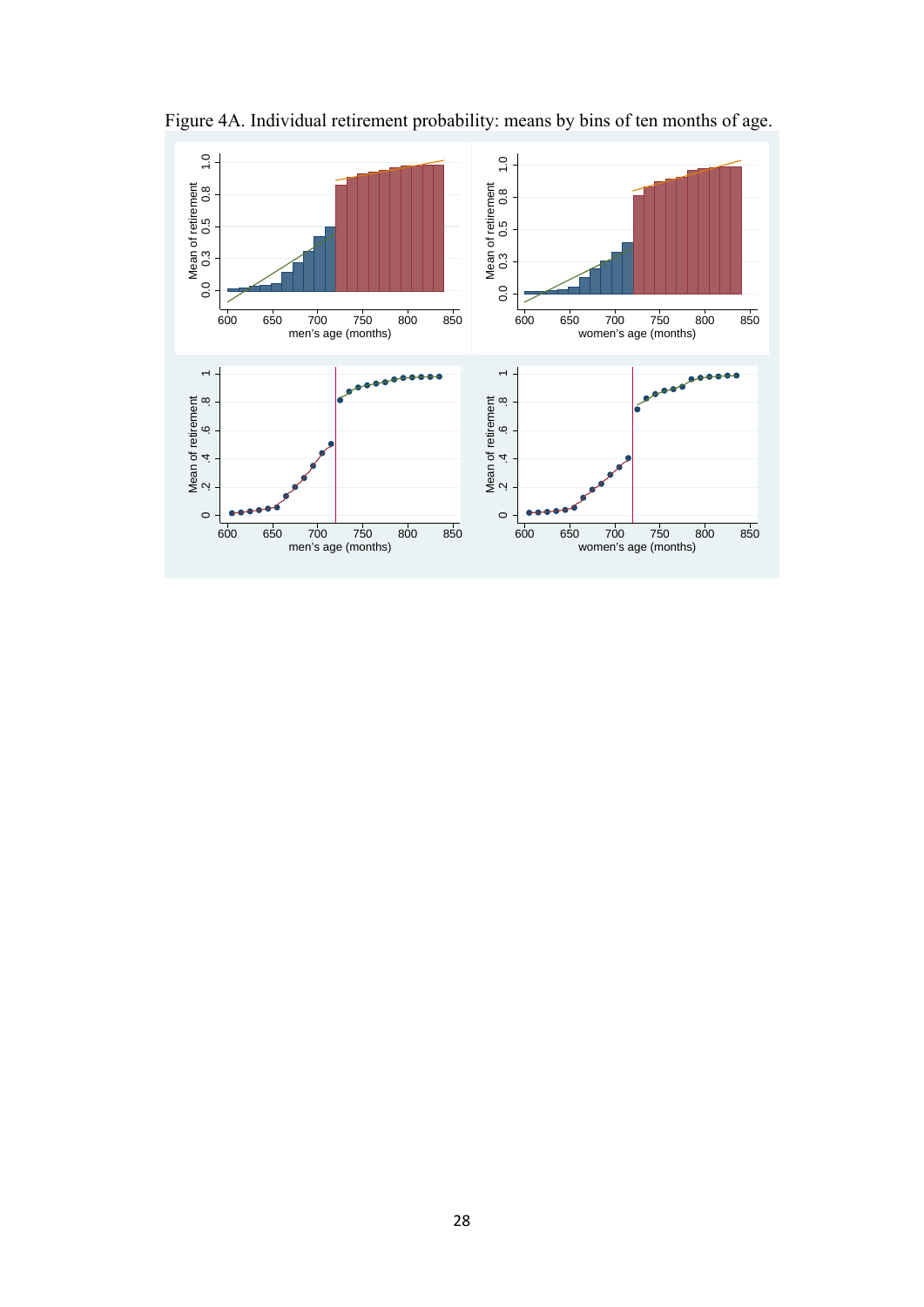

Figure 4B. Divorce rates (outcome variable): means by bins of ten months of age.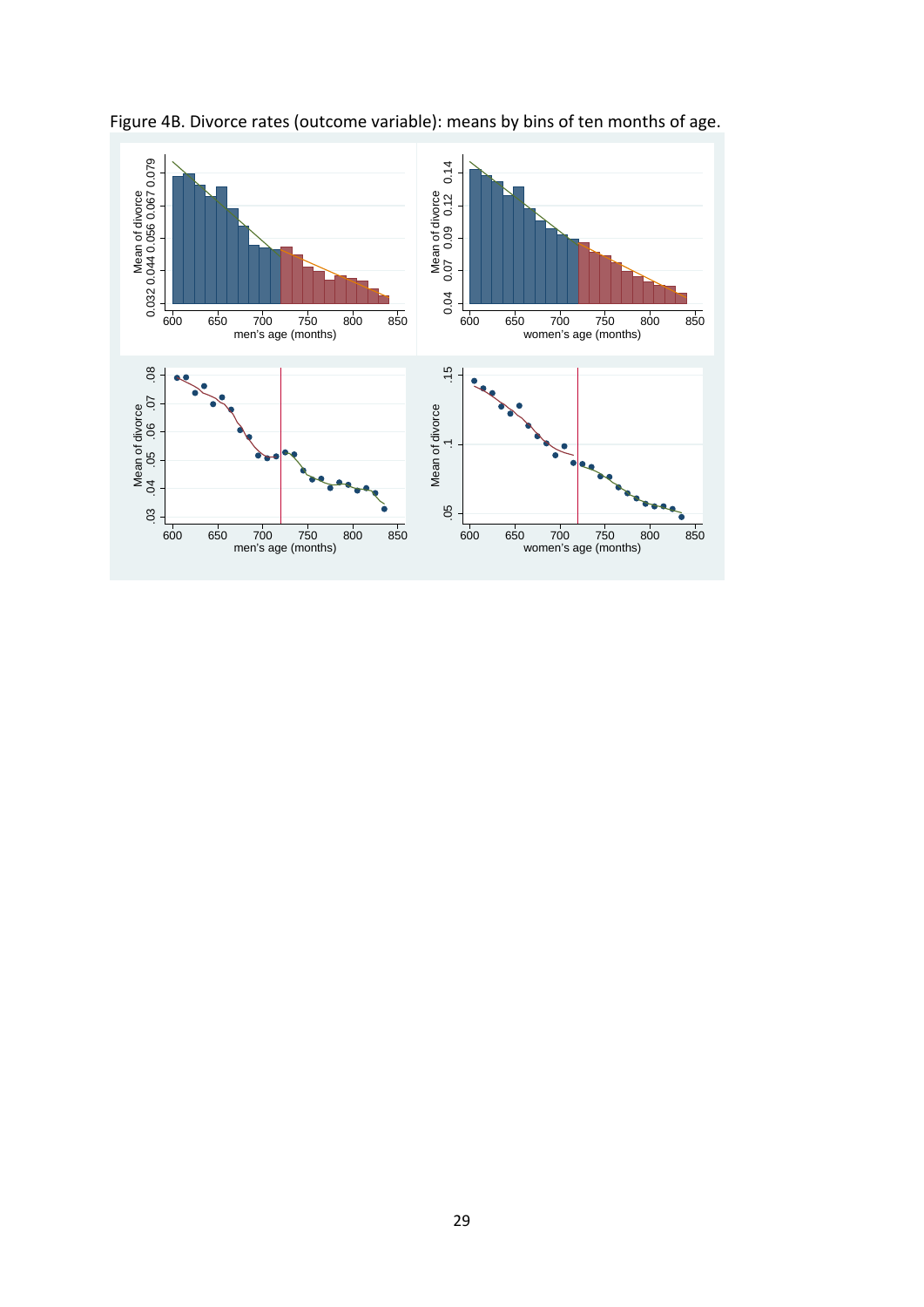

Figure 4C. Marriage rates (outcome variable): means by bins of ten months of age.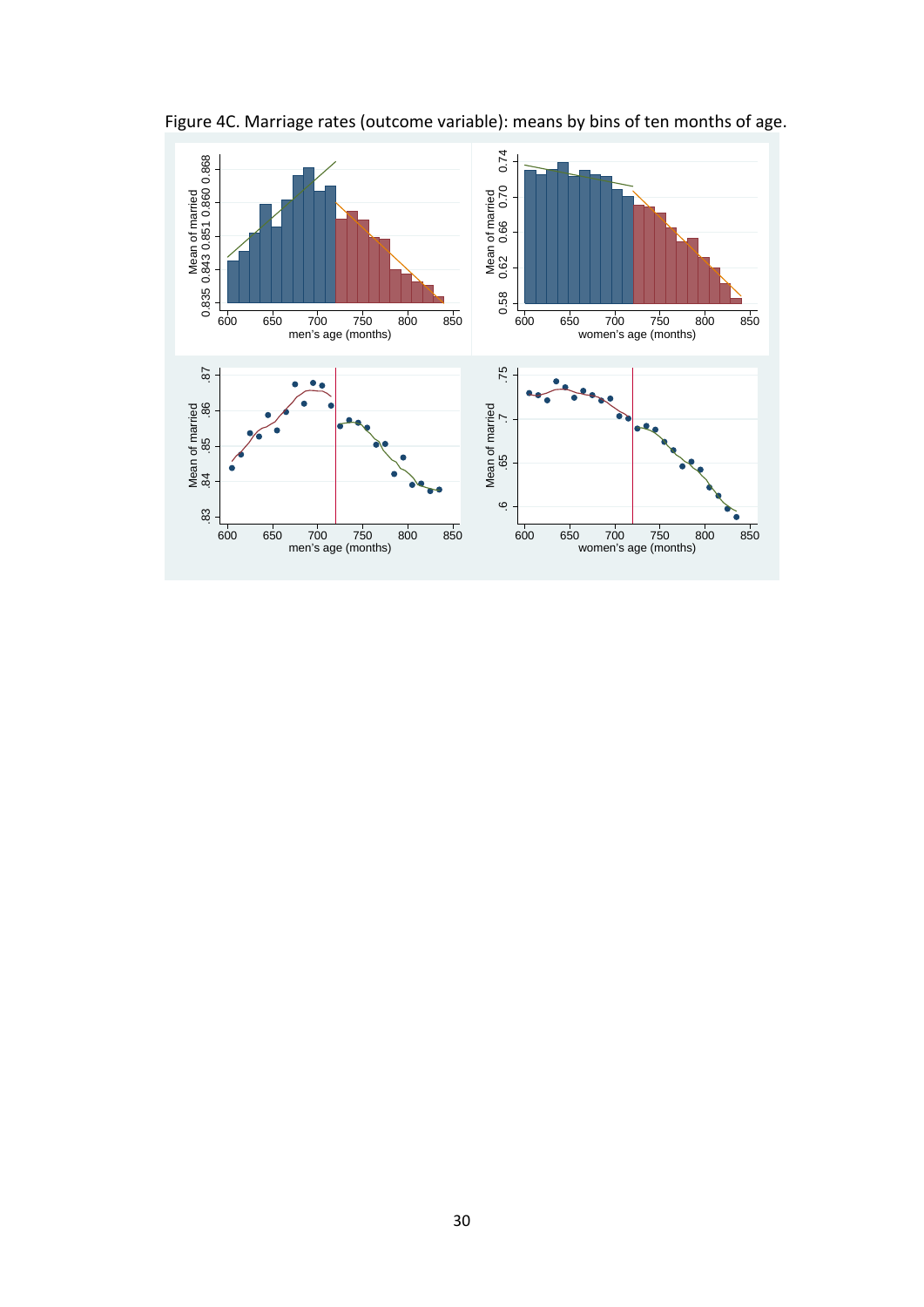

Figure 4D. Widowhood rates: means by bins of ten months of age.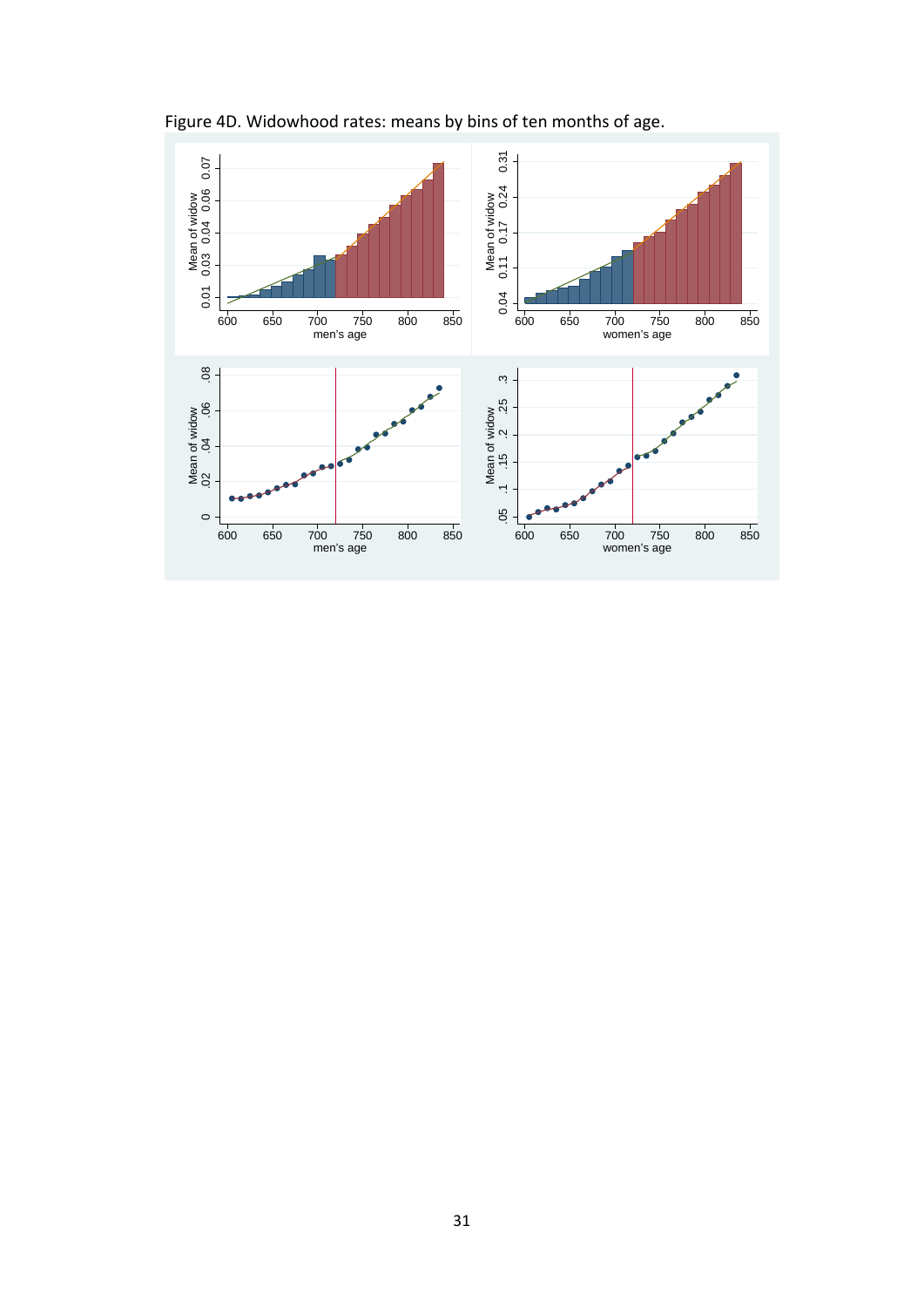

Figure 5 A. Means of retirement by age (bins of ten months). Subsamples of men and women whose father was a farmer.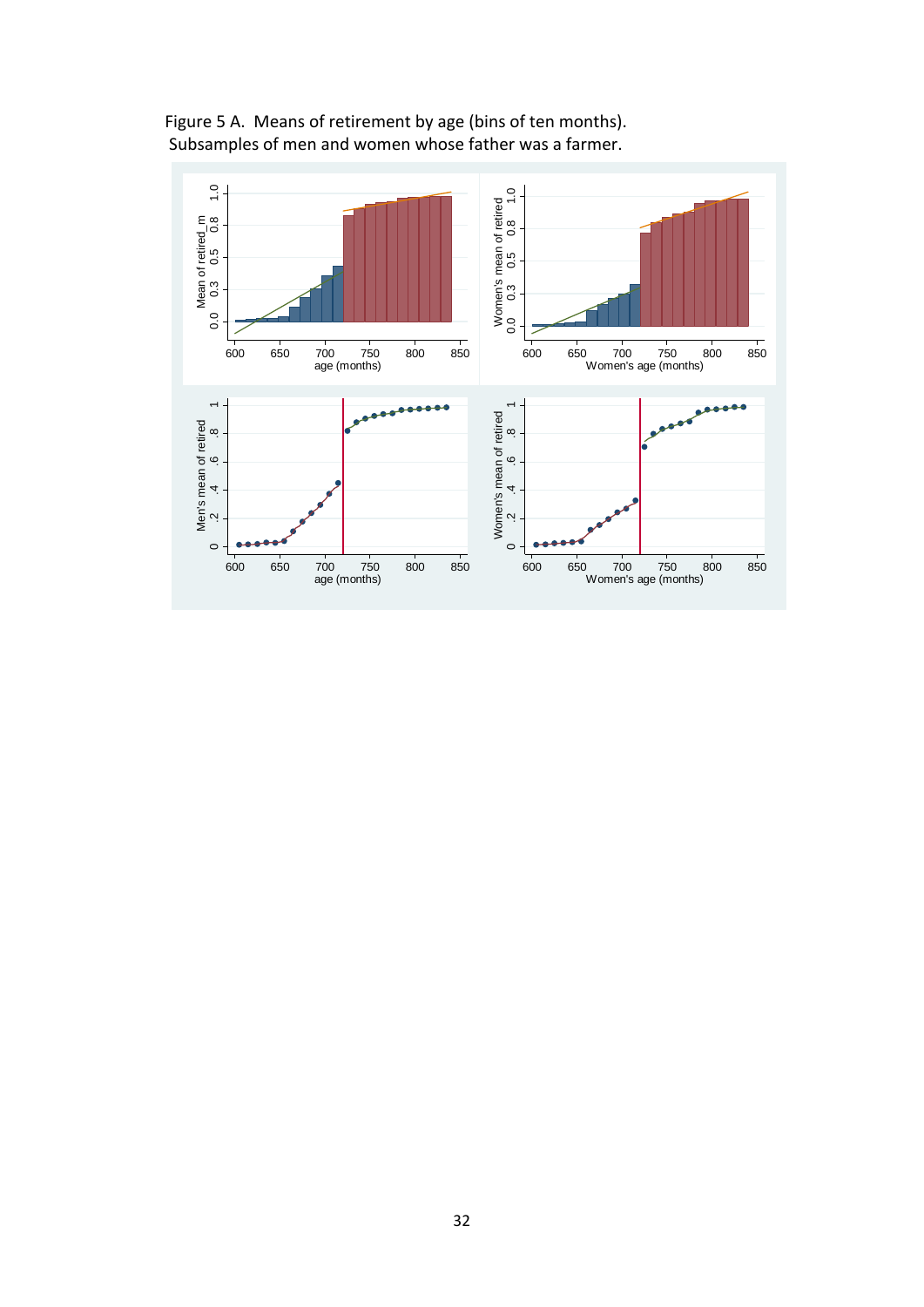

Figure 5 B. Means of divorce by age (bins of ten months). Subsamples of men and women whose father was a farmer.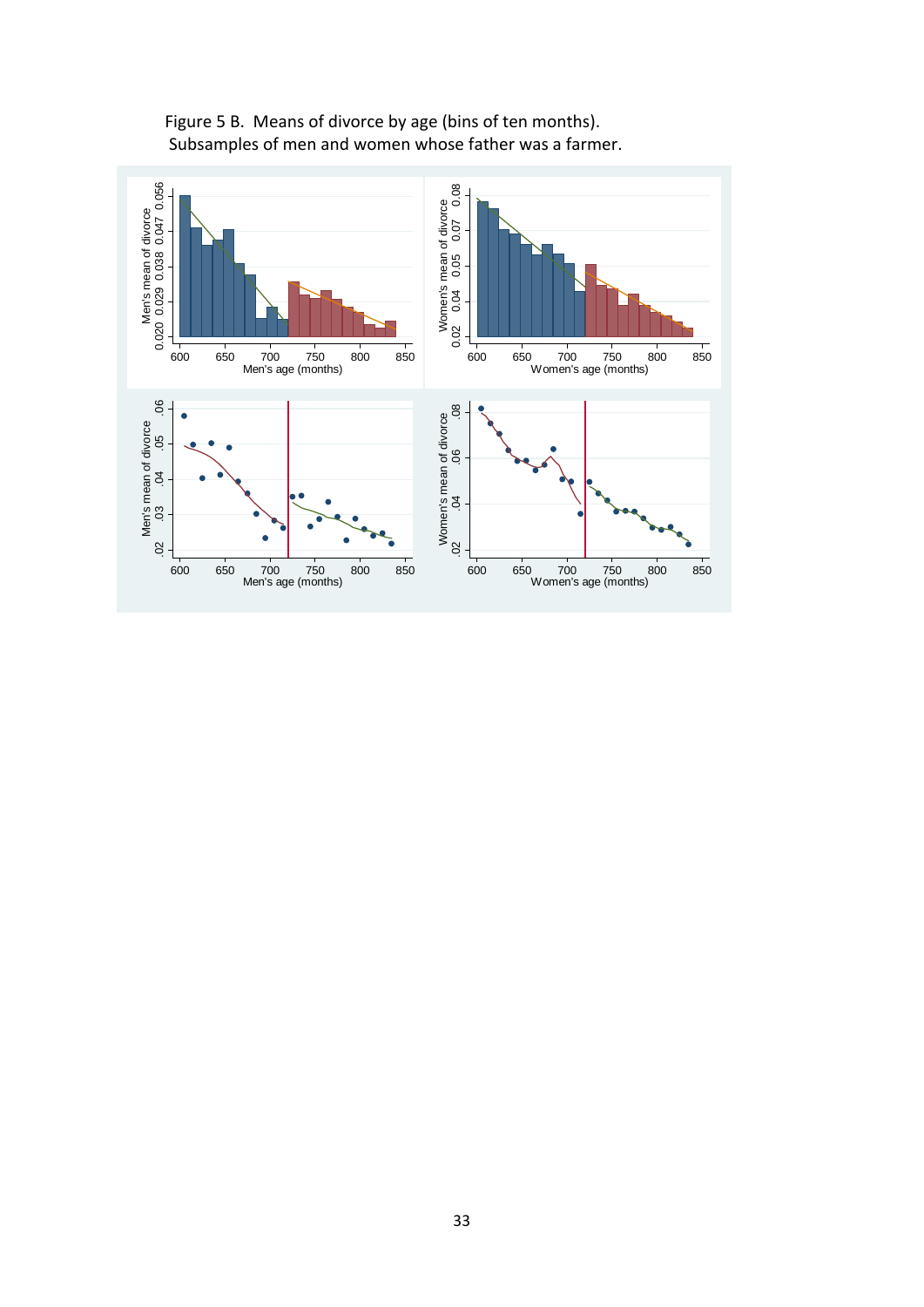

Figure 5 C. Means of marriage by age (bins of ten months). Subsamples of men and women whose father was a farmer.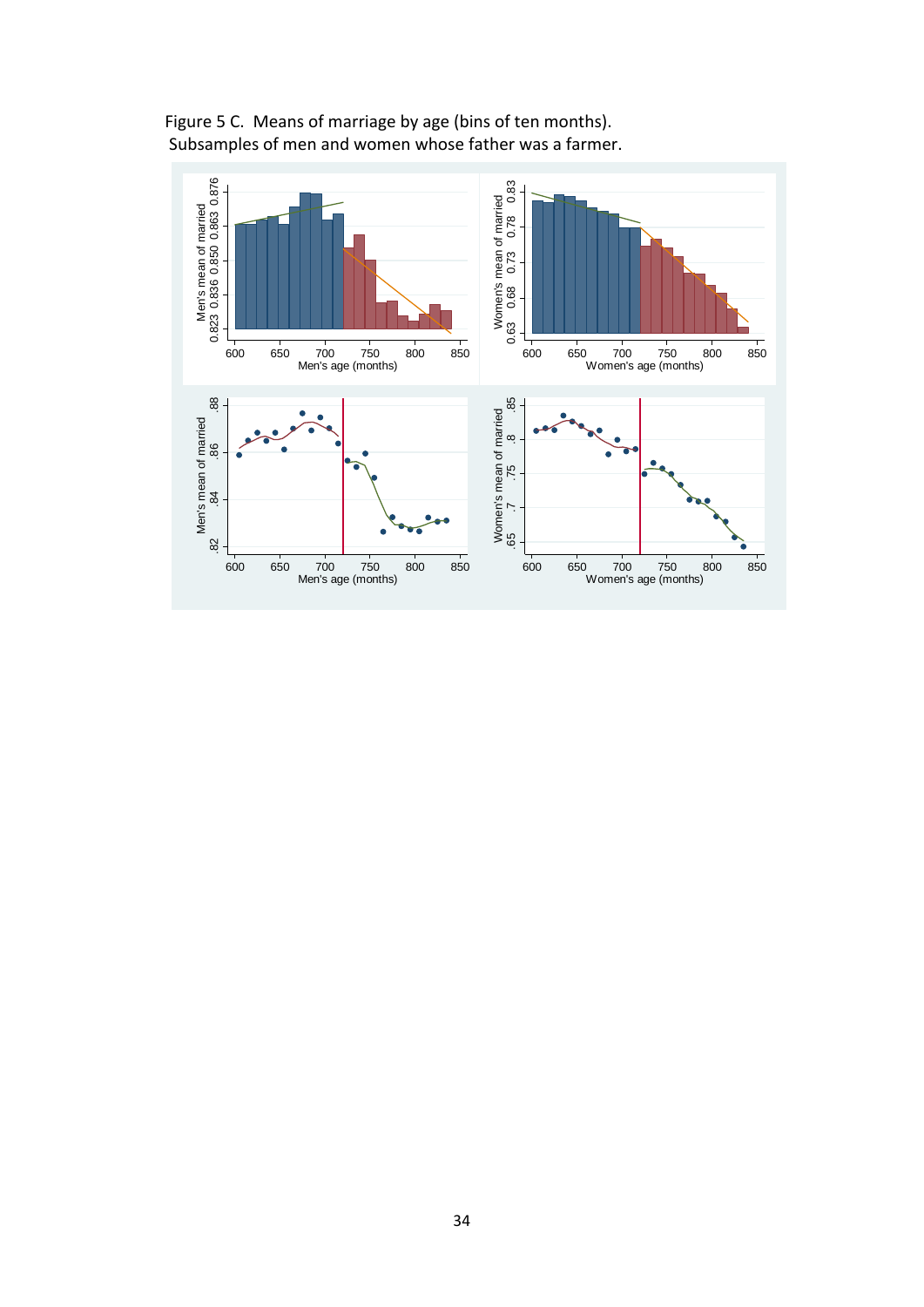

Figure 5 D. Means of widowhood by age (bins of ten months). Subsamples of men and women whose father was a farmer.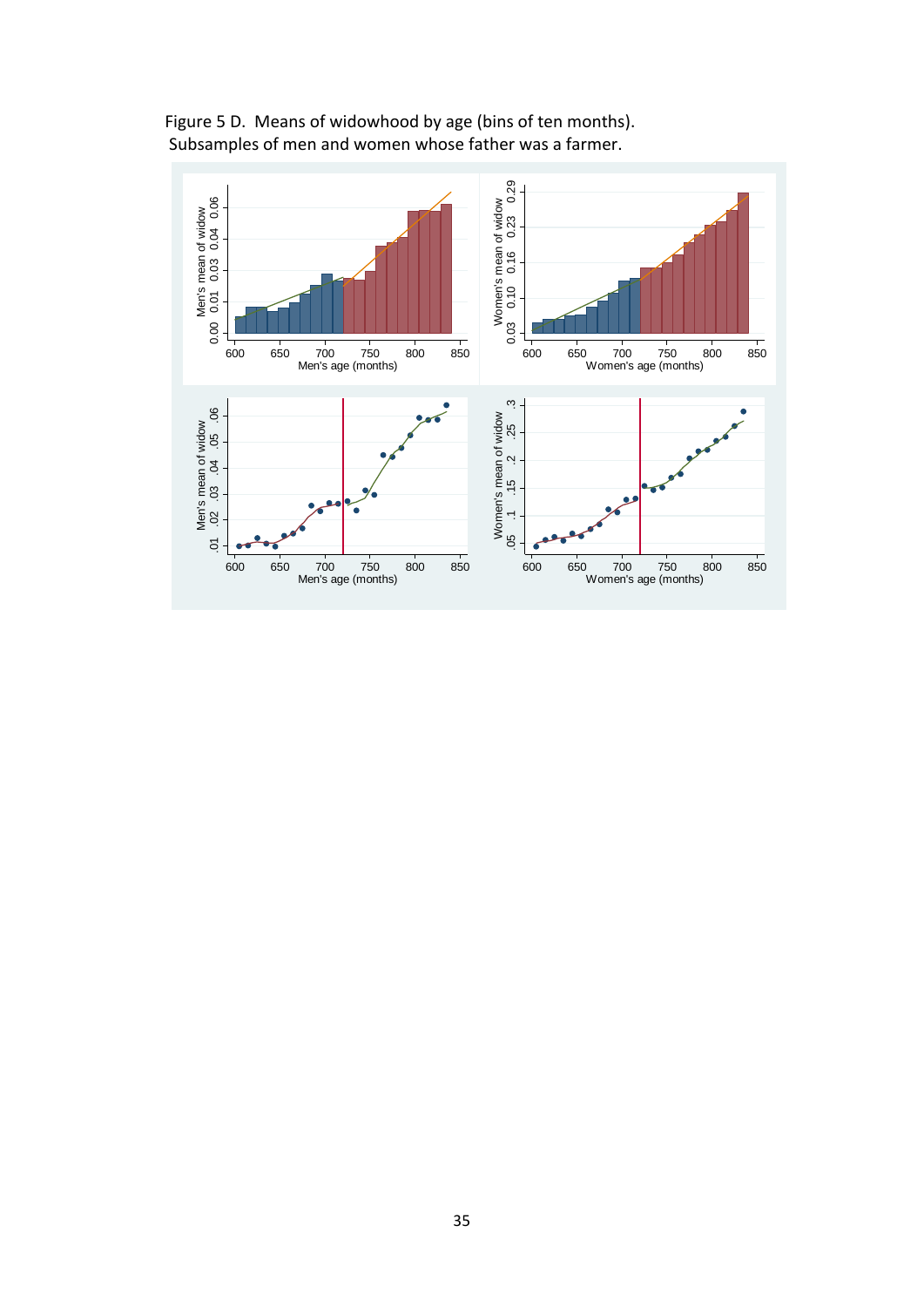

Figure 6. Predicted divorce rates as a function of the Z's: means by bins of ten months of age.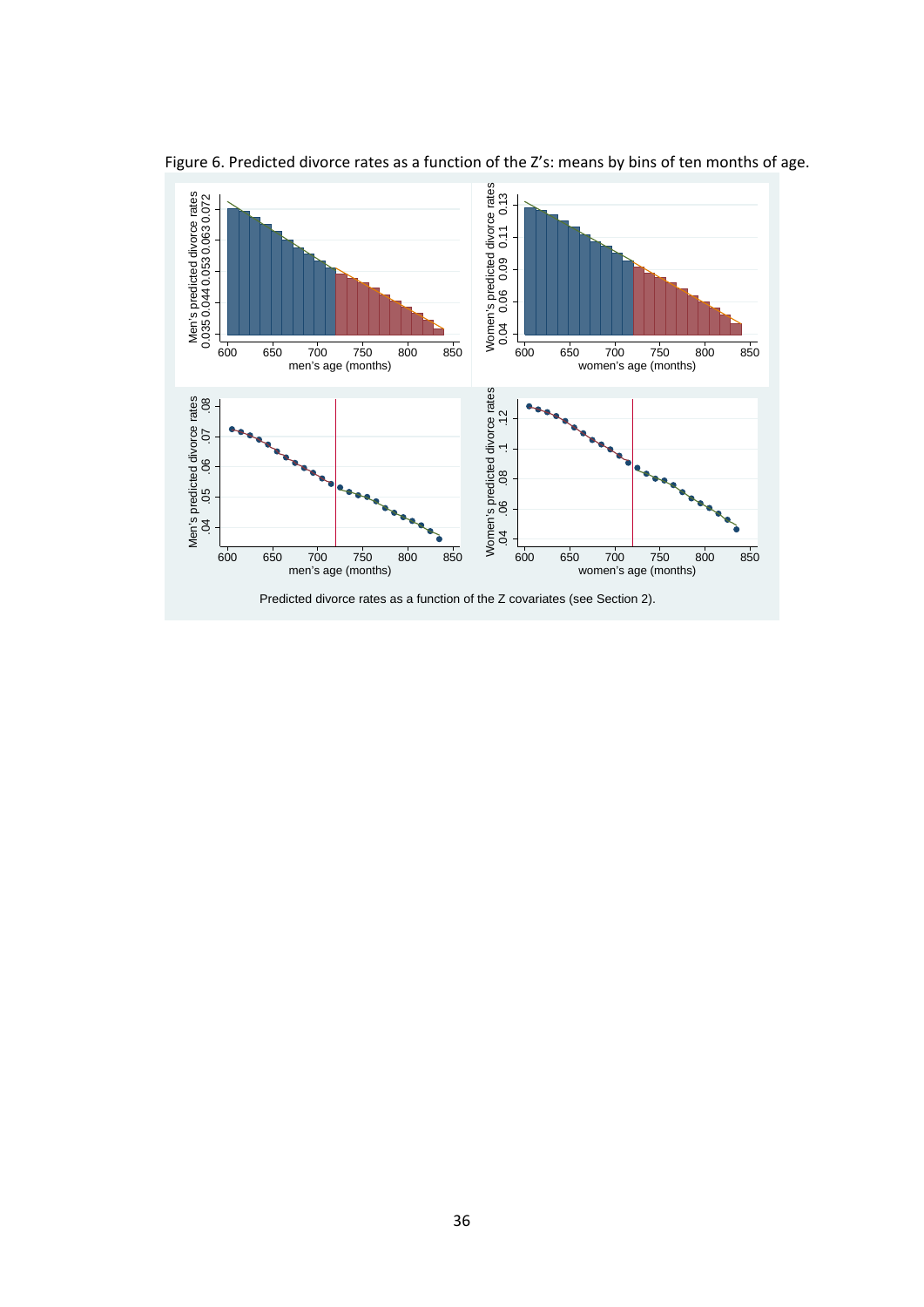#### Table 8. Results of estimation for men.

(Selected coefficient estimates, standard errors in brackets).

| Men                                 | (1)        | (2)                                     | (3)            | (4)        | (5)        | (6)        |
|-------------------------------------|------------|-----------------------------------------|----------------|------------|------------|------------|
|                                     |            | IV, First stage equation for retirement |                |            |            |            |
| Mean retirement, age $59$ to $<$ 60 | 0.496      | 0.496                                   | 0.496          | 0.496      | 0.496      | 0.496      |
| Age 60 and above coefficient        | $0.236***$ | $0.234***$                              | $0.223***$     | $0.221***$ | $0.236***$ | $0.234***$ |
|                                     | (0.010)    | (0.010)                                 | (0.008)        | (0.008)    | (0.006)    | (0.005)    |
|                                     |            | IV, Outcome variable: divorce rate      |                |            |            |            |
| Mean divorce, age 59 to $< 60$      | 0.051      | 0.051                                   | 0.051          | 0.051      | 0.051      | 0.051      |
| <b>Retirement coefficient</b>       | 0.008      | 0.014                                   | 0.028          | $0.034*$   | $0.033**$  | $0.035**$  |
|                                     | (0.021)    | (0.021)                                 | (0.018)        | (0.018)    | (0.013)    | (0.013)    |
| <b>Including Zs</b>                 | NO         | <b>YES</b>                              | NO             | <b>YES</b> | NO         | <b>YES</b> |
| Quartic Age polynomial              | <b>YES</b> | <b>YES</b>                              | NO.            | NO         | NO         | NO         |
| Cubic age polynomial                | NO         | NO                                      | <b>YES</b>     | <b>YES</b> | NO         | NO         |
| Quadratic Age polynomial            | NO         | NO                                      | NO             | NO         | <b>YES</b> | <b>YES</b> |
| Observations number                 | 202931     | 202606                                  | 202931         | 202606     | 202931     | 202606     |
| Men                                 | (7)        | (8)                                     | (9)            | (10)       | (11)       | (12)       |
|                                     |            | IV, First stage equation for retirement |                |            |            |            |
| Mean retirement, age 59 to $< 60$   | 0.496      | 0.496                                   | 0.496          | 0.496      | 0.496      | 0.496      |
| Age 60 and above coefficient        | $0.215***$ | $0.214***$                              | $0.193***$     | $0.193***$ | $0.238***$ | $0.236***$ |
|                                     | (0.011)    | (0.011)                                 | (0.013)        | (0.013)    | (0.010)    | (0.010)    |
|                                     |            | IV, Outcome variable: divorce rate      |                |            |            |            |
| Mean divorce, age 59 to $< 60$      | 0.051      | 0.051                                   | 0.051          | 0.051      | 0.051      | 0.051      |
| <b>Retirement coefficient</b>       | $-0.0010$  | 0.006                                   | $-0.002$       | 0.005      | 0.010      | 0.015      |
|                                     | (0.026)    | (0.026)                                 | (0.033)        | (0.033)    | (0.021)    | (0.021)    |
| <b>Including Zs</b>                 | $\rm NO$   | <b>YES</b>                              | NO             | <b>YES</b> | NO         | <b>YES</b> |
| Dropping those aged 720 months      | NO.        | NO                                      | NO.            | NO         | <b>YES</b> | <b>YES</b> |
| Sample age 52 to 68 years           | <b>YES</b> | <b>YES</b>                              | N <sub>O</sub> | NO         | NO         | NO         |
| Sample age 54 to 66 years           | NO         | NO                                      | <b>YES</b>     | <b>YES</b> | NO         | NO         |
| Observations number                 | 159676     | 159411                                  | 117776         | 117566     | 202886     | 202561     |

The IV model is estimated by two stages least squares with robust standard errors. The first stage regressors include a dummy for being aged 720 months and above, a polynomial in age, and full interactions of the two. The outcome equation includes a polynomial in age, and full interactions with the dummy for being aged 720 months and above. The Z variables include year and district (department) fixed effects, the individual sex ratio, the local unemployment rate a year before the survey, education dummies, and number of children still living at home. Note: \*\*\* denotes statistical significance at the 1% level; \*\* at the 5 % level and \* at the 10 % level.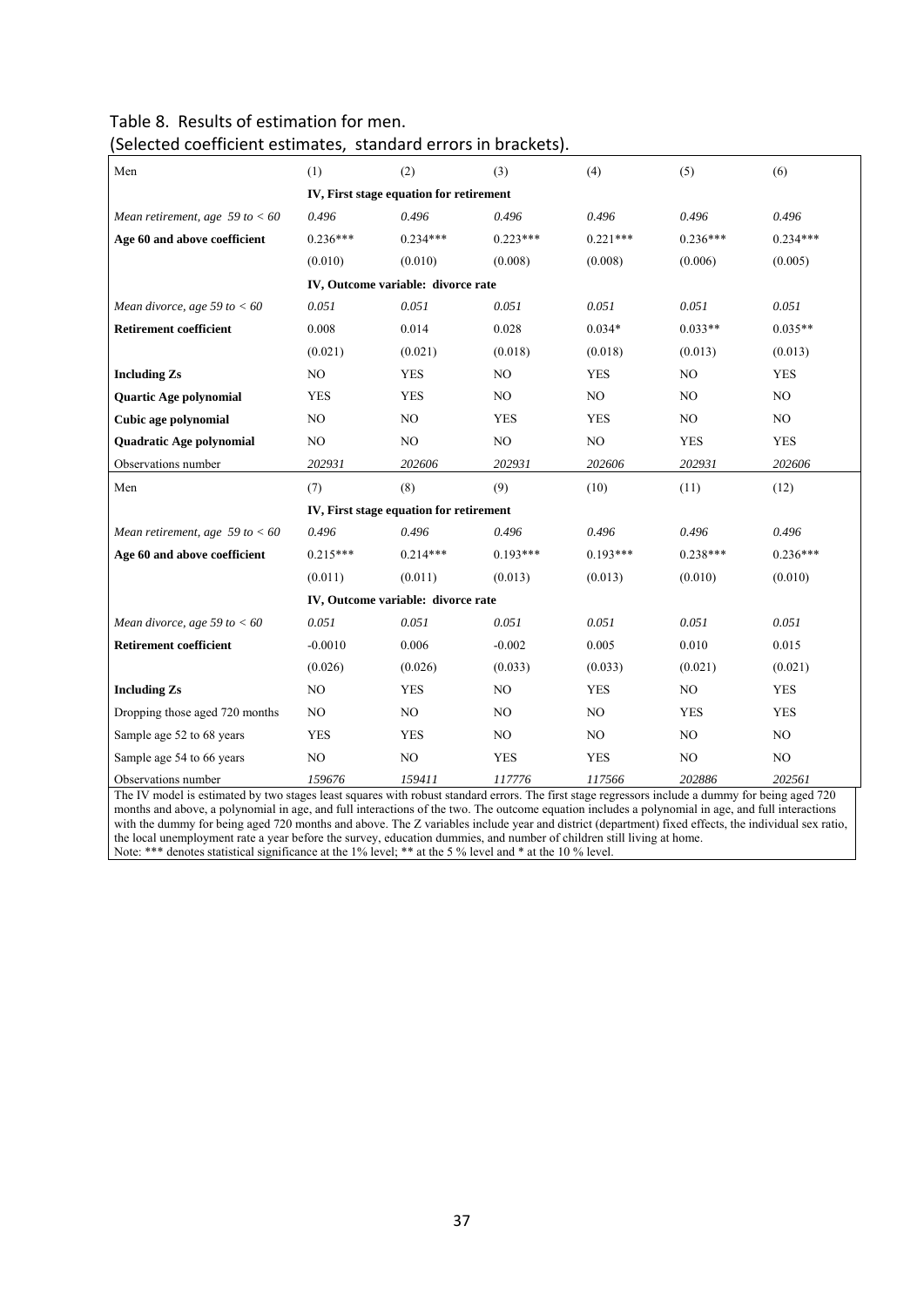#### Table 9. Results of estimation for women. (Selected coefficient estimates, standard errors in brackets).

| Women.                            | (1)        | (2)                                     | (3)            | (4)            | (5)        | (6)            |  |
|-----------------------------------|------------|-----------------------------------------|----------------|----------------|------------|----------------|--|
|                                   |            | IV, First stage equation for retirement |                |                |            |                |  |
| Mean retirement, age 59 to $< 60$ | 0.401      | 0.401                                   | 0.401          | 0.401          | 0.401      | 0.401          |  |
| Age 60 and above coefficient      | $0.293***$ | $0.293***$                              | $0.294***$     | $0.294***$     | $0.284***$ | $0.284***$     |  |
|                                   | (0.012)    | (0.012)                                 | (0.009)        | (0.009)        | (0.007)    | (0.007)        |  |
|                                   |            | IV, Outcome variable: divorce rate      |                |                |            |                |  |
| Mean divorce, age 59 to $< 60$    | 0.090      | 0.090                                   | 0.090          | 0.090          | 0.090      | 0.090          |  |
| <b>Retirement coefficient</b>     | $-0.020$   | $-0.018$                                | 0.003          | 0.009          | 0.018      | 0.023          |  |
|                                   | (0.026)    | (0.025)                                 | (0.020)        | (0.020)        | (0.016)    | (0.016)        |  |
| <b>Including Zs</b>               | NO         | <b>YES</b>                              | NO             | <b>YES</b>     | NO         | <b>YES</b>     |  |
| Quartic Age polynomial            | <b>YES</b> | <b>YES</b>                              | N <sub>O</sub> | N <sub>O</sub> | NO         | N <sub>O</sub> |  |
| Cubic age polynomial              | NO         | NO                                      | <b>YES</b>     | <b>YES</b>     | NO         | NO             |  |
| Quadratic Age polynomial          | NO         | NO                                      | NO             | NO             | <b>YES</b> | <b>YES</b>     |  |
| Observations number               | 166162     | 165907                                  | 166162         | 165907         | 166162     | 165907         |  |
| Women                             | (7)        | (8)                                     | (9)            | (10)           | (11)       | (12)           |  |
|                                   |            | IV, First stage equation for retirement |                |                |            |                |  |
| Mean retirement, age 59 to $< 60$ | 0.401      | 0.401                                   | 0.401          | 0.401          | 0.401      | 0.401          |  |
| Age 60 and above coefficient      | $0.254***$ | $0.255***$                              | $0.229***$     | $0.231***$     | $0.298***$ | $0.298***$     |  |
|                                   | (0.014)    | (0.013)                                 | (0.016)        | (0.016)        | (0.012)    | (0.012)        |  |
|                                   |            | IV, Outcome variable: divorce rate      |                |                |            |                |  |
| Mean divorce, age 59 to $< 60$    | 0.090      | 0.090                                   | 0.090          | 0.090          | 0.090      | 0.090          |  |
| <b>Retirement coefficient</b>     | $-0.030$   | $-0.031$                                | $-0.012$       | $-0.019$       | $-0.018$   | $-0.016$       |  |
|                                   | (0.033)    | (0.033)                                 | (0.043)        | (0.042)        | (0.026)    | (0.025)        |  |
| <b>Including Zs</b>               | NO         | <b>YES</b>                              | NO             | <b>YES</b>     | NO         | <b>YES</b>     |  |
| Dropping those aged 720 months    | NO         | NO                                      | NO             | NO             | <b>YES</b> | <b>YES</b>     |  |
| Sample age 52 to 68 years         | <b>YES</b> | <b>YES</b>                              | NO             | NO             | NO         | $\rm NO$       |  |
| Sample age 54 to 66 years         | NO         | NO                                      | <b>YES</b>     | <b>YES</b>     | NO         | NO             |  |
| Observations                      | 128174     | 127976                                  | 91828          | 91690          | 166129     | 165874         |  |

The IV model is estimated by two stages least squares with robust standard errors. The first stage regressors include a dummy for being aged 720 months and above, a polynomial in age, and full interactions of the two. The outcome equation includes a polynomial in age, and full interactions with the dummy for being aged 720 months and above. The Z variables include year and local area fixed effects, the individual sex ratio, the local unemployment rate a year before the survey, education dummies, and number of children still living at home. Note: \*\*\* denotes statistical significance at the 1% level; \*\* at the 5 % level and \* at the 10 % level.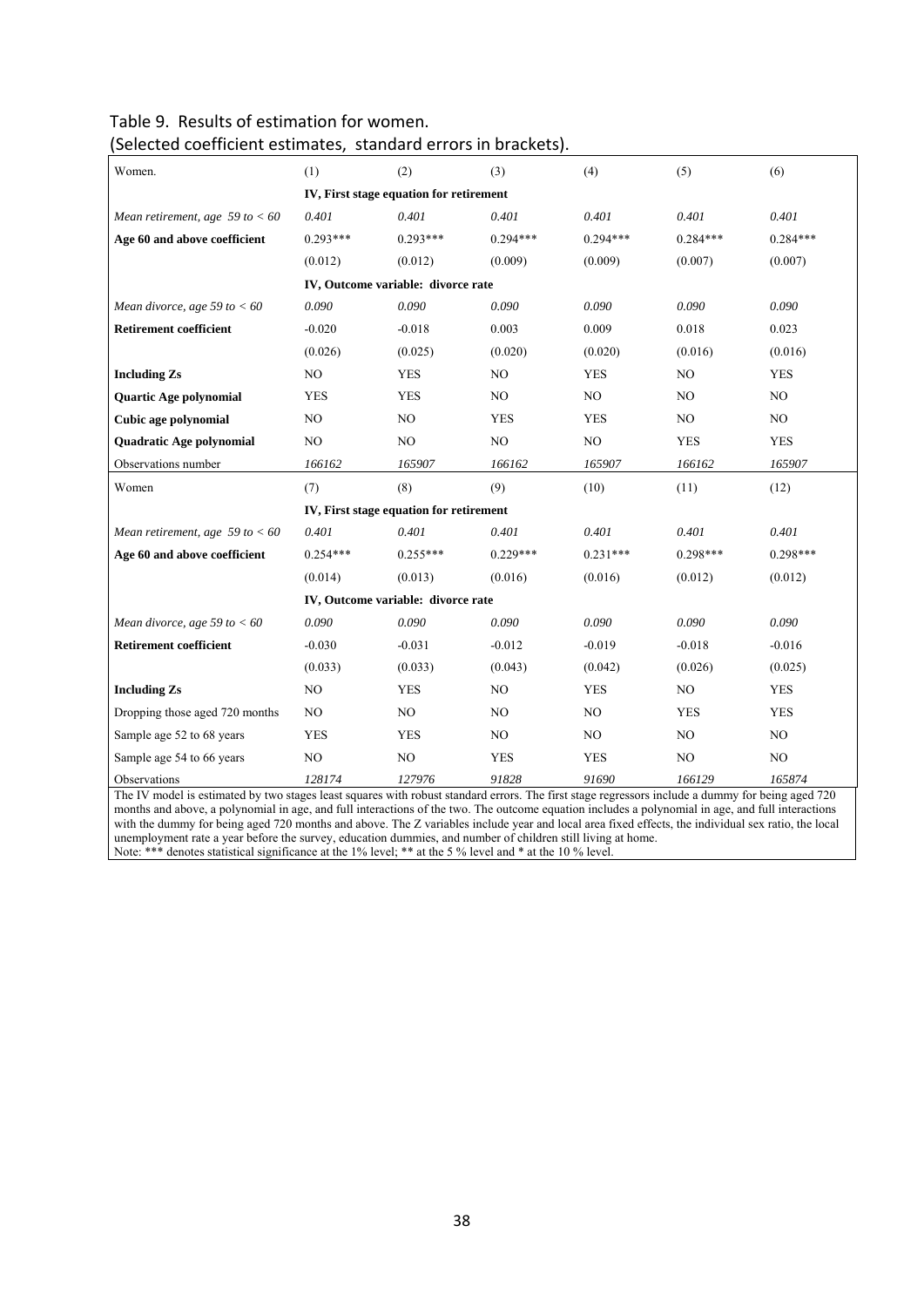| Table 10. Results of estimation for the subsample of men whose father was a farmer. |            |                                         |            |            |            |            |  |  |  |
|-------------------------------------------------------------------------------------|------------|-----------------------------------------|------------|------------|------------|------------|--|--|--|
|                                                                                     | (1)        | (2)                                     | (3)        | (4)        | (5)        | (6)        |  |  |  |
|                                                                                     |            | IV, First stage equation for retirement |            |            |            |            |  |  |  |
| Mean retirement, age 59 to $< 60$                                                   | 0.437      | 0.437                                   | 0.437      | 0.437      | 0.437      | 0.437      |  |  |  |
| Age 60 and above coefficient                                                        | $0.30***$  | $0.297***$                              | $0.296***$ | $0.295***$ | $0.310***$ | $0.310***$ |  |  |  |
|                                                                                     | (0.021)    | (0.021)                                 | (0.016)    | (0.016)    | (0.011)    | (0.012)    |  |  |  |
|                                                                                     |            | IV, Outcome variable: Divorce rate      |            |            |            |            |  |  |  |
| Mean divorce, age 59 to $< 60$                                                      | 0.025      | 0.025                                   | 0.025      | 0.025      | 0.025      | 0.025      |  |  |  |
| <b>Retirement coefficient</b>                                                       | $0.045*$   | $0.049*$                                | $0.042**$  | $0.047**$  | $0.043**$  | $0.042**$  |  |  |  |
|                                                                                     | (0.027)    | (0.027)                                 | (0.022)    | (0.022)    | (0.016)    | (0.016)    |  |  |  |
| <b>Including Zs</b>                                                                 | NO         | <b>YES</b>                              | NO         | <b>YES</b> | NO         | <b>YES</b> |  |  |  |
| <b>Quartic Age polynomial</b>                                                       | <b>YES</b> | <b>YES</b>                              | NO         | NO         | NO.        | NO         |  |  |  |
| Cubic age polynomial                                                                | NO         | NO.                                     | <b>YES</b> | <b>YES</b> | NO.        | NO         |  |  |  |
| <b>Ouadratic Age polynomial</b>                                                     | NO         | N <sub>O</sub>                          | NO         | NO         | <b>YES</b> | <b>YES</b> |  |  |  |
| Observations                                                                        | 46213      | 46121                                   | 46213      | 46121      | 46213      | 46121      |  |  |  |
|                                                                                     |            |                                         |            |            |            |            |  |  |  |
| Men's main sample                                                                   | (7)        | (8)                                     | (9)        | (10)       | (11)       | (12)       |  |  |  |
|                                                                                     |            | IV, First stage equation for retirement |            |            |            |            |  |  |  |
| Mean retirement, age 59 to $< 60$                                                   | 0.437      | 0.437                                   | 0.437      | 0.437      | 0.437      | 0.437      |  |  |  |
| Age 60 and above coefficient                                                        | $0.273***$ | $0.270***$                              | $0.247***$ | $0.246***$ | $0.305***$ | $0.300***$ |  |  |  |
|                                                                                     | (0.024)    | (0.023)                                 | (0.028)    | (0.027)    | (0.021)    | (0.021)    |  |  |  |
|                                                                                     |            | IV, Outcome variable: Divorce rate      |            |            |            |            |  |  |  |
| Mean divorce, age 59 to $< 60$                                                      | 0.025      | 0.025                                   | 0.025      | 0.025      | 0.025      | 0.025      |  |  |  |
| Retirement coefficient                                                              | $0.063**$  | $0.069**$                               | $0.105**$  | $0.111***$ | $0.045*$   | $0.050*$   |  |  |  |
|                                                                                     | (0.032)    | (0.033)                                 | (0.042)    | (0.042)    | (0.026)    | (0.027)    |  |  |  |
| <b>Including Zs</b>                                                                 | NO         | <b>YES</b>                              | NO         | <b>YES</b> | NO         | <b>YES</b> |  |  |  |
| Quartic Age polynomial                                                              | <b>YES</b> | <b>YES</b>                              | <b>YES</b> | <b>YES</b> | <b>YES</b> | <b>YES</b> |  |  |  |
| Dropping those aged 720 months                                                      | NO         | NO                                      | NO         | NO.        | <b>YES</b> | <b>YES</b> |  |  |  |
| Sample age 52 to 68 years                                                           | <b>YES</b> | <b>YES</b>                              | NO         | NO         | NO         | NO.        |  |  |  |
| Sample age 54 to 66 years                                                           | NO         | NO                                      | <b>YES</b> | <b>YES</b> | NO         | NO         |  |  |  |

The IV model is estimated by two stages least squares with robust standard errors. The first stage regressors include a dummy for being aged 720 months and above, a polynomial in age, and full interactions of the two. The outcome equation includes a polynomial in age, and full interactions with the dummy for being aged 720 months and above. The Z variables include year and local area fixed effects, the individual sex ratio, the local unemployment rate a year before the survey, education dummies, and number of children still living at home. Note: \*\*\* denotes statistical significance at the 1% level; \*\* at the 5 % level and \* at the 10 % level.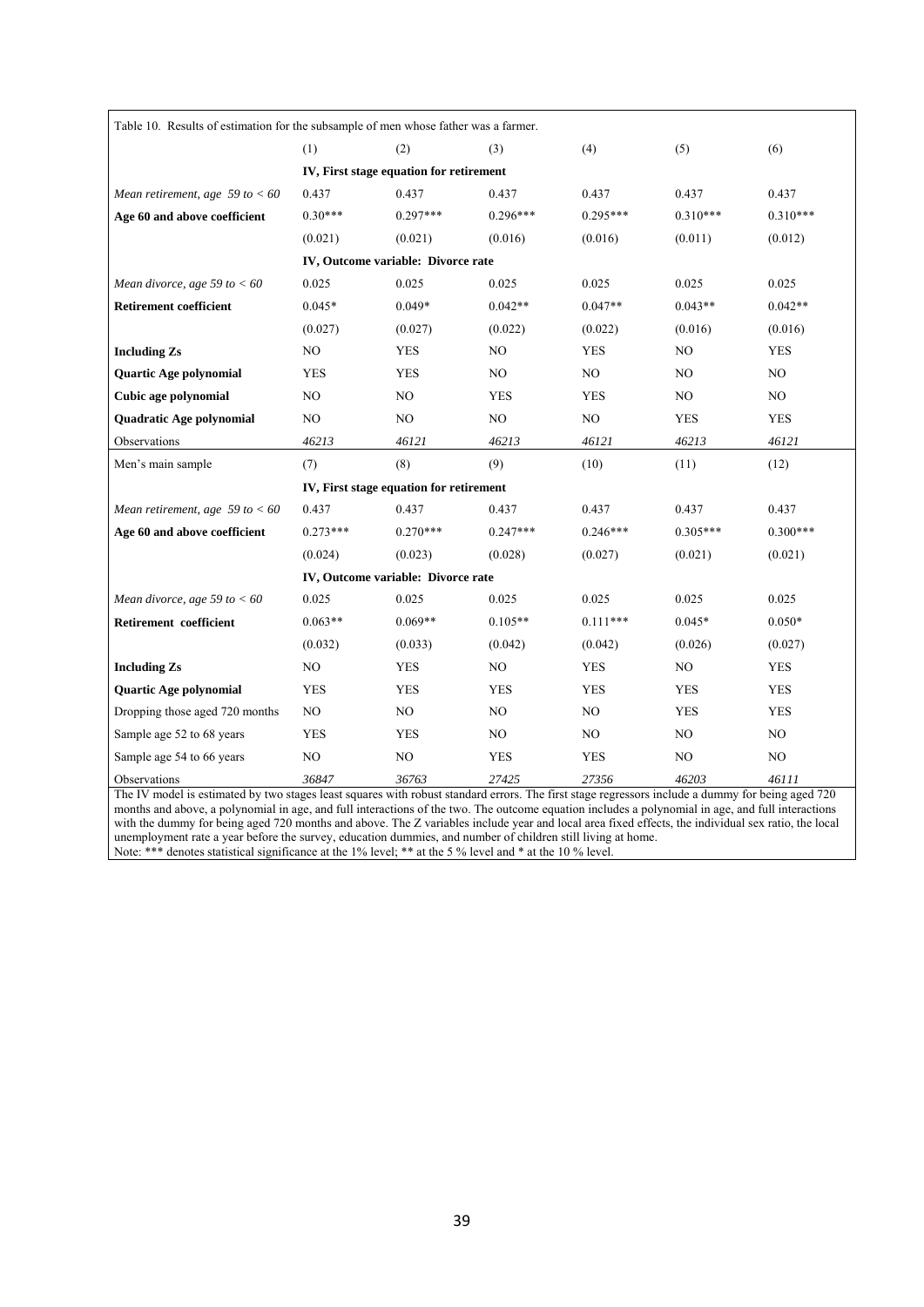| Table 11. Results of estimation for women whose father was a farmer. |            |                                         |            |            |             |            |  |
|----------------------------------------------------------------------|------------|-----------------------------------------|------------|------------|-------------|------------|--|
|                                                                      | (1)        | (2)                                     | (3)        | (4)        | (5)         | (6)        |  |
|                                                                      |            | IV, First stage equation for retirement |            |            |             |            |  |
| Mean retirement, age 59 to $< 60$                                    | 0.324      | 0.324                                   | 0.324      | 0.324      | 0.324       | 0.324      |  |
| Age 60 and above                                                     | $0.329***$ | $0.323***$                              | $0.340***$ | $0.340***$ | $0.329***$  | $0.328***$ |  |
|                                                                      | (0.025)    | (0.024)                                 | (0.019)    | (0.019)    | (0.014)     | (0.014)    |  |
|                                                                      |            | IV, Outcome variable: divorce rate      |            |            |             |            |  |
| Mean divorce, age 59 to $< 60$                                       | 0.039      | 0.039                                   | 0.039      | 0.039      | 0.039       | 0.039      |  |
| <b>Retirement</b>                                                    | $0.068*$   | $0.068*$                                | $0.057**$  | $0.058**$  | 0.014       | 0.017      |  |
|                                                                      | (0.036)    | (0.036)                                 | (0.027)    | (0.027)    | (0.020)     | (0.020)    |  |
| <b>Including Zs</b>                                                  | NO         | <b>YES</b>                              | NO         | <b>YES</b> | NO          | <b>YES</b> |  |
| Quartic Age polynomial                                               | <b>YES</b> | <b>YES</b>                              | NO.        | NO         | NO          | NO         |  |
| Cubic age polynomial                                                 | NO         | NO                                      | <b>YES</b> | <b>YES</b> | NO          | NO         |  |
| Quadratic Age polynomial                                             | NO         | NO                                      | NO         | NO         | <b>YES</b>  | <b>YES</b> |  |
| Observations                                                         | 38477      | 38385                                   | 38477      | 38385      | 38477       | 38385      |  |
|                                                                      | (7)        | (8)                                     | (9)        | (10)       | (11)        | (12)       |  |
|                                                                      |            | IV, First stage equation for retirement |            |            |             |            |  |
| Mean retirement, age 59 to $< 60$                                    | 0.324      | 0.324                                   | 0.324      | 0.324      | 0.324       | 0.324      |  |
| Age 60 and above                                                     | $0.268***$ | $0.269***$                              | $0.230***$ | $0.232***$ | $0.0329***$ | $0.328***$ |  |
|                                                                      | (0.028)    | (0.028)                                 | (0.033)    | (0.032)    | (0.025)     | (0.024)    |  |
|                                                                      |            | IV, Outcome variable: divorce rate      |            |            |             |            |  |
| Mean divorce, age 59 to $< 60$                                       | 0.039      | 0.039                                   | 0.039      | 0.039      | 0.039       | 0.039      |  |
| <b>Retirement</b>                                                    | $0.082*$   | $0.082*$                                | 0.098      | 0.102      | $0.068*$    | $0.068*$   |  |
|                                                                      | (0.049)    | (0.048)                                 | (0.066)    | (0.066)    | (0.035)     | (0.035)    |  |
| <b>Including Zs</b>                                                  | NO         | <b>YES</b>                              | NO         | <b>YES</b> | NO.         | <b>YES</b> |  |
| Dropping those aged 720 months                                       | NO.        | NO                                      | NO.        | NO         | <b>YES</b>  | <b>YES</b> |  |
| Sample age 52 to 68 years                                            | <b>YES</b> | <b>YES</b>                              | NO.        | NO         | NO          | NO         |  |
| Sample age 54 to 66 years                                            | NO         | NO                                      | <b>YES</b> | <b>YES</b> | NO          | NO         |  |
| Observations                                                         | 29987      | 29920                                   | 21716      | 21667      | 38468       | 38376      |  |

The IV model is estimated by two stages least squares with robust standard errors. The first stage regressors include a dummy for being aged 720 months and above, a polynomial in age, and full interactions of the two. The outcome equation includes a polynomial in age, and full interactions with the dummy for being aged 720 months and above. The Z variables include year and local area fixed effects, the individual sex ratio, the local unemployment rate a year before the survey, education dummies, and number of children still living at home. Note: \*\*\* denotes statistical significance at the 1% level; \*\* at the 5 % level and \* at the 10 % level.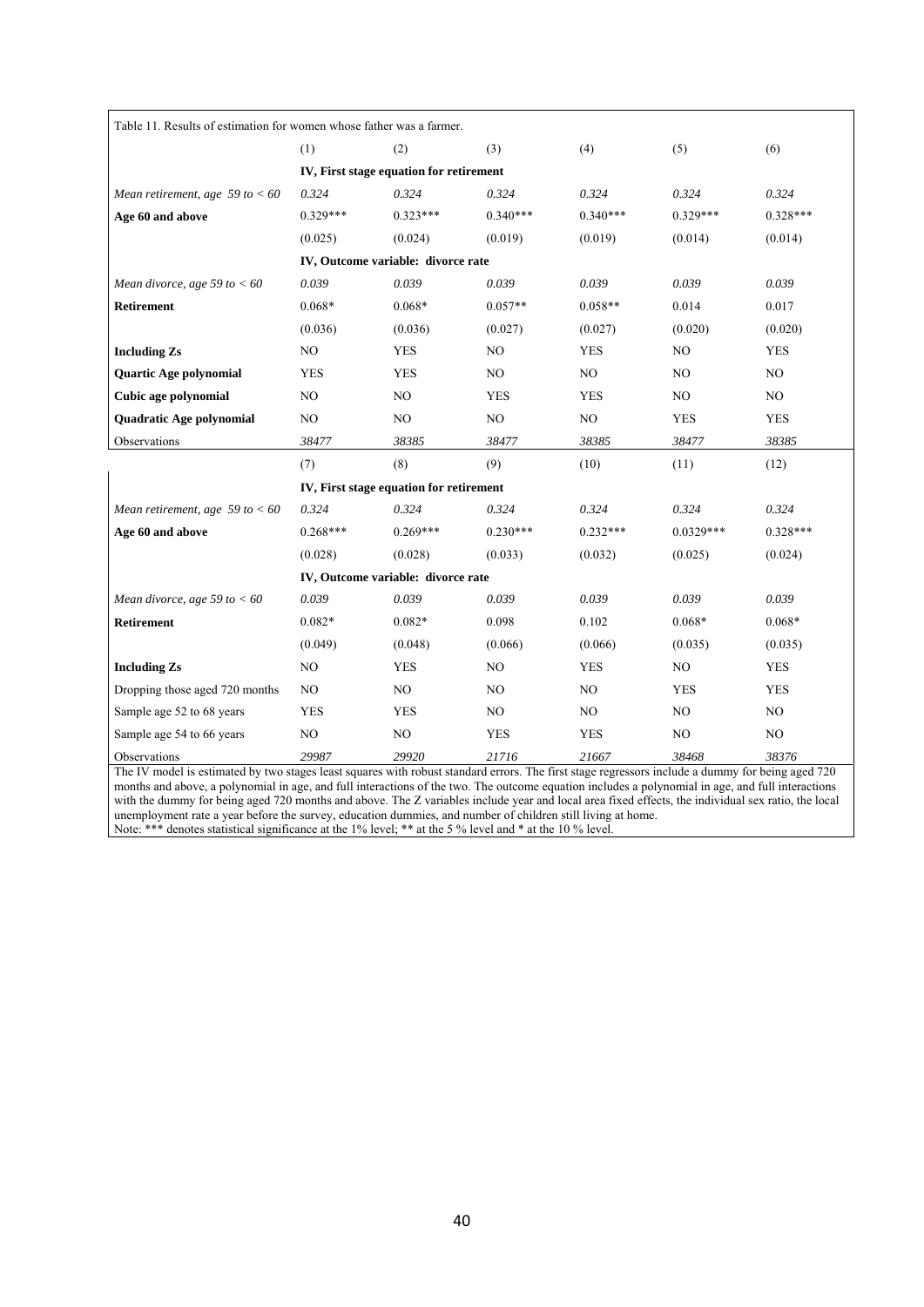| ັ                                     |                | . .<br>ັ                                |            |            |            |            |
|---------------------------------------|----------------|-----------------------------------------|------------|------------|------------|------------|
| <b>Father Farmer sample</b>           | Men            | Women                                   | Men        | Women      | Men        | Women      |
|                                       | (1)            | (2)                                     | (3)        | (4)        | (5)        | (6)        |
|                                       |                | IV, First stage equation for retirement |            |            |            |            |
| Mean retirement, age 59 to $< 60$     | 0.437          | 0.324                                   | 0.437      | 0.321      | 0.461      | 0.351      |
| Age 60 and above                      | $0.299***$     | $0.324***$                              | $0.306***$ | $0.333***$ | $0.303***$ | 0.329      |
|                                       | (0.021)        | (0.024)                                 | (0.023)    | (0.027)    | (0.023)    | (0.028)    |
|                                       |                | IV, Outcome variable: divorce rate      |            |            |            |            |
| Mean divorce, age 59 to $< 60$        | 0.025          | 0.039                                   | 0.023      | 0.038      | 0.028      | 0.046      |
| <b>Retirement</b>                     | $0.049*$       | $0.067*$                                | $0.046*$   | 0.049      | $0.064*$   | 0.068      |
|                                       | (0.027)        | (0.035)                                 | (0.027)    | (0.035)    | (0.033)    | (0.042)    |
| <b>Including Zs</b>                   | <b>YES</b>     | <b>YES</b>                              | <b>YES</b> | <b>YES</b> | <b>YES</b> | <b>YES</b> |
| Quartic Age polynomial                | <b>YES</b>     | <b>YES</b>                              | <b>YES</b> | <b>YES</b> | <b>YES</b> | <b>YES</b> |
| <b>Including Birth Cohort Dummies</b> | <b>YES</b>     | <b>YES</b>                              | NO.        | NO.        | NO.        | NO.        |
| Dropping years 2000, 2001, 2002       | NO.            | NO.                                     | <b>YES</b> | <b>YES</b> | NO.        | NO.        |
| Dropping years 1990, 1991, 1992       | N <sub>O</sub> | NO.                                     | NO.        | NO.        | YES        | YES        |
| Observations                          | 46121          | 38385                                   | 35930      | 29815      | 35357      | 29561      |

#### Table 12. Results of estimation. More robustness checks. Including birth cohort dummies/ dropping observations from 2000s or early 1990 waves

The model is estimated by two stages least squares. The first stage regressors include a dummy for being aged 720 months and above, a quadratic polynomial in age, and full interactions of the two. The outcome equation includes a quadratic polynomial in age, and full interactions with the dummy for being aged 720 months and above. The Z variables include yar and local area fixed effects, the individual sex ratio, the local unemployment rate a year before, education dummies, number of children still living at home. Note: \*\*\* denotes statistical significance at the 1% level; \*\* at the 5 % level and \* at the 10 % level.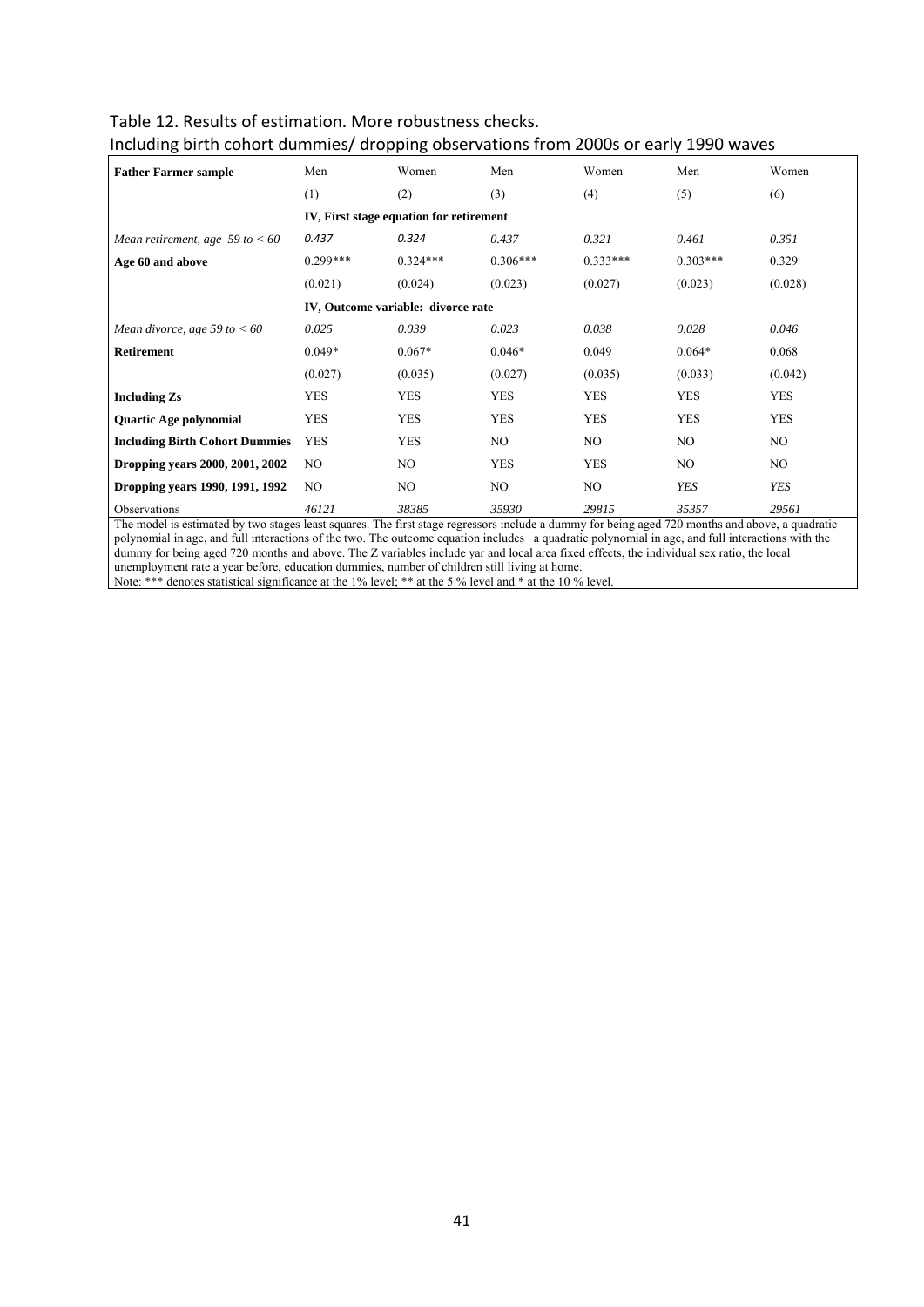| Men<br>(1)<br>(2)<br>(4)<br>(3)                                                                       |                      |
|-------------------------------------------------------------------------------------------------------|----------------------|
| Fathers'<br>Fathers' top<br><b>Father's White</b><br>occupations<br>farmer<br>collar<br>collar        | <b>Father's Blue</b> |
| IV<br><b>First stage equation for retirement</b>                                                      |                      |
| 0.527<br>0.437<br>0.353<br>0.596<br>Mean retirement, age 59 to $< 60$                                 |                      |
| $0.297***$<br>$0.215***$<br>$0.228***$<br>$0.213***$<br>Age 60 and above coefficient                  |                      |
| (0.021)<br>(0.024)<br>(0.022)<br>(0.015)                                                              |                      |
| Outcome variable: divorce rate<br>IV                                                                  |                      |
| <sup>2</sup> Mean divorce, age 59 to $< 60$<br>0.025<br>0.069<br>0.065<br>0.051                       |                      |
| <b>Retirement coefficient</b><br>$0.049*$<br>$-0.018$<br>$-0.037$<br>0.034                            |                      |
|                                                                                                       |                      |
| (0.06)<br>(0.027)<br>(0.060)<br>(0.037)                                                               |                      |
| <b>Including Zs</b><br><b>YES</b><br><b>YES</b><br><b>YES</b><br><b>YES</b>                           |                      |
| 46121<br>38820<br>38190<br><i><b>Observations</b></i><br>71555                                        |                      |
| (6)<br>(8)<br>(5)<br>(7)<br>Women                                                                     |                      |
| <b>Fathers'</b><br>Fathers' top<br><b>Father's White</b><br>occupations<br>collar<br>collar<br>farmer | <b>Father's Blue</b> |
| IV<br><b>First stage equation for retirement</b>                                                      |                      |
| 0.394<br>Mean retirement, age 59 to $< 60$<br>0.494<br>0.438<br>0.324                                 |                      |
| $0.323***$<br>$0.210***$<br>$0.304***$<br>$0.305***$<br>Age 60 and above coefficient                  |                      |
| (0.020)<br>(0.024)<br>(0.028)<br>(0.026)                                                              |                      |
| IV<br>Outcome variable: divorce rate                                                                  |                      |
| Mean divorce, age 59 to $< 60$<br>0.117<br>0.114<br>0.095<br>0.039                                    |                      |
| <b>Retirement coefficient</b><br>$0.068*$<br>$-0.086**$<br>$-0.080$<br>$-0.020$                       |                      |
| (0.036)<br>(0.091)<br>(0.063)<br>(0.042)                                                              |                      |
| <b>YES</b><br><b>Including Zs</b><br><b>YES</b><br><b>YES</b><br><b>YES</b>                           |                      |

#### **Table 13. Results of estimation by respondent's father occupation. (Selected coefficient estimates. Standard errors in brackets).**

The model is estimated by two stages least squares. The first stage regressors include a dummy for being aged 720 months and above, a quartic polynomial in age, and full interactions of the two. The outcome equation includes a quartic polynomial in age, and full interactions with the dummy for being aged 720 months and above. The Z variables include year and district fixed effects, the individual sex ratio, the local unemployment rate a year before, education dummies, number of children still living at home. Note: \*\*\* denotes statistical significance at the 1% level; \*\* at the 5% level and \* at the 10% level.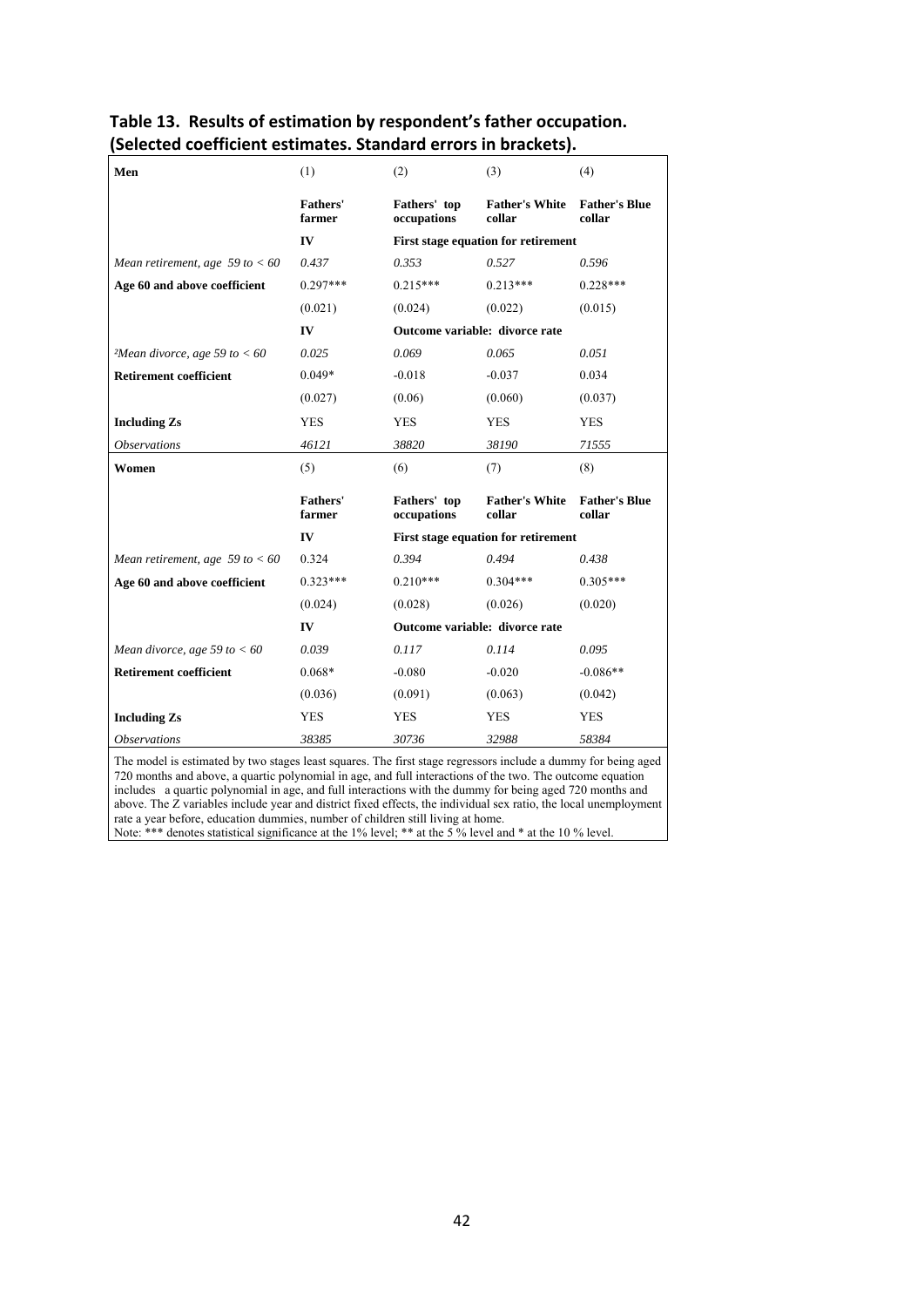| Men                               | (1)        | (2)                                        | (3)                      |
|-----------------------------------|------------|--------------------------------------------|--------------------------|
|                                   | College    | <b>High School</b>                         | Less than high<br>school |
| Mean retirement, age 59 to $< 60$ | 0.310      | 0.516                                      | 0.525                    |
| Age 60 and above coefficient      | $0.088**$  | $0.248***$                                 | $0.255***$               |
|                                   | (0.030)    | (0.017)                                    | (0.013)                  |
|                                   | IV         | Outcome variable: divorce rate             |                          |
| Mean divorce, age 59 to $< 60$    | 0.070      | 0.051                                      | 0.048                    |
| <b>Retirement coefficient</b>     | $-0.114$   | 0.039                                      | 0.012                    |
|                                   | (0.196)    | (0.037)                                    | (0.025)                  |
| <b>Including Zs</b>               | <b>YES</b> | <b>YES</b>                                 | <b>YES</b>               |
| <i><b>Observations</b></i>        | 25200      | 61563                                      | 115843                   |
| Women                             | (4)        | (5)                                        | (6)                      |
|                                   | College    | <b>High School</b>                         | Less than high<br>school |
|                                   | IV         | <b>First stage equation for retirement</b> |                          |
| Mean retirement, age 59 to $< 60$ | 0.421      | 0.468                                      | 0.372                    |
| Age 60 and above coefficient      | $0.130***$ | $0.268***$                                 | $0.329***$               |
|                                   | (0.037)    | (0.024)                                    | (0.015)                  |
|                                   | IV         | Outcome variable: divorce rate             |                          |
| Mean divorce, age 59 to $<$ 60    | 0.107      | 0.105                                      | 0.080                    |
| <b>Retirement coefficient</b>     | 0.200      | $-0.136**$                                 | $-0.001$                 |
|                                   | (0.212)    | (0.061)                                    | (0.027)                  |
| <b>Including Zs</b>               | <b>YES</b> | <b>YES</b>                                 | <b>YES</b>               |
| <i><b>Observations</b></i>        | 17830      | 37816                                      | 110261                   |

**Table 14. Results of estimation by respondent's education level**.

The model is estimated by two stages least squares. The first stage regressors include a dummy for being aged 720 months and above, a quadratic polynomial in age, and full interactions of the two. The outcome equation includes a quadratic polynomial in age, and full interactions with the dummy for being aged 720 months and above. The Z variables include yar and local area fixed effects, the individual sex ratio, the local unemployment rate a year before, education dummies, number of children still living at home. Note: \*\*\* denotes statistical significance at the 1% level; \*\* at the 5 % level and \* at the 10 % level.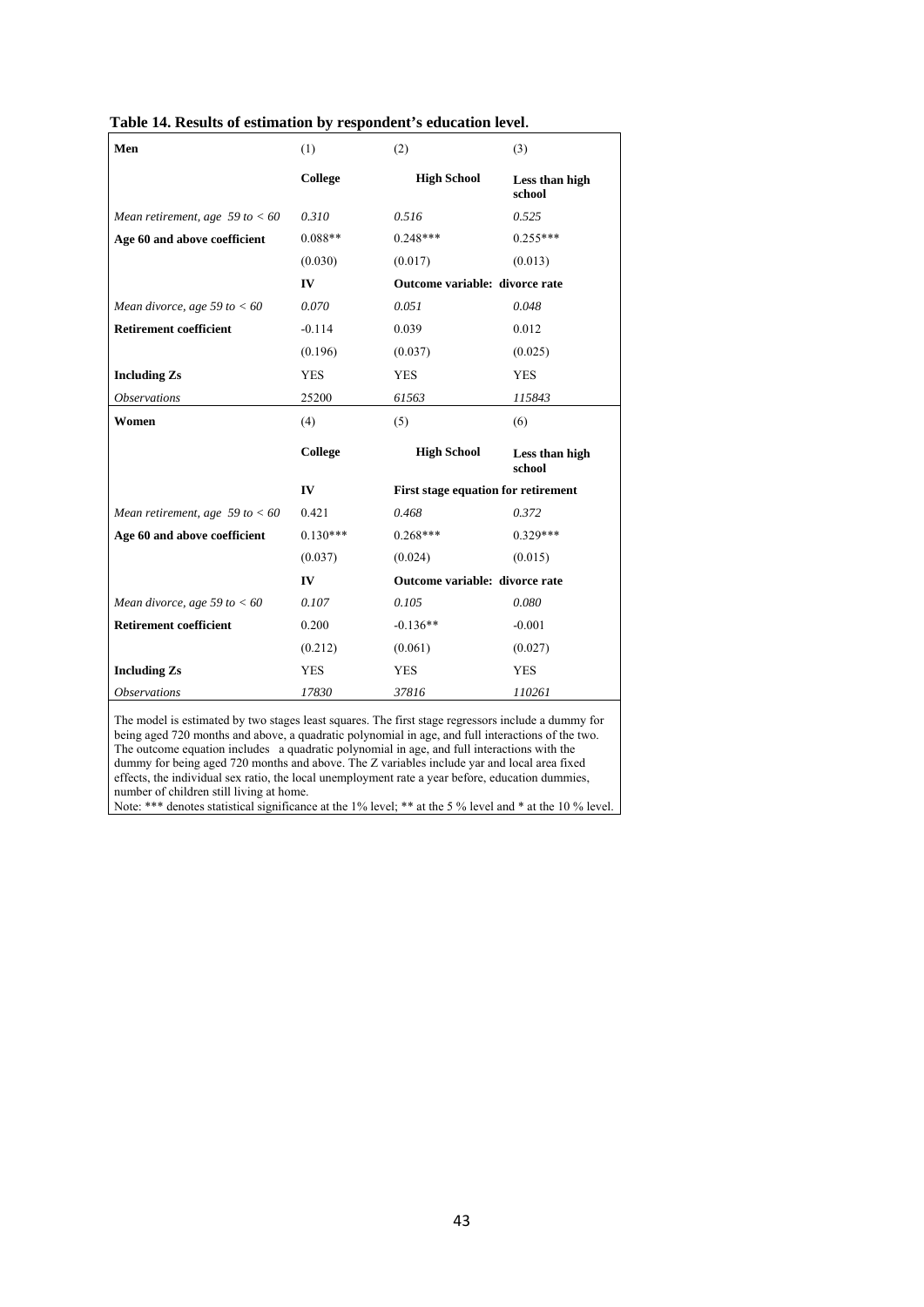|                            | Fathers'<br>farmer | Fathers' top<br>occupations      | Father's<br>White collar<br><b>Outcome variable: Marriage</b> | <b>Father's Blue</b><br>collar | <b>Sample</b> |
|----------------------------|--------------------|----------------------------------|---------------------------------------------------------------|--------------------------------|---------------|
| <b>MEN</b>                 | IV                 | rate                             |                                                               |                                |               |
| <b>Retirement</b>          | $-0.066$           | 0.011                            | $-0.004$                                                      | $-0.021$                       | $-0.025$      |
|                            | (0.054)            | (0.086)                          | (0.085)                                                       | (0.057)                        | (0.033)       |
| <b>Observations</b>        | 46121              | 38820                            | 38190                                                         | 71555                          | 202606        |
| <b>MEN</b>                 | IV                 | Outcome variable: widow<br>rate  |                                                               |                                |               |
| <b>Retirement</b>          | 0.030              | $-0.020$                         | 0.011                                                         | $-0.038$                       | $-0.003$      |
|                            | (0.025)            | (0.041)                          | (0.040)                                                       | (0.031)                        | (0.011)       |
| <b>Observations</b>        | 46121              | 38820                            | 38190                                                         | 71555                          | 202606        |
| <b>MEN</b>                 | IV                 | Outcome variable: single<br>rate |                                                               |                                |               |
| <b>Retirement</b>          | $-0.023$           | 0.004                            | 0.070                                                         | 0.026                          | 0.018         |
|                            | (0.040)            | (0.047)                          | 0.050                                                         | (0.032)                        | (0.020)       |
| <b>Observations</b>        | 46121              | 38820                            | 38190                                                         | 71555                          | 202606        |
| <b>WOMEN</b>               | IV                 | rate                             | <b>Outcome variable: Marriage</b>                             |                                |               |
| Retirement                 | $-0.109$           | 0.085                            | $-0.015$                                                      | 0.070                          | $-0.011$      |
|                            | (0.071)            | (0.134)                          | (0.091)                                                       | (0.069)                        | (0.041)       |
| <i><b>Observations</b></i> | 38385              | 30736                            | 32988                                                         | 58384                          | 165907        |
| <b>WOMEN</b>               | IV                 | Outcome variable: widow<br>rate  |                                                               |                                |               |
| Retirement                 | 0.067              | $-0.078$                         | 0.054                                                         | 0.028                          | 0.032         |
|                            | (0.058)            | (0.092)                          | (0.066)                                                       | (0.057)                        | (0.032)       |
| <i><b>Observations</b></i> | 38385              | 30736                            | 32988                                                         | 58384                          | 165907        |
| <b>WOMEN</b>               | IV                 | Outcome variable: single<br>rate |                                                               |                                |               |
| Retirement                 | $-0.018$           | 0.080                            | $-0.008$                                                      | $-0.0008$                      | 0.007         |
|                            | (0.034)            | (0.085)                          | (0.048)                                                       | (0.030)                        | (0.021)       |
| <i><b>Observations</b></i> | 38385              | 30736                            | 32988                                                         | 58384                          | 165907        |

| Table 15. Results of estimation: other marital-status outcomes by father's occupation. |  |
|----------------------------------------------------------------------------------------|--|
|----------------------------------------------------------------------------------------|--|

**The first stage regressions for the male and female sample are provided in Table 13.**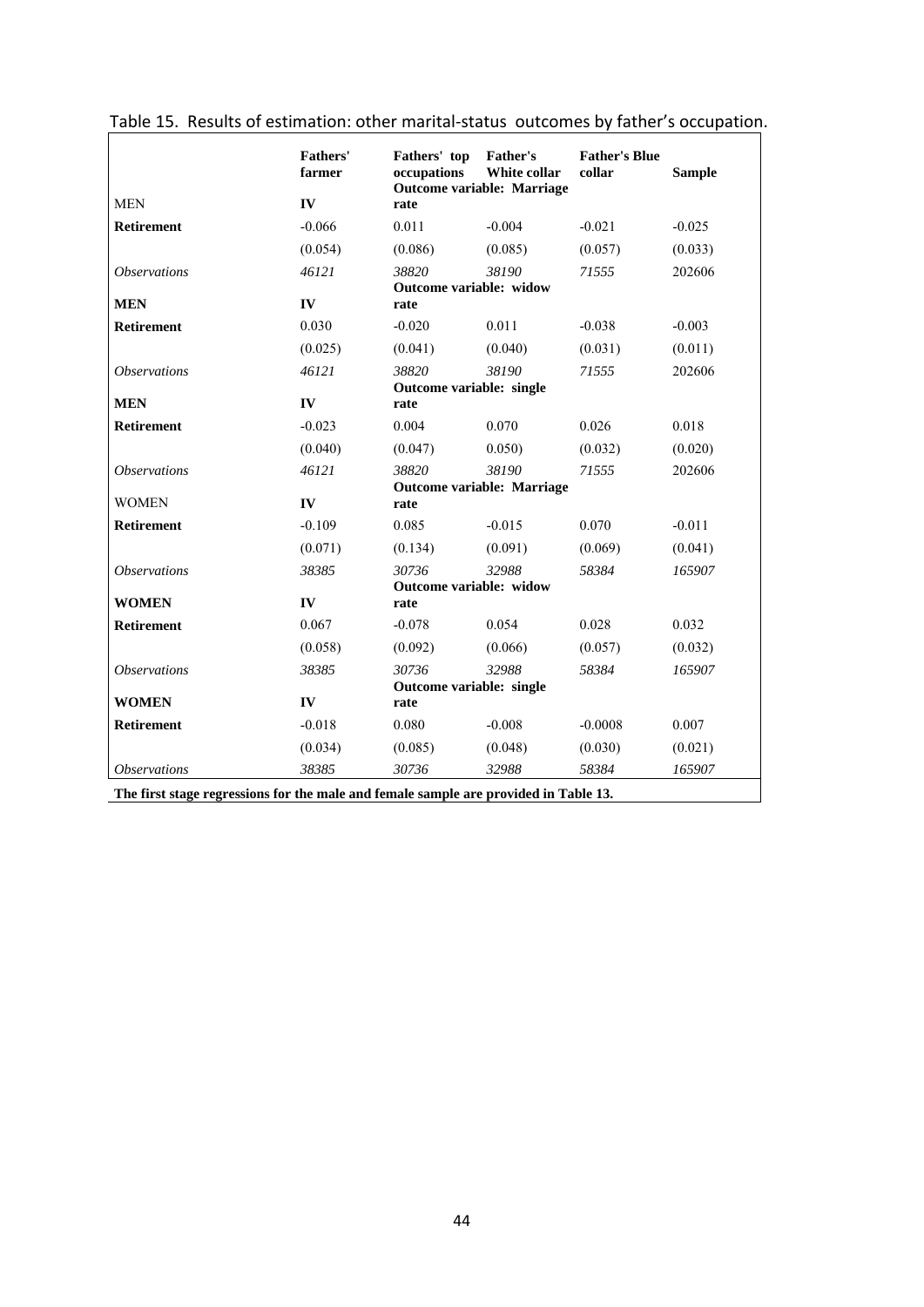|                        | Men, Father Farmer |              |               | Women, Father Farmer |               |               |
|------------------------|--------------------|--------------|---------------|----------------------|---------------|---------------|
|                        | IV first stage     | IV outcome   | <b>OLS</b>    | IV First Stage       | IV Outcome    | <b>OLS</b>    |
|                        | Retirement         | Divorce      | Divorce       | Retirement           | Divorce       | Divorce       |
| D Age $>= 60$          | $0.297***$         |              |               | $0.323***$           |               |               |
|                        | (0.0206)           |              |               | (0.0245)             |               |               |
| Retired                |                    | $0.0494*$    | $0.00645**$   |                      | $0.0676*$     | $-0.00218$    |
|                        |                    | (0.0270)     | (0.00299)     |                      | (0.0356)      | (0.00365)     |
| local U Rate           | $-0.00522**$       | $0.00557***$ | $0.00534***$  | 0.00220              | 0.00213       | 0.00228       |
|                        | (0.00237)          | (0.00146)    | (0.00146)     | (0.00273)            | (0.00208)     | (0.00207)     |
| sex-ratio              | $-0.0651$          | $-0.0485$    | $-0.0470$     | 0.0515               | $-0.0332$     | $-0.0320$     |
|                        | (0.190)            | (0.121)      | (0.120)       | (0.216)              | (0.156)       | (0.155)       |
| children at home       | $-0.0129***$       | $-0.0145***$ | $-0.0151***$  | $-0.0216***$         | $-0.00690***$ | $-0.00842***$ |
|                        | (0.00147)          | (0.000770)   | (0.000687)    | (0.00226)            | (0.00194)     | (0.00180)     |
| junior college         | $0.101***$         | $-0.0136$    | $-0.00940$    | $0.124***$           | 0.00340       | 0.0119        |
|                        | (0.0144)           | (0.0109)     | (0.0106)      | (0.0154)             | (0.0151)      | (0.0144)      |
| high school            | $0.0898***$        | $-0.00708$   | $-0.00339$    | $0.0879***$          | 0.00768       | 0.0136        |
|                        | (0.0115)           | (0.00912)    | (0.00877)     | (0.0145)             | (0.0145)      | (0.0142)      |
| middle tech            | $0.0911***$        | $-0.0172**$  | $-0.0134*$    | 0.0153               | $-0.00723$    | $-0.00642$    |
|                        | (0.00958)          | (0.00764)    | (0.00723)     | (0.0123)             | (0.0128)      | (0.0128)      |
| middle school          | $0.111***$         | $-0.0205**$  | $-0.0159*$    | $0.0476***$          | 0.00832       | 0.0115        |
|                        | (0.0123)           | (0.00932)    | (0.00880)     | (0.0132)             | (0.0135)      | (0.0135)      |
| $<$ middle school $\,$ | $0.114***$         | $-0.0257***$ | $-0.0209***$  | $0.0209*$            | $-0.0118$     | $-0.0106$     |
|                        | (0.00933)          | (0.00754)    | (0.00688)     | (0.0117)             | (0.0123)      | (0.0123)      |
| $(1-D)*Age$            | $0.0583***$        | $-0.00235$   |               | 0.0269               | $-0.0169$     |               |
|                        | (0.0205)           | (0.00872)    |               | (0.0228)             | (0.0131)      |               |
| $(1-D)*Age2$           | $-0.0172**$        | 0.00293      |               | $-0.0141*$           | $-0.00278$    |               |
|                        | (0.00751)          | (0.00314)    |               | (0.00834)            | (0.00498)     |               |
| $(1-D)*Age3$           | $-0.00355***$      | 0.000499     |               | $-0.00232**$         | $-0.000213$   |               |
|                        | (0.00104)          | (0.000486)   |               | (0.00115)            | (0.000768)    |               |
| $(1-D)*Age4$           | $-0.000169$ ***    | 2.44e-05     |               | $-9.55e-05*$         | $-2.93e-06$   |               |
|                        | $(4.79e-05)$       | $(2.49e-05)$ |               | $(5.30e-05)$         | $(3.92e-05)$  |               |
| $D^*Age$               | $0.112***$         | $-0.0159$    |               | $0.130***$           | $-0.0194$     |               |
|                        | (0.0149)           | (0.0100)     |               | (0.0188)             | (0.0132)      |               |
| D*Age2                 | $-0.0293***$       | 0.00462      |               | $-0.0315***$         | 0.00412       |               |
|                        | (0.00541)          | (0.00356)    |               | (0.00678)            | (0.00448)     |               |
| D*Age3                 | $0.00353***$       | $-0.000622$  |               | $0.00411***$         | $-0.000445$   |               |
|                        | (0.000748)         | (0.000503)   |               | (0.000927)           | (0.000627)    |               |
| D*Age4                 | $-0.000153***$     | 2.89e-05     |               | $-0.000196$ ***      | 1.72e-05      |               |
|                        | $(3.47e-05)$       | $(2.41e-05)$ |               | $(4.26e-05)$         | $(2.98e-05)$  |               |
| Age                    |                    |              | $-0.00225***$ |                      |               | $-0.00164**$  |
|                        |                    |              | (0.000577)    |                      |               | (0.000713)    |
| Age2                   |                    |              | $0.000165*$   |                      |               | $-8.32e-05$   |
|                        |                    |              | $(9.84e-05)$  |                      |               | (0.000127)    |
| Age3                   |                    |              | $-4.44e-06$   |                      |               | $-1.26e-05$   |
|                        |                    |              | $(6.07e-06)$  |                      |               | $(7.93e-06)$  |
| Age4                   |                    |              | $-6.42e-07$   |                      |               | 1.62e-06      |
|                        |                    |              | $(1.11e-06)$  |                      |               | $(1.43e-06)$  |
| Observations           | 46,121             | 46,121       | 46,121        | 38,385               | 38,385        | 38,385        |
| <b>Rsquared</b>        | 0.696              | 0.019        | 0.023         | 0.667                | 0.016         | 0.025         |

|  |  |  |  | Table 16 A. Full Results of Estimation (See Tables 10 and 11, Specification 2). |  |
|--|--|--|--|---------------------------------------------------------------------------------|--|
|--|--|--|--|---------------------------------------------------------------------------------|--|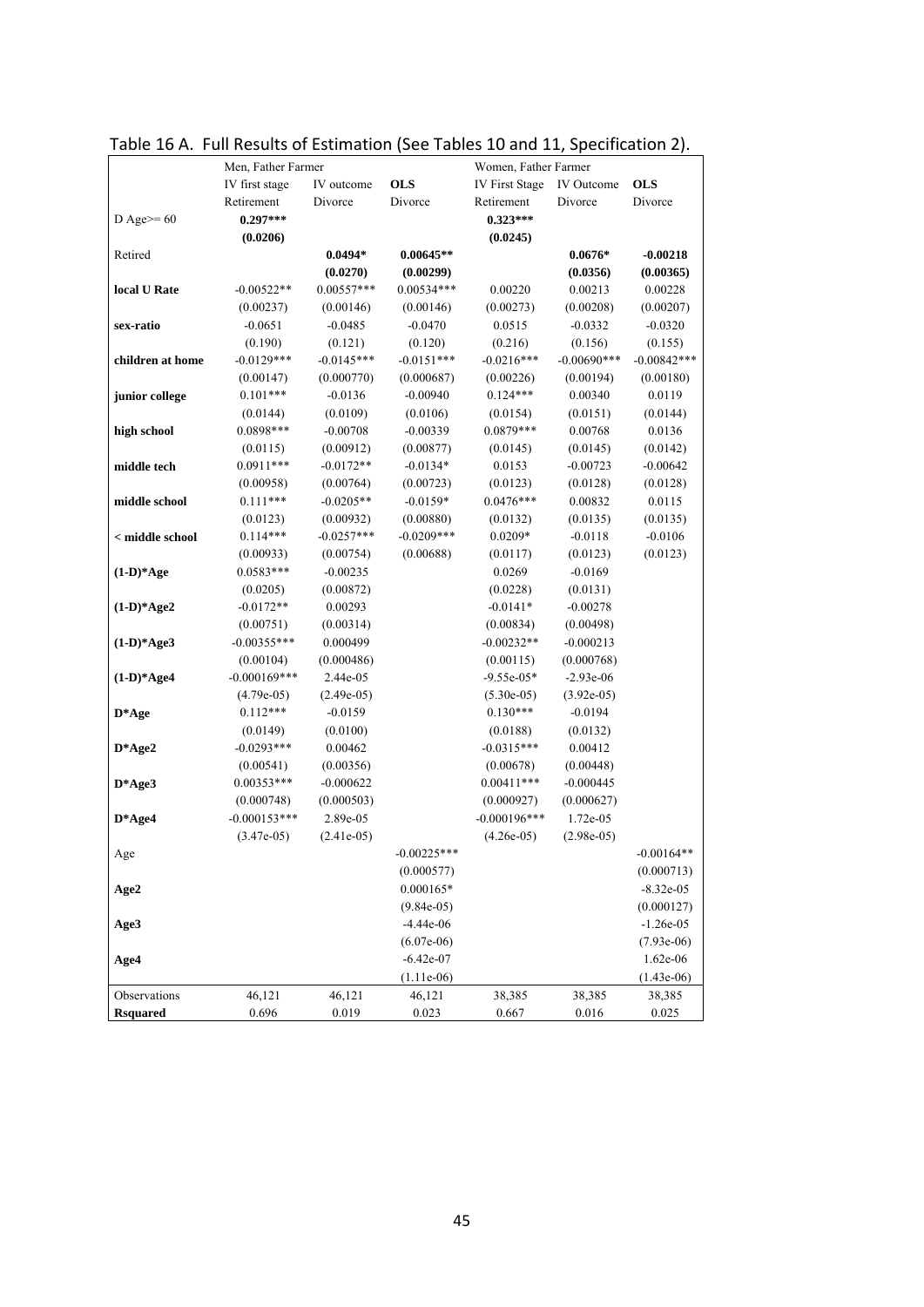|                  | Men Sample     |              |                | Women Sample    |                   |                |
|------------------|----------------|--------------|----------------|-----------------|-------------------|----------------|
|                  |                | IV           |                |                 |                   |                |
|                  | IV first stage | Outcome      | <b>OLS</b>     | IV First Stage  | <b>IV</b> Outcome | <b>OLS</b>     |
|                  | Retirement     | Divorce      | Divorce        | Retirement      | Divorce           | Divorce        |
| D Age $>= 60$    | $0.235***$     |              |                | 0.293***        |                   |                |
|                  | (0.00981)      |              |                | (0.0119)        |                   |                |
| Retired          |                | 0.0140       | 0.00267        |                 | $-0.0178$         | $-0.0297***$   |
|                  |                | (0.0215)     | (0.00181)      |                 | (0.0257)          | (0.00247)      |
| local U Rate     | $-0.00301$ *** | $0.00249***$ | $0.00246***$   | 0.000760        | $0.00469***$      | $0.00468***$   |
|                  | (0.00114)      | (0.000877)   | (0.000875)     | (0.00125)       | (0.00126)         | (0.00126)      |
| sex-ratio        | 0.0708         | $-0.219***$  | $-0.216***$    | $-0.0175$       | 0.0208            | 0.0286         |
|                  | (0.0953)       | (0.0742)     | (0.0740)       | (0.105)         | (0.102)           | (0.101)        |
| children at home | $-0.0167***$   | $-0.0228***$ | $-0.0229***$   | $-0.0154***$    | $-0.0113***$      | $-0.0115***$   |
|                  | (0.000753)     | (0.000596)   | (0.000480)     | (0.00118)       | (0.00132)         | (0.00126)      |
| junior college   | $0.0943***$    | $0.00723*$   | $0.00832**$    | $0.0983***$     | 0.00267           | 0.00383        |
|                  | (0.00420)      | (0.00412)    | (0.00361)      | (0.00474)       | (0.00582)         | (0.00525)      |
| high school      | $0.103***$     | $0.00725**$  | $0.00841***$   | $0.0705***$     | $-0.00290$        | $-0.00192$     |
|                  | (0.00340)      | (0.00355)    | (0.00282)      | (0.00447)       | (0.00535)         | (0.00502)      |
| middle tech      | $0.125***$     | $0.00958***$ | $-0.00814***$  | $0.0569***$     | $-0.0225***$      | $-0.0216***$   |
|                  | (0.00279)      | (0.00346)    | (0.00223)      | (0.00390)       | (0.00471)         | (0.00446)      |
| middle school    | $0.134***$     | $-0.00279$   | $-0.00124$     | $0.0585***$     | $-0.0135***$      | $-0.0126***$   |
|                  | (0.00379)      | (0.00420)    | (0.00309)      | (0.00432)       | (0.00506)         | (0.00482)      |
| < middle school  | $0.131***$     | $-0.0106***$ | $-0.00913***$  | $0.0419***$     | $-0.0317***$      | $-0.0309***$   |
|                  | (0.00268)      | (0.00346)    | (0.00206)      | (0.00370)       | (0.00435)         | (0.00420)      |
| $(1-D)*Age$      | $0.0513***$    | 0.00167      |                | $0.0354***$     | 0.00924           |                |
|                  | (0.00973)      | (0.00595)    |                | (0.0113)        | (0.00869)         |                |
| $(1-D)*Age2$     | $-0.0253***$   | $0.00337*$   |                | $-0.0186***$    | 0.00499           |                |
|                  | (0.00357)      | (0.00189)    |                | (0.00411)       | (0.00304)         |                |
| $(1-D)*Age3$     | $-0.00488***$  | 0.000461     |                | $-0.00327***$   | 0.000651          |                |
|                  | (0.000492)     | (0.000287)   |                | (0.000563)      | (0.000458)        |                |
| $(1-D)*Age4$     | $-0.00023$ *** | 1.92e-05     |                | $-0.000145***$  | 2.92e-05          |                |
|                  | $(2.27e-05)$   | $(1.45e-05)$ |                | $(2.58e-05)$    | $(2.30e-05)$      |                |
| $D^*Age$         | $0.108***$     | $-0.00568$   |                | $0.109***$      | 0.00193           |                |
|                  | (0.00712)      | (0.00622)    |                | (0.00879)       | (0.00822)         |                |
| D*Age2           | $-0.0280***$   | $-0.000271$  |                | $-0.0250***$    | $-0.00281$        |                |
|                  | (0.00261)      | (0.00219)    |                | (0.00316)       | (0.00281)         |                |
| $D*Age3$         | $0.00344***$   | 0.000158     |                | $0.00315***$    | 0.000438          |                |
|                  | (0.000363)     | (0.000310)   |                | (0.000433)      | (0.000397)        |                |
| D*Age4           | $-0.00015***$  | $-1.13e-0.5$ |                | $-0.000148$ *** | $-2.11e-05$       |                |
|                  | $(1.69e-05)$   | $(1.49e-05)$ |                | $(1.99e-05)$    | $(1.90e-05)$      |                |
| Age              |                |              | $-0.00418***$  |                 |                   | $-0.0015***$   |
|                  |                |              | (0.000326)     |                 |                   | (0.000455)     |
| Age2             |                |              | $0.000264***$  |                 |                   | $-1.30e-0.5$   |
|                  |                |              | $(5.96e-05)$   |                 |                   | $(8.26e-05)$   |
| Age3             |                |              | 2.99e-06       |                 |                   | $-2.07e-05***$ |
|                  |                |              | $(3.45e-06)$   |                 |                   | $(4.86e-06)$   |
| Age4             |                |              | $-1.83e-06***$ |                 |                   | 1.07e-06       |
|                  |                |              | $(6.55e-07)$   |                 |                   | $(9.06e-07)$   |
| Observations     | 202,606        | 202,606      | 202,606        | 165,907         | 165,907           | 165,907        |
| <b>Rsquared</b>  | 0.680          | 0.020        | 0.020          | 0.679           | 0.030             | 0.030          |

Table 16B. Full Results of Estimation (See Tables 8 and 9, Specification 2).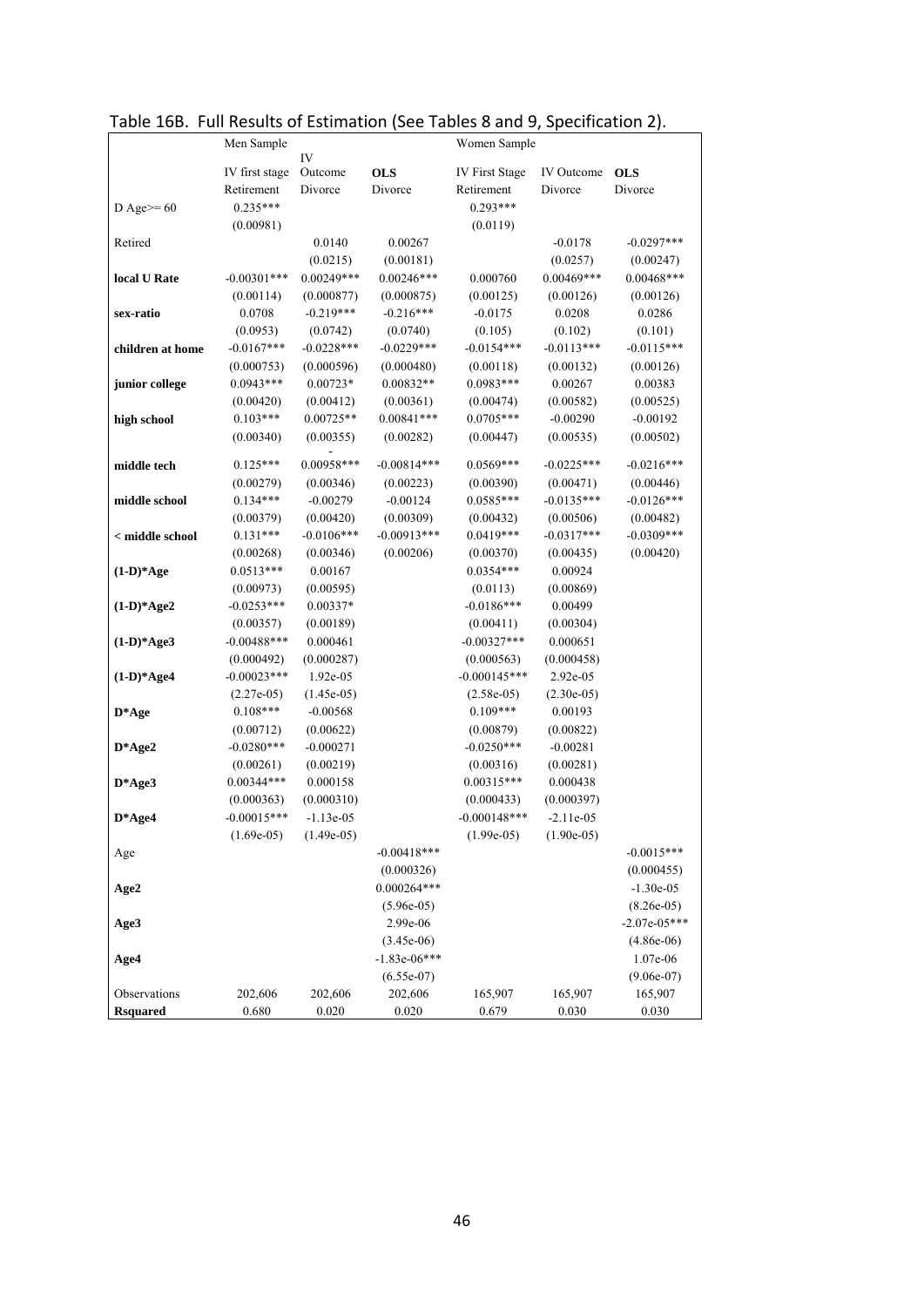## **Appendix Table A.**

Respondent's Father Job by District: year average over the years 1990‐2002. All Ages Sample.

|                         |                 | Father Unskilled | <b>Father Rural</b> | Observations |
|-------------------------|-----------------|------------------|---------------------|--------------|
|                         | Father Farmer % | worker%          | worker %            | per district |
| Ain                     | 23.18           | 1.56             | 12.35               | 10414        |
| Aisne                   | 12.76           | 16.0             | 11.46               | 14409        |
| Allier                  | 25.70           | 13.47            | 6.70                | 14563        |
| Alpes-de-Haute-Provence | 21.30           | 8.37             | 3.86                | 2976         |
| Hautes-Alpes            | 24.06           | 8.48             | 1.99                | 2664         |
| Alpes-Maritimes         | 8.35            | 7.05             | 3.44                | 23028        |
| Ardèche                 | 29.14           | 10.29            | 2.09                | 5463         |
| Ardennes                | 13.52           | 20.62            | 4.12                | 10284        |
| Ariège                  | 26.87           | 15.45            | 5.50                | 3398         |
| Aube                    | 17.58           | 15.51            | 5.60                | 10731        |
| Aude                    | 16.62           | 8.62             | 18.64               | 7346         |
| Aveyron                 | 41.79           | 10.59            | 2.58                | 6363         |
| Bouches-du-Rhône        | 7.39            | 9.88             | 3.82                | 40183        |
| Calvados                | 15.58           | 14.23            | 7.81                | 20918        |
| Cantal                  | 35.99           | 10.70            | 9.10                | 6933         |
| Charente                | 26.33           | 12.40            | 11.37               | 11609        |
| Charente-Maritime       | 25.90           | 8.71             | 6.38                | 16603        |
| Cher                    | 16.33           | 18.59            | 6.59                | 9135         |
| Corrèze                 | 30.56           | 10.49            | 3.37                | 15138        |
| Corse                   | 25.29           | 5.46             | 6.76                | 1639         |
| Côte-d'Or               | 15.98           | 11.83            | 4.95                | 14458        |
| Côtes-d'Armor           | 37.44           | 7.71             | 4.21                | 13715        |
| Creuse                  | 40.33           | 6.54             | 5.84                | 8147         |
| Dordogne                | 35.43           | 10.09            | 8.03                | 8807         |
| Doubs                   | 19.43           | 16.19            | 1.77                | 20808        |
| Drôme                   | 26.96           | 11.25            | 3.51                | 9299         |
| Eure                    | 13.89           | 15.29            | 8.68                | 16533        |
| Eure-et-Loir            | 19.89           | 14.84            | 8.36                | 7857         |
| Finistère               | 28.46           | 6.81             | 6.78                | 25967        |
| Gard                    | 13.99           | 12.67            | 8.90                | 13848        |
| Haute-Garonne           | 15.80           | 8.55             | 3.88                | 22842        |
| Gers                    | 37.72           | 6.76             | 11.25               | 4409         |
| Gironde                 | 11.41           | 9.58             | 8.77                | 30758        |
| Hérault                 | 12.83           | 7.69             | 10.48               | 24697        |
| Ille-et-Vilaine         | 30.34           | 8.29             | 3.90                | 21035        |
| Indre                   | 24.53           | 12.12            | 9.54                | 6813         |
| Indre-et-Loire          | 20.16           | 11.89            | 6.26                | 14595        |
| Isère                   | 14.64           | 15.93            | 2.16                | 22513        |
| Jura                    | 26.41           | 13.40            | 1.99                | 13094        |
| Landes                  | 27.16           | 10.00            | 4.91                | 6803         |
| Loir-et-Cher            | 28.43           | 13.15            | 8.96                | 5903         |
| Loire                   | 20.09           | 18.13            | 1.70                | 18209        |
| Haute-Loire             | 39.66           | 10.51            | 0.85                | 5661         |
| Loire-Atlantique        | 21.10           | 9.00             | 2.83                | 25588        |
| Loiret                  | 18.72           | 11.39            | 5.54                | 13986        |
| Lot                     | 42.30           | 9.07             | 3.90                | 2922         |
| Lot-et-Garonne          | 37.00           | 9.15             | 7.16                | 6351         |
| Lozère                  | 37.01           | 7.26             | 2.24                | 2988         |
| Maine-et-Loire          | 27.98           | 11.56            | 6.58                | 17253        |
| Manche                  | 34.96           | 8.24             | 6.47                | 18181        |
| Marne                   | 14.15           | 11.25            | 7.41                | 17345        |
| Haute-Marne             | 22.34           | 15.45            | 4.29                | 7484         |
| Mayenne                 | 37.54           | 11.41            | 6.35                | 6742         |
| Meurthe-et-Moselle      | 8.89            | 18.42            | 2.08                | 16697        |
| Meuse                   | 22.44           | 16.55            | 3.54                | 5705         |
| Morbihan                | 34.22           | 7.71             | 4.57                | 15239        |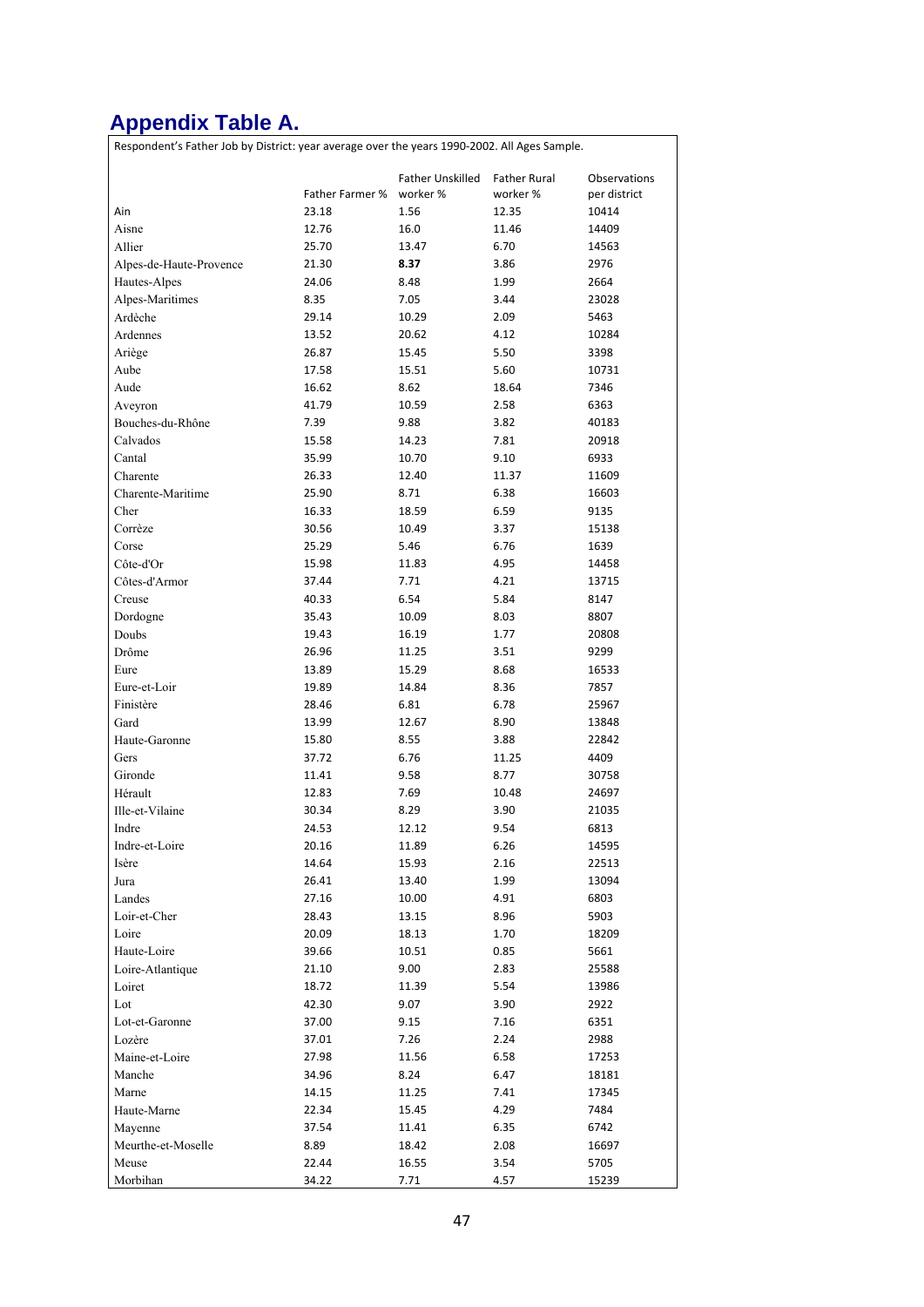| Respondent's Father Job by District: year average over the years 1990-2002. All Ages Sample. Continued.     |                 |                               |          |              |
|-------------------------------------------------------------------------------------------------------------|-----------------|-------------------------------|----------|--------------|
|                                                                                                             |                 | Father Unskilled Father Rural |          | Observations |
|                                                                                                             | Father Farmer % | worker%                       | worker % | per district |
| Moselle                                                                                                     | 9.08            | 19.44                         | 1.93     | 22850        |
| Nièvre                                                                                                      | 16.00           | 16.85                         | 8.42     | 8496         |
| Nord                                                                                                        | 6.67            | 19.26                         | 2.78     | 56698        |
| Oise                                                                                                        | 9.72            | 16.84                         | 6.87     | 18468        |
| Orne                                                                                                        | 32.06           | 11.80                         | 6.03     | 8023         |
| Pas-de-Calais                                                                                               | 9.52            | 20.93                         | 4.92     | 31938        |
| Puy-de-Dôme                                                                                                 | 21.91           | 16.32                         | 2.33     | 20704        |
| Pyrénées-Atlantiques                                                                                        | 21.93           | 10.34                         | 4.78     | 14011        |
| Hautes-Pyrénées                                                                                             | 21.67           | 11.72                         | 3.49     | 4121         |
| Pyrénées-Orientales                                                                                         | 18.51           | 7.01                          | 12.36    | 9231         |
| Bas-Rhin                                                                                                    | 14.04           | 13.05                         | 1.98     | 28544        |
| Haut-Rhin                                                                                                   | 11.27           | 15.68                         | 2.64     | 20550        |
| Rhône                                                                                                       | 12.23           | 12.75                         | 2.29     | 33214        |
| Haute-Saône                                                                                                 | 23.54           | 19.21                         | 2.07     | 9738         |
| Saône-et-Loire                                                                                              | 23.91           | 16.99                         | 3.42     | 19339        |
| Sarthe                                                                                                      | 27.20           | 14.89                         | 5.11     | 12689        |
| Savoie                                                                                                      | 20.26           | 17.08                         | 1.80     | 7908         |
| Haute-Savoie                                                                                                | 20.54           | 13.10                         | 2.63     | 14735        |
| Paris                                                                                                       | 7.56            | 5.48                          | 1.85     | 50278        |
| Seine-Maritime                                                                                              | 10.46           | 14.55                         | 5.86     | 36314        |
| Seine-et-Marne                                                                                              | 7.75            | 11.22                         | 5.73     | 24367        |
| Yvelines                                                                                                    | 8.27            | 8.25                          | 2.76     | 24934        |
| Deux-Sèvres                                                                                                 | 37.45           | 11.32                         | 5.25     | 11915        |
| Somme                                                                                                       | 16.18           | 16.35                         | 8.50     | 16060        |
| Tarn                                                                                                        | 23.88           | 17.63                         | 5.24     | 9949         |
| Tarn-et-Garonne                                                                                             | 28.54           | 10.17                         | 10.56    | 3647         |
| Var                                                                                                         | 9.68            | 7.94                          | 5.66     | 18860        |
| Vaucluse                                                                                                    | 15.96           | 11.38                         | 8.18     | 9518         |
| Vendée                                                                                                      | 37.53           | 8.09                          | 5.98     | 11664        |
| Vienne                                                                                                      | 23.91           | 10.20                         | 8.10     | 12869        |
| Haute-Vienne                                                                                                | 24.96           | 10.71                         | 7.69     | 20491        |
| Vosges                                                                                                      | 17.79           | 20.02                         | 2.62     | 9382         |
| Yonne                                                                                                       | 19.01           | 12.58                         | 5.33     | 10.147       |
| Territoire de Belfort                                                                                       | 12.04           | 20.87                         | 1.28     | 8117         |
| Essonne                                                                                                     | 8.08            | 8.55                          | 4.10     | 23227        |
| Hauts-de-Seine                                                                                              | 8.04            | 8.05                          | 2.26     | 30822        |
| Seine-Saint-Denis                                                                                           | 11.53           | 11.25                         | 3.90     | 28194        |
| Val-de-Marne                                                                                                | 7.86            | 8.96                          | 3.23     | 25402        |
| Val-d'Oise                                                                                                  | 7.66            | 11.13                         | 3.49     | 23147        |
| Source : Author's calculations from raw data. Unweighted statistics. French Labour Force Surveys 1990-2002. |                 |                               |          |              |